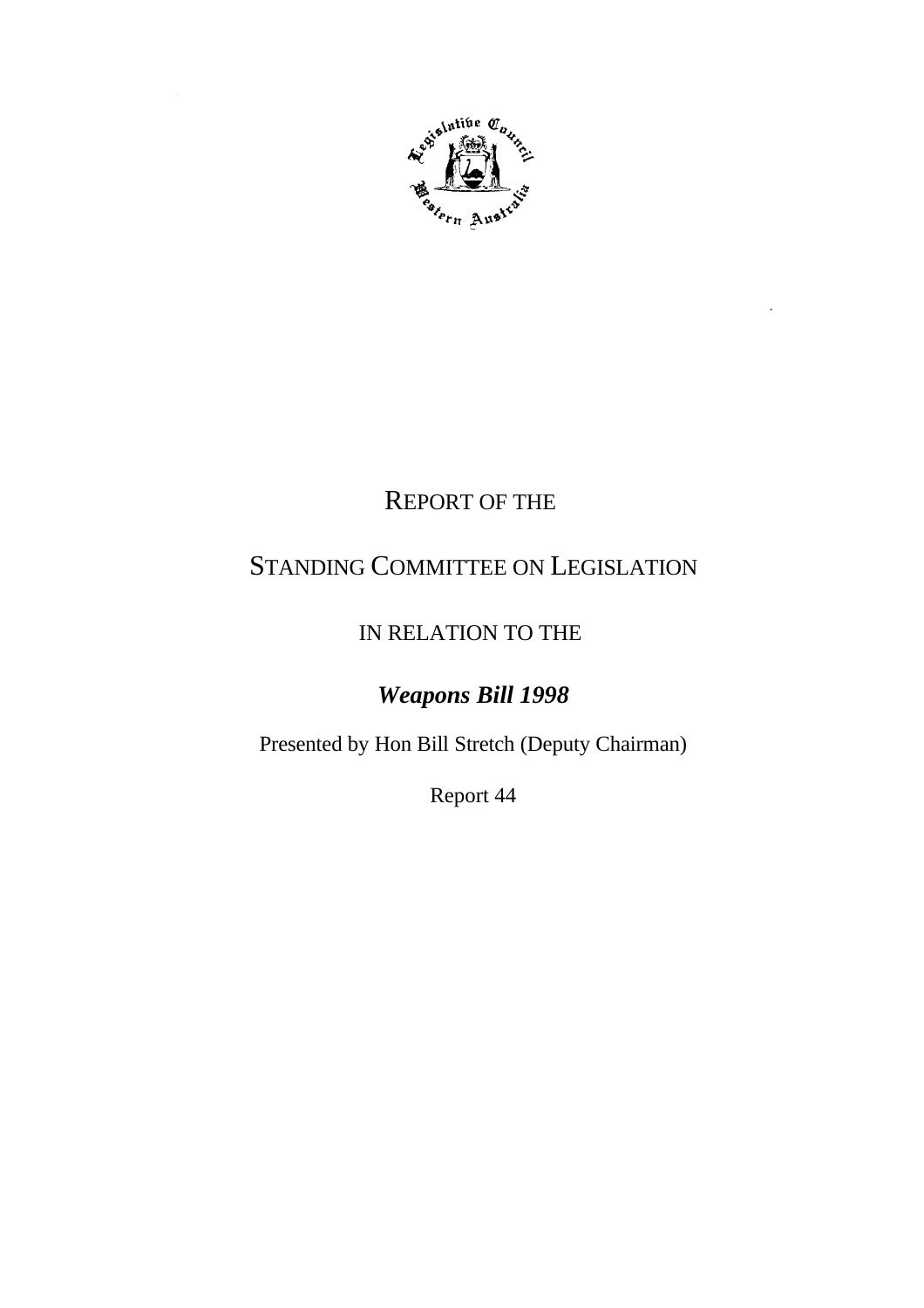#### **STANDING COMMITTEE ON LEGISLATION**

#### **Terms of Reference:**

- 1 There is hereby appointed a standing committee to be known as the *Legislation Committee.*
- 2 The Committee consists of 5 members.
- 3 A Bill originating in either House, other than a Bill which the Council may not amend, may be referred to the Committee after its second reading or during any subsequent stage by motion without notice.
- 4 A referral under clause 3 includes a recommittal.
- 5 The functions of the Committee are to consider and report on
	- (a) Bills referred under this order;
	- (b) what written laws of the State and spent or obsolete Acts of Parliament might be repealed from time to time;
	- (c) what amendments of a technical or drafting nature might be made to the statute book;
	- (d) the form and availability of written laws and their publication.

#### **Members at the time of this inquiry:**

Hon Bruce Donaldson MLC (Chairman) Hon Bill Stretch MLC (Deputy Chairman) Hon John Cowdell MLC Hon Derrick Tomlinson MLC Hon Giz Watson MLC Hon Norm Kelly MLC (participating member) Hon Simon O'Brien MLC (participating member)

#### **Staff at the time of this inquiry:**

Mr Michael Coleman, Advisory/Research Officer Ms Connie Fierro, Committee Clerk

**Address:** Parliament House, Perth WA 6000, ph (08) 9222 7300, fax (08) 9222 7805

**ISBN**: 0 7309 8916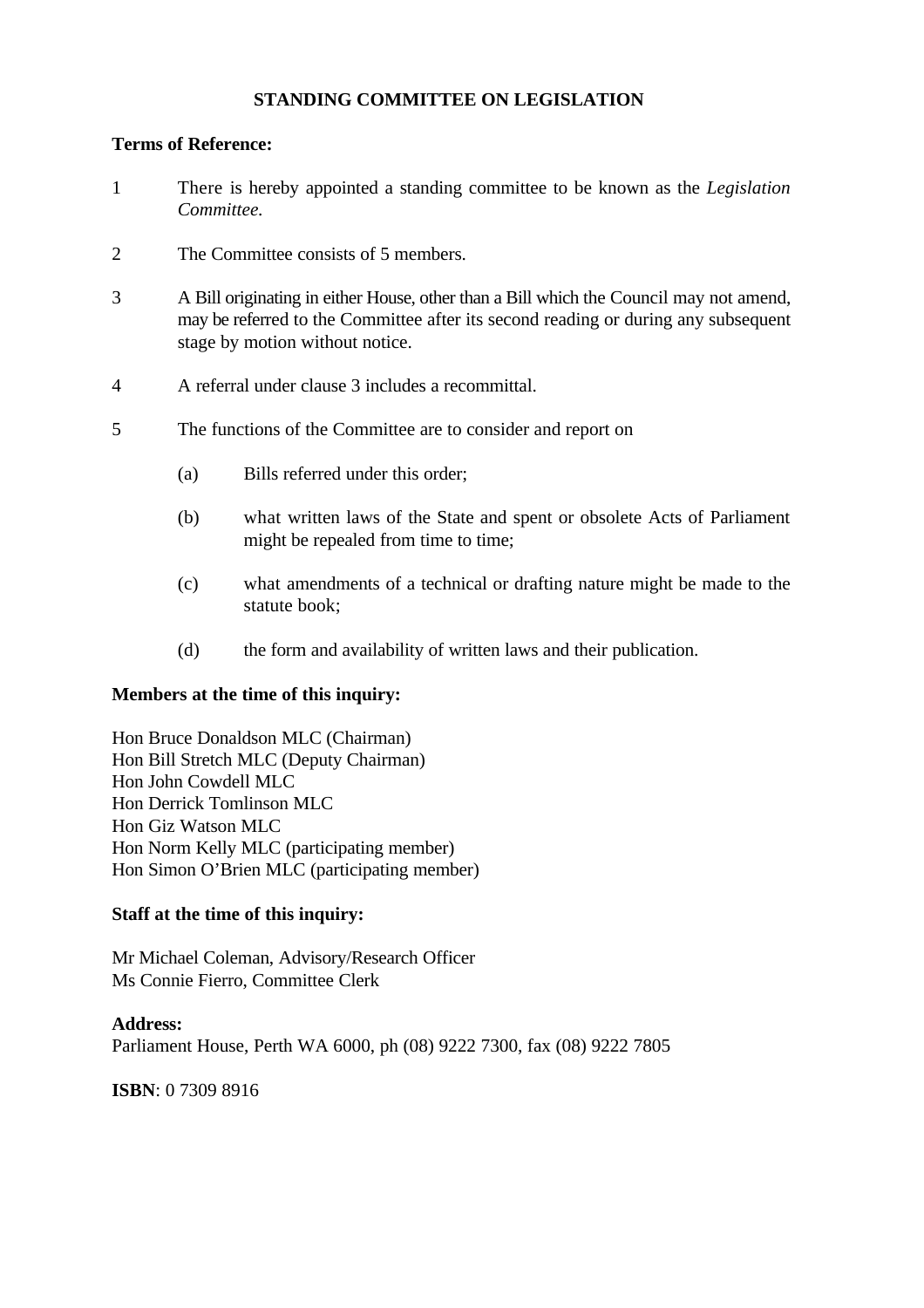# **CONTENTS**

| <b>CHAPTER 1</b> |     | <b>EXECUTIVE SUMMARY AND RECOMMENDATIONS  1</b>                                                |
|------------------|-----|------------------------------------------------------------------------------------------------|
|                  | 1.1 |                                                                                                |
|                  | 1.2 | <b>Recommendations</b>                                                                         |
| <b>CHAPTER 2</b> |     | <b>BILL'S HISTORY AND REFERENCE TO COMMITTEE  6</b>                                            |
| <b>CHAPTER 3</b> |     |                                                                                                |
| <b>CHAPTER 4</b> |     |                                                                                                |
|                  | 4.1 |                                                                                                |
|                  | 4.2 |                                                                                                |
|                  | 4.3 |                                                                                                |
| <b>CHAPTER 5</b> |     | CLAUSE 6 - PROHIBITED WEAPONS  11                                                              |
|                  | 5.1 |                                                                                                |
|                  | 5.2 |                                                                                                |
|                  |     | Arguments AGAINST defining "prohibited weapon"  12<br>5.2.1                                    |
|                  |     | Arguments FOR defining "prohibited weapon"  13<br>5.2.2                                        |
|                  |     | 5.2.3                                                                                          |
|                  |     |                                                                                                |
|                  | 5.3 |                                                                                                |
|                  |     |                                                                                                |
|                  | 5.4 |                                                                                                |
|                  |     |                                                                                                |
| <b>CHAPTER 6</b> |     | CLAUSE 7 - CONTROLLED WEAPONS  22                                                              |
|                  | 6.1 |                                                                                                |
|                  | 6.2 | "Controlled weapon" - paragraph (a) - regulations  23                                          |
|                  |     | Committee findings on "controlled weapon" paragraph (a) $\dots \dots \dots \dots \dots$ 23     |
|                  | 6.3 | Controlled weapon - paragraph (b)(i) - "made to injure"  24                                    |
|                  |     | Committee findings on "controlled weapon" paragraph (b)(i) 24                                  |
|                  | 6.4 | Controlled weapon - paragraph (b)(iii) - "martial arts"  25                                    |
|                  |     | Committee findings on "controlled weapon" paragraph (b)(iii)  25                               |
|                  | 6.5 |                                                                                                |
|                  |     | 6.5.1                                                                                          |
|                  |     | 6.5.2<br>"Defence" is not a lawful excuse $\dots \dots \dots \dots \dots \dots \dots \dots$ 27 |
|                  |     | 6.5.3                                                                                          |
|                  |     | 6.5.4                                                                                          |
|                  |     | 6.5.5                                                                                          |
|                  |     | 6.5.6                                                                                          |
|                  |     |                                                                                                |
|                  | 6.6 |                                                                                                |
|                  |     |                                                                                                |
|                  | 6.7 |                                                                                                |
|                  |     |                                                                                                |
|                  | 6.8 |                                                                                                |
|                  |     |                                                                                                |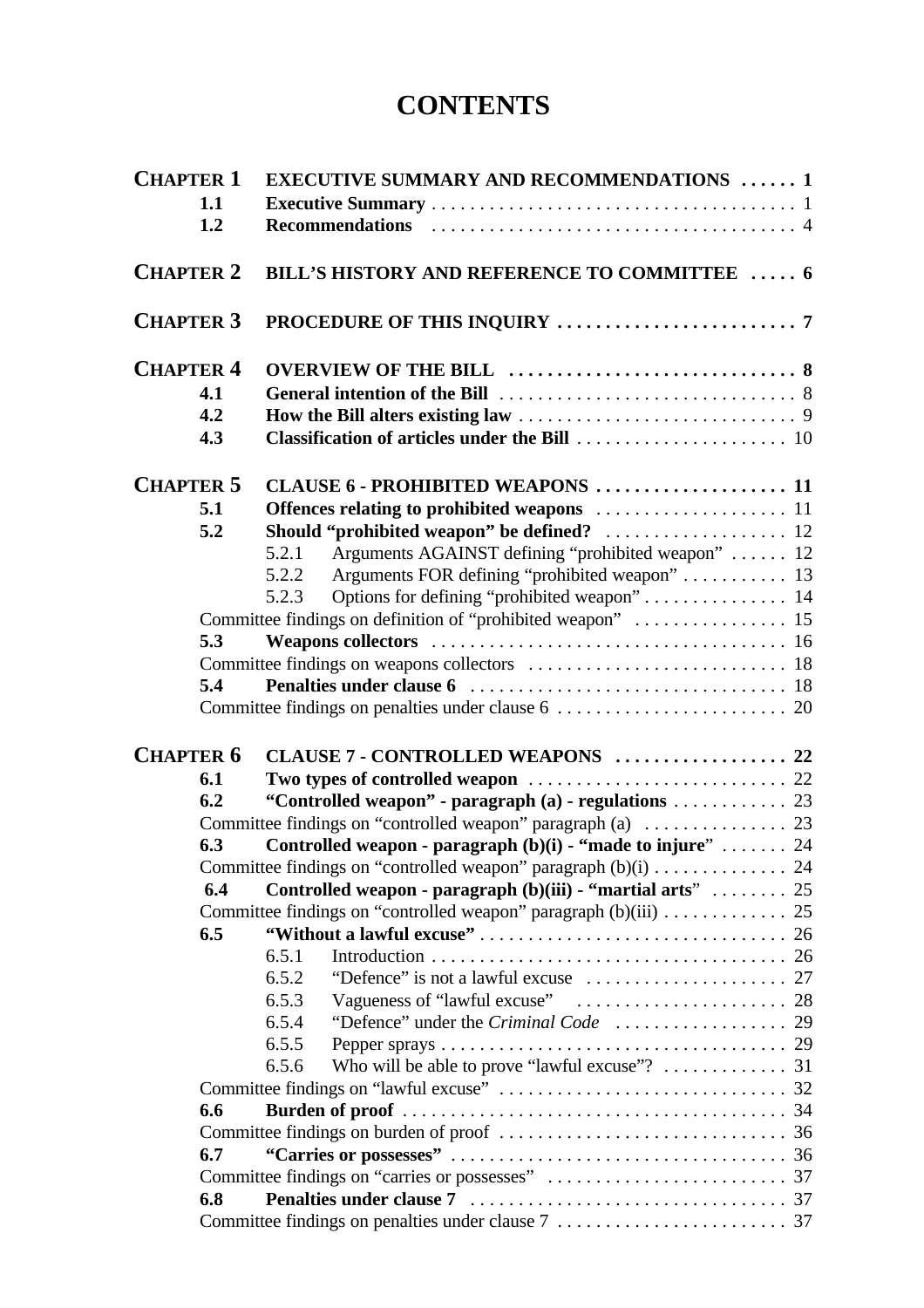| <b>CHAPTER 7</b> |     | CLAUSE 8 - OTHER ARTICLES AS WEAPONS  38                               |  |
|------------------|-----|------------------------------------------------------------------------|--|
|                  | 7.1 |                                                                        |  |
|                  | 7.2 | Presumption of intention and burden of proof  40                       |  |
|                  |     | Committee findings on presumption of intention and burden of proof  42 |  |
|                  | 7.3 |                                                                        |  |
|                  |     |                                                                        |  |
|                  | 7.4 |                                                                        |  |
|                  |     |                                                                        |  |
|                  | 7.5 |                                                                        |  |
|                  |     |                                                                        |  |
| <b>CHAPTER 8</b> |     |                                                                        |  |
|                  | 8.1 |                                                                        |  |
|                  | 8.2 |                                                                        |  |
|                  | 8.3 |                                                                        |  |
|                  |     |                                                                        |  |
|                  | 8.4 |                                                                        |  |
|                  |     |                                                                        |  |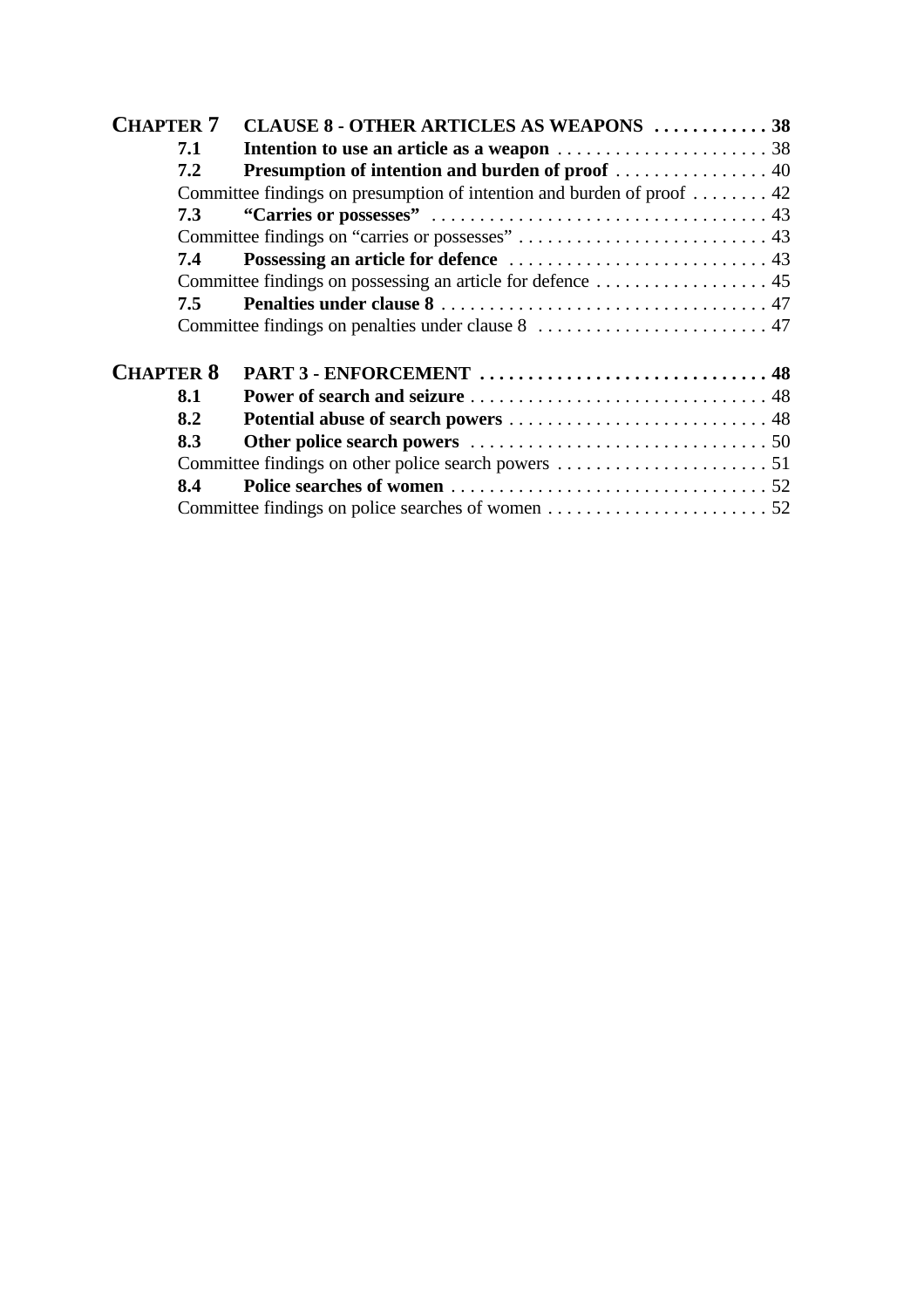# EXECUTIVE SUMMARY AND RECOMMENDATIONS

#### **1.1 Executive Summary**

This report sets out the results of this Committee's inquiry into the *Weapons Bill 1998* ("**Bill**"), referred by the Legislative Council of Western Australia on 20 October 1998 to the Committee for consideration and report.

#### **What the Bill does**

Currently, section 65(4a) of the *Police Act 1892* is the central provision in Western Australian law dealing with the carrying of weapons. In replacing that provision, the Bill expands the ambit of weapons laws in a number of ways, the most significant being to:

- C create **new categories of weapons** and other articles, and to detail different offences relating to each category;
- **increase penalties** for offences relating to weapons and other articles;
- prohibit, in most circumstances, a person possessing a weapon or other article for purposes of **defence**;
- make it an offence to carry or possess an article other than a weapon with the **intention** of using it, whether or not for defence, to injure or disable;
- partially **reverse the burden of proof** for weapons offences, so that where (a) a person is in possession of a "controlled weapon" or (b) there are reasonable grounds for suspecting that the person has the intention of using an article other than a weapon to injure or disable, it is presumed that an offence is committed unless the person can prove otherwise;
- C empower a member of the police force to **search** persons and **seize** weapons; and
- C provide for **forfeiture** of a weapon to the Crown or **retention** by a member of the police force in a range of circumstances.

#### **Definitions of "prohibited weapon" and "controlled weapon"**

The Bill defines a "prohibited weapon" and one type of "controlled weapon" to be whatever the regulations prescribe. The argument for this approach is that first, it is appropriate for the articles to be listed in regulations as listing them in a schedule to the Act would be too cumbersome, and secondly that defining in detail what articles can be prescribed would make the regulations vulnerable to challenge on the ground that they are beyond power.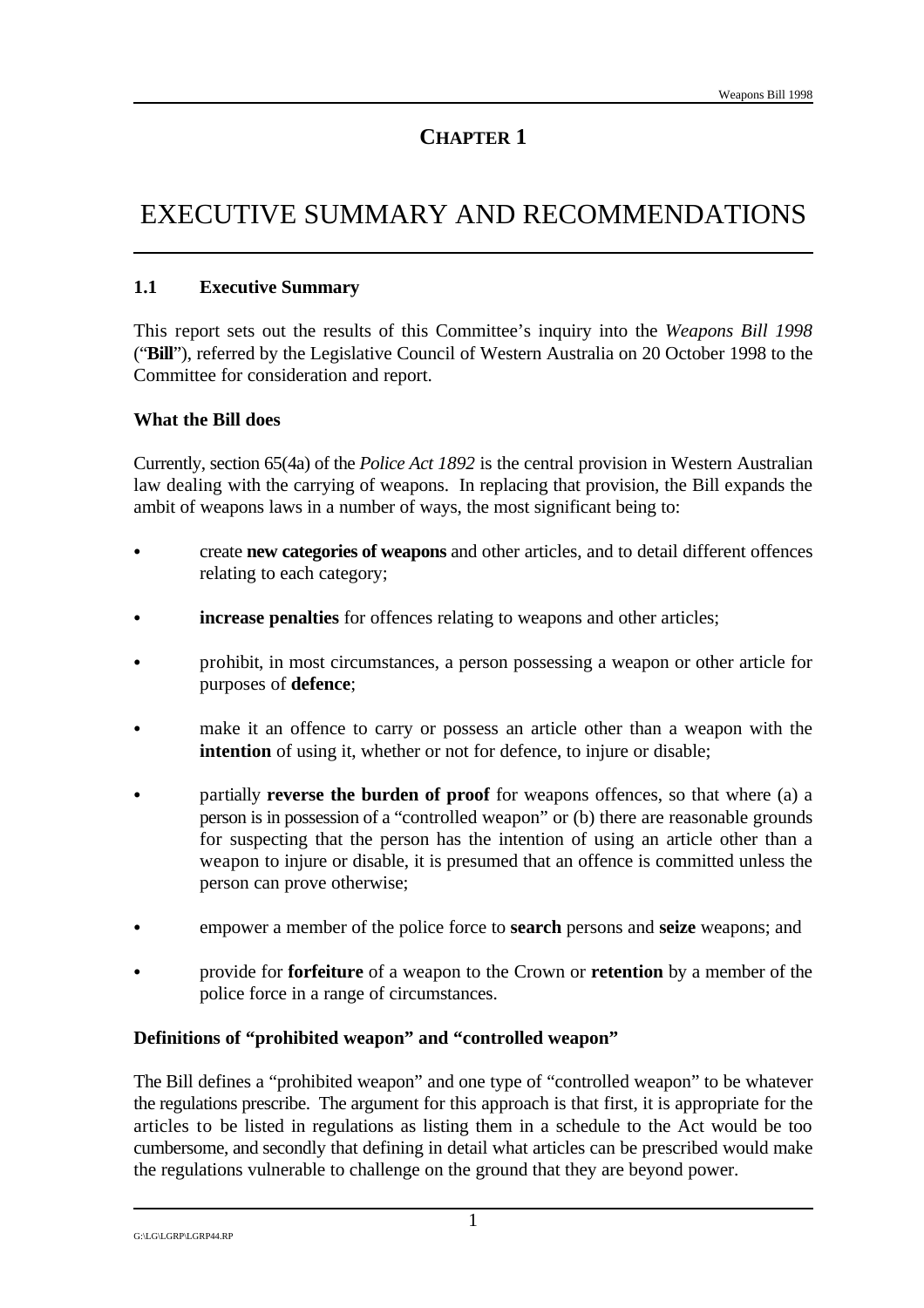It is appropriate that prohibited and controlled weapons should be prescribed by regulation. However, it is reasonable to set some parameters indicating what can be prescribed. The Bill clearly differentiates in its operative provisions between prohibited weapons, controlled weapons and other articles. It is appropriate that the definitions reflect this differentiation.

#### **Weapons collectors**

The Bill makes it an offence for anyone other than a member of the police force or an employee of a recognised museum, in the performance of their respective functions, to possess a prohibited weapon, unless delivering it to the police. This means that a person who has a weapons collection which includes a prohibited weapon will commit an offence, unless regulations providing an exception are introduced.

The Bill should recognise the existence of weapons collectors by specifically providing for regulations allowing an exception in their favour, subject to appropriate safeguards. Further, regulations should be prepared to this effect.

#### **Definition of "controlled weapon"**

"Controlled weapon" is defined to cover weapons similar to those covered by existing section 65(4a) of the *Police Act*, and in addition specifies that articles for use in the practice of a martial sport and the like are controlled weapons. Defining the term broadly is appropriate, with the qualification that not all articles used in martial sports, but only articles used for defence or attack, should be included.

#### **"Lawful excuse" for possessing a controlled weapon**

The Bill allows that a person can have a "lawful excuse" for possessing a controlled weapon. **Under current law, "defence"** of self, others and property can be a lawful excuse where, for example, a person has a realistic and well-founded fear of attack. The Bill, in contrast, specifies that **"defence" cannot be a lawful excuse** for possessing a controlled weapon. The House should consider whether the Bill's removal of the right to carry a controlled weapon for defence is appropriate.

There is considerable support for allowing the carrying of controlled weapons which are specifically designed for defence, such as pepper sprays. Although the Bill itself does not allow this, an exception can be effected by way of regulations. The Committee supports preparation of regulations which would allow persons **at all times** (ie whether or not there is a "realistic and well-founded fear of attack") to carry such weapons.

The Bill, like current law, provides that a person carrying a controlled weapon bears the burden of proving that they have a lawful excuse for doing so. On balance, this reversal of the usual burden of proof is justified, but it has the potential to cause injustice where a person carries a weapon for a legitimate purpose but has difficulty proving the purpose. The provision relies heavily on the good judgment and common sense of the police and the courts.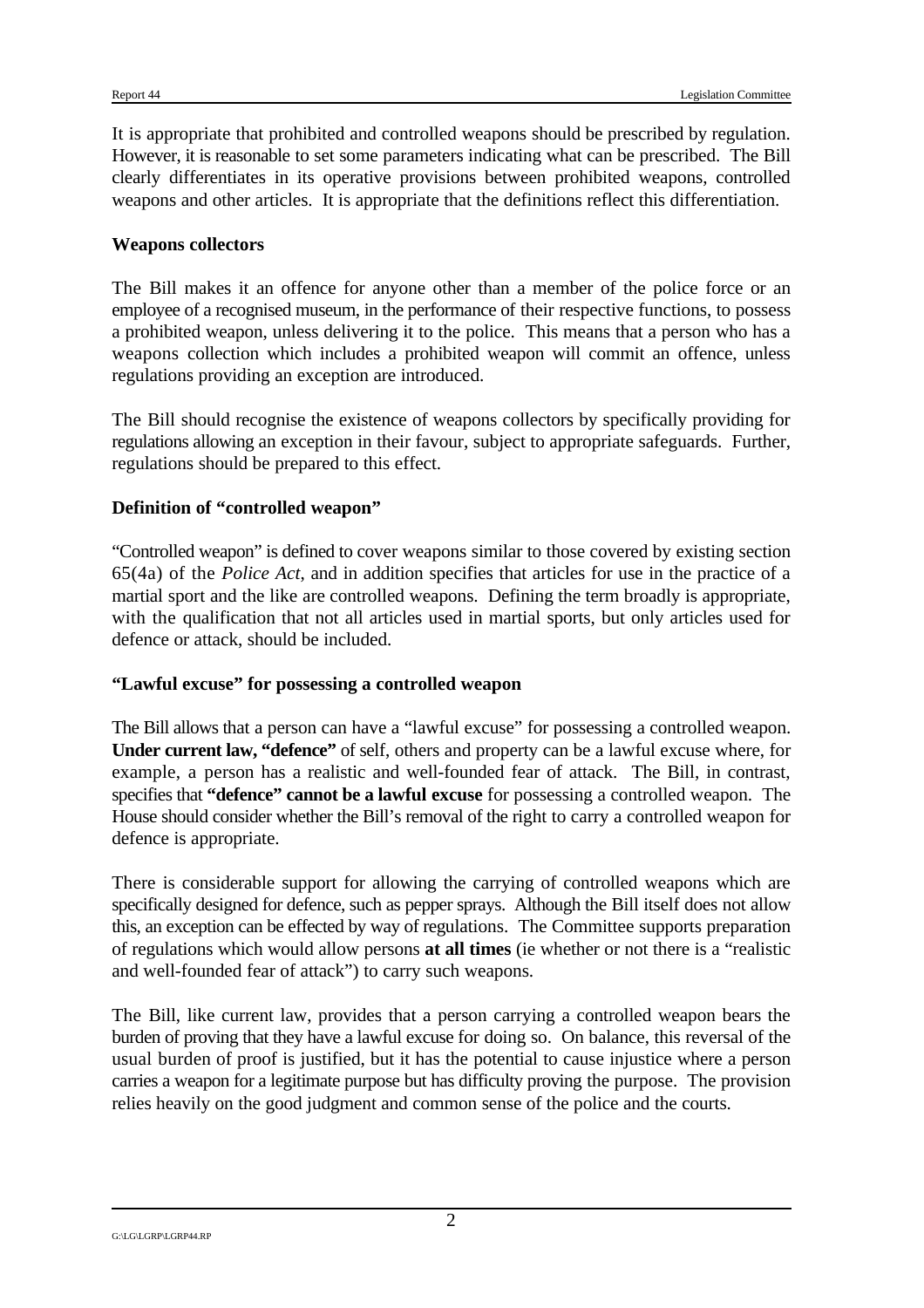#### **"Reasonable grounds for suspecting" intention to use an article to injure**

In addition to dealing with prohibited weapons and controlled weapons, the Bill includes a "catch-all" clause 8 making it an offence to carry or possess **any article** with the **intention** of using it to injure or disable a person, whether or not for defence. Where there are "reasonable grounds for suspecting" such intention, there is a statutory presumption that the person has the intention and the person must seek to prove the contrary.

Unlike the provisions discussed above, which in essence reproduce existing law with some modifications, clause 8 creates a new type of criminal offence, one which operates on a statutory presumption of guilt upon a mere suspicion of a person's intention. While on balance there is some justification for the creation of the offence, it is of concern that the threshold for laying a charge under the provision is a very low one.

#### **Possessing an article for defence**

Clause 8 substantially restricts the right to possess an article other than a weapon, such as a baseball bat or crowbar, for defence. A person can carry or possess an article for defence only at a "dwelling" and only for use "in circumstances that the person has reasonable grounds to apprehend may arise".

It is of concern that keeping an article for defence at places such as on a property but outside the dwelling, at a workplace or in a vehicle will become an offence. Similarly, picking up an article in an instinctive act of defence could become an offence. Confusingly, in many circumstances it will be legal under the *Criminal Code* to **use** an article for defence, while **at the same time** it is an offence under clause 8 to **possess** the article.

The defence to a charge under clause 8 should be broadened. This could be most simply done by allowing a person to possess or carry an article for defence where the person has a "lawful excuse". Alternatively, or in addition, the defence available for a person at a dwelling could be expanded to include other places, or by removing the limitation relating to "reasonable apprehension".

#### **Search and seizure provisions**

The Bill introduces new powers for a police officer to search a person whom the officer believes on reasonable grounds to be committing an offence under the Bill, and to seize weapons. There is some concern that because the offences under the Bill are so broad, the "reasonable grounds" test is so easily satisfied that it would be almost impossible to prove that an officer conducting a search did not have such reasonable grounds, for the purpose of disciplinary action or charges being laid against the officer.

The Bill makes no provision, unlike other search powers, for searches of women to be carried out by a female police officer or female member of the public authorised by a police officer. The Bill should be amended to include such provision.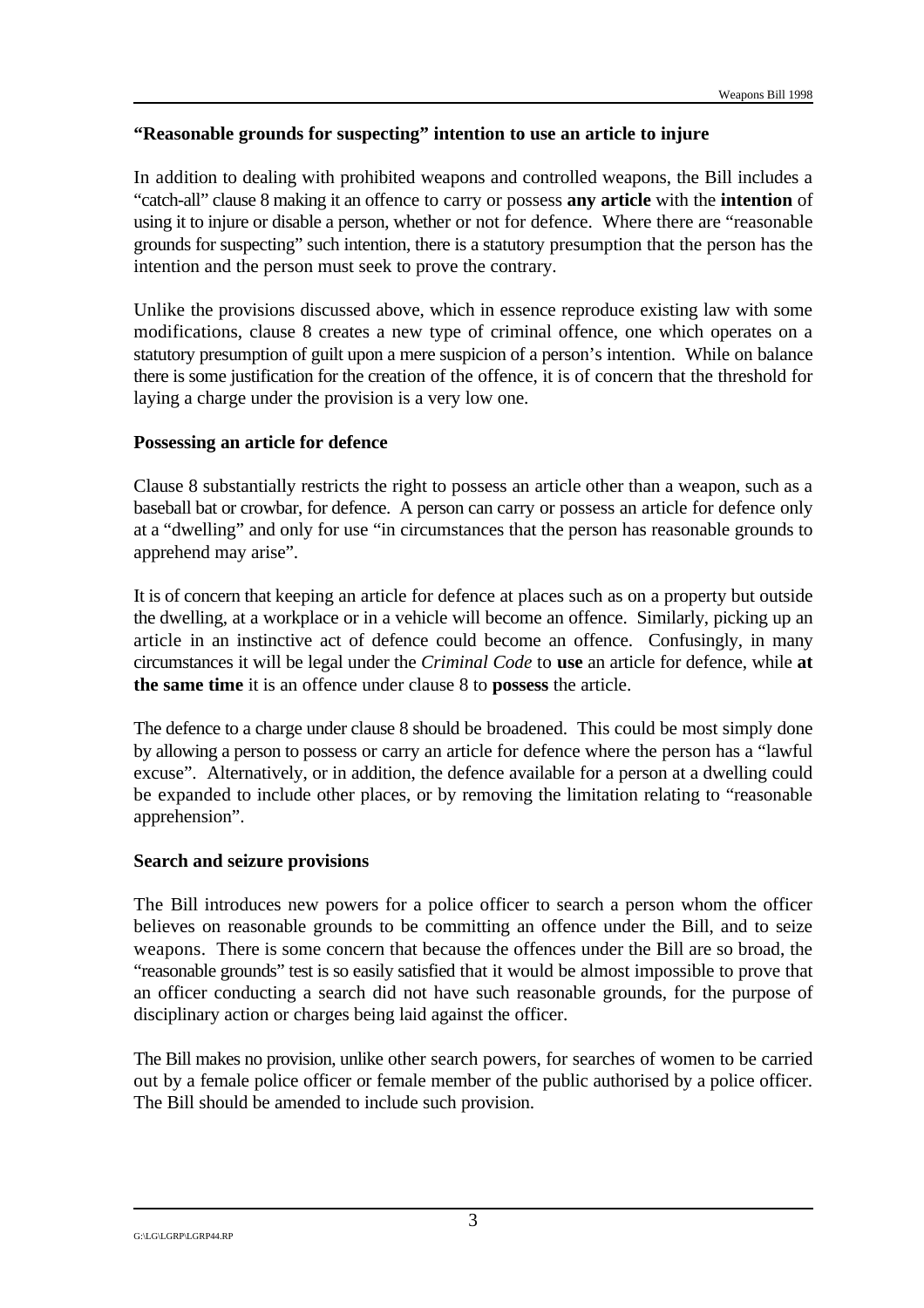#### **1.2 Recommendations**

Recommendations are grouped as they appear in the text at the page numbers indicated.

Page 16:

**Recommendation 1: that the definition of "prohibited weapon" in clause 3 be amended to incorporate a description of the general characteristics of a prohibited weapon.** 

Page 18:

**Recommendation 2: that the Bill be amended by the insertion of a new clause 10(3) to provide for the preparation of regulations which will allow a bona fide weapons collector to maintain a collection including prohibited and controlled weapons, subject to suitable safeguards.**

**Recommendation 3: that the Government prepare appropriate regulations under the new clause.**

Page 24:

**Recommendation 4: that consideration be given to amending paragraph (a) of the definition of "controlled weapon" in clause 3 to incorporate a description of the general characteristics of a controlled weapon.**

Page 26:

**Recommendation 5: that paragraph (b)(iii) of the definition of "controlled weapon" in clause 3 be amended to read as follows:**

> **"** *. . . (iii) for attack or defence in the practice of a martial sport, art or similar discipline. "*

Page 33:

**Recommendation 6: that the Government prepare regulations which would allow persons to carry or possess at all times particular types of controlled weapons designed for defence.**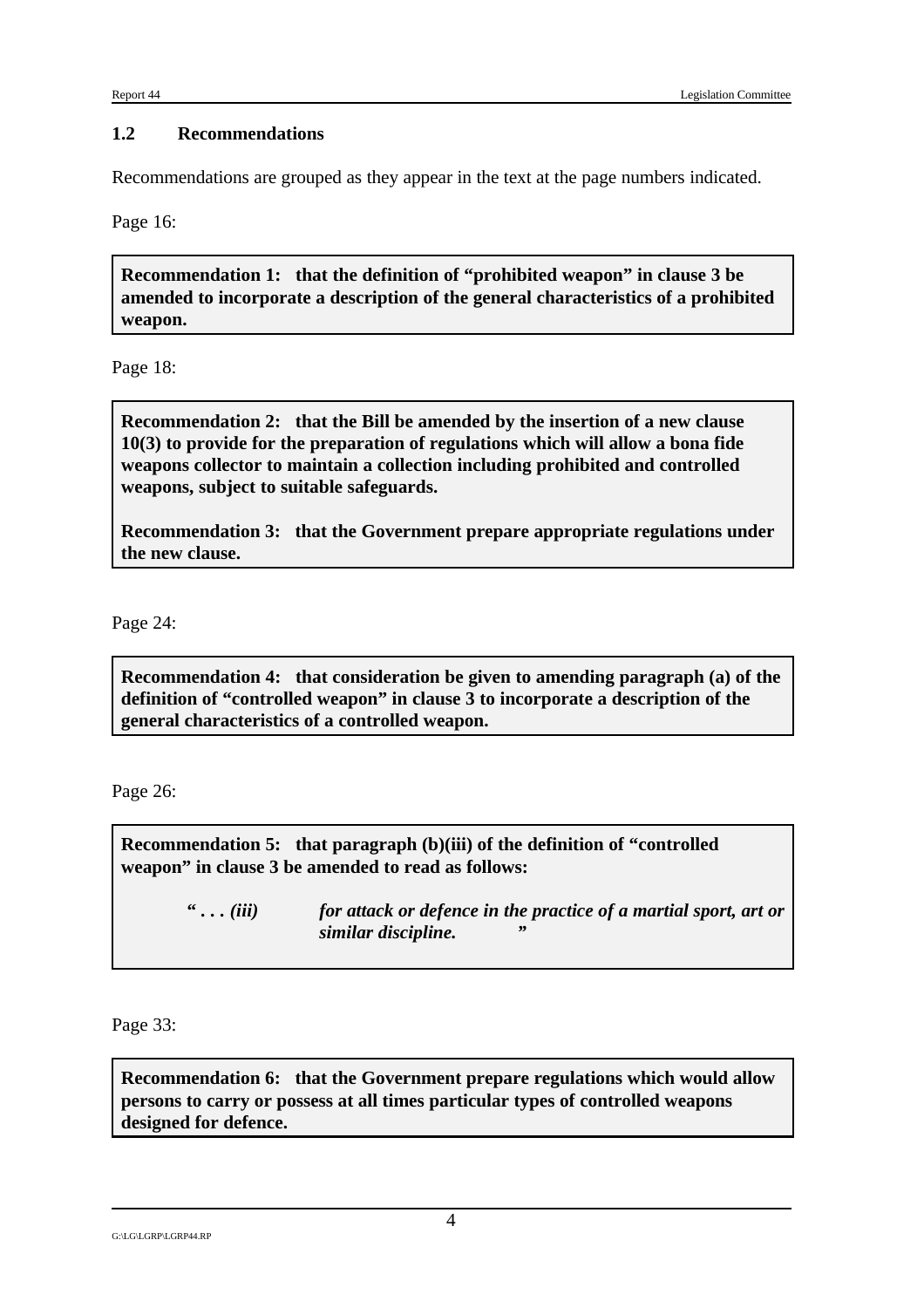Page 47:

**Recommendation 7: that clause 8 be amended to provide a broader defence (or set of defences) to a charge under clause 8(1).**

**Recommendation 8: that the House consider whether the defence to a charge under clause 8(1) should be broadened:**

- C **so that a person is allowed to carry or possess an article other than a weapon for defence in circumstances where the person has a "lawful excuse"; or**
- C **to enable a person to carry or possess an article for defence in a specified range of circumstances.**

Page 52:

**Recommendation 9: that Part 3 be amended to provide for searches of women to be conducted by a female police officer or a female member of the public authorised by a police officer, similarly to section 53B(2) of the** *Police Act***.**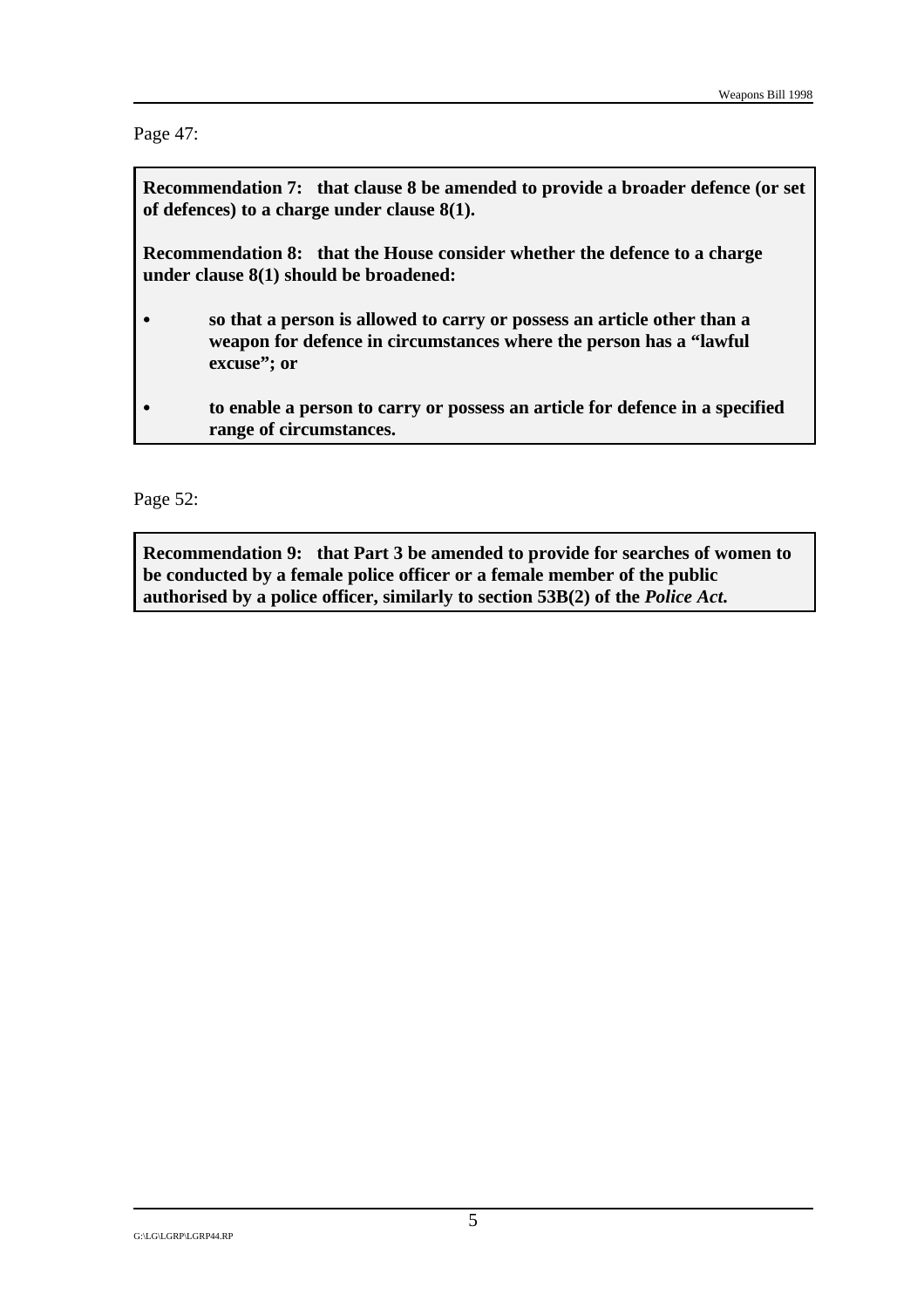# **BILL'S HISTORY AND REFERENCE TO COMMITTEE**

The Bill was introduced into the Legislative Council on 19 August 1998 and read a first time, on a motion of the Attorney General, Hon Peter Foss MLC.<sup>1</sup>

The Bill was debated and read a second time on 20 October 1998, on a motion of the Attorney General. $2$ 

Immediately following second reading the Bill was referred to this Committee on a motion of Hon Nick Griffiths MLC in the following terms:

" *Referral to Standing Committee on Legislation*

*HON N.D. GRIFFITHS: I move -* 

*That the Weapons Bill be referred to the Standing Committee on Legislation for consideration and report, and that the Committee report no later than 10 November 1998.*" 3

The Committee commenced its consideration of the Bill at its meeting of 28 October 1998.

On 10 November 1998 the Chairman of the Committee sought and was granted by the House an extension of time in which to report on the Bill until 26 November 1998.

On 25 November 1998 the Chairman of the Committee sought and was granted by the House a further extension of time in which to report on the Bill until 3 December 1998.

<sup>&</sup>lt;sup>1</sup>Hansard, Legislative Council 19/8/1998, p450

<sup>&</sup>lt;sup>2</sup>Hansard, Legislative Council 20/10/1998, p2256-2270

 ${}^{3}$ Hansard, Legislative Council 20/10/1998, p2270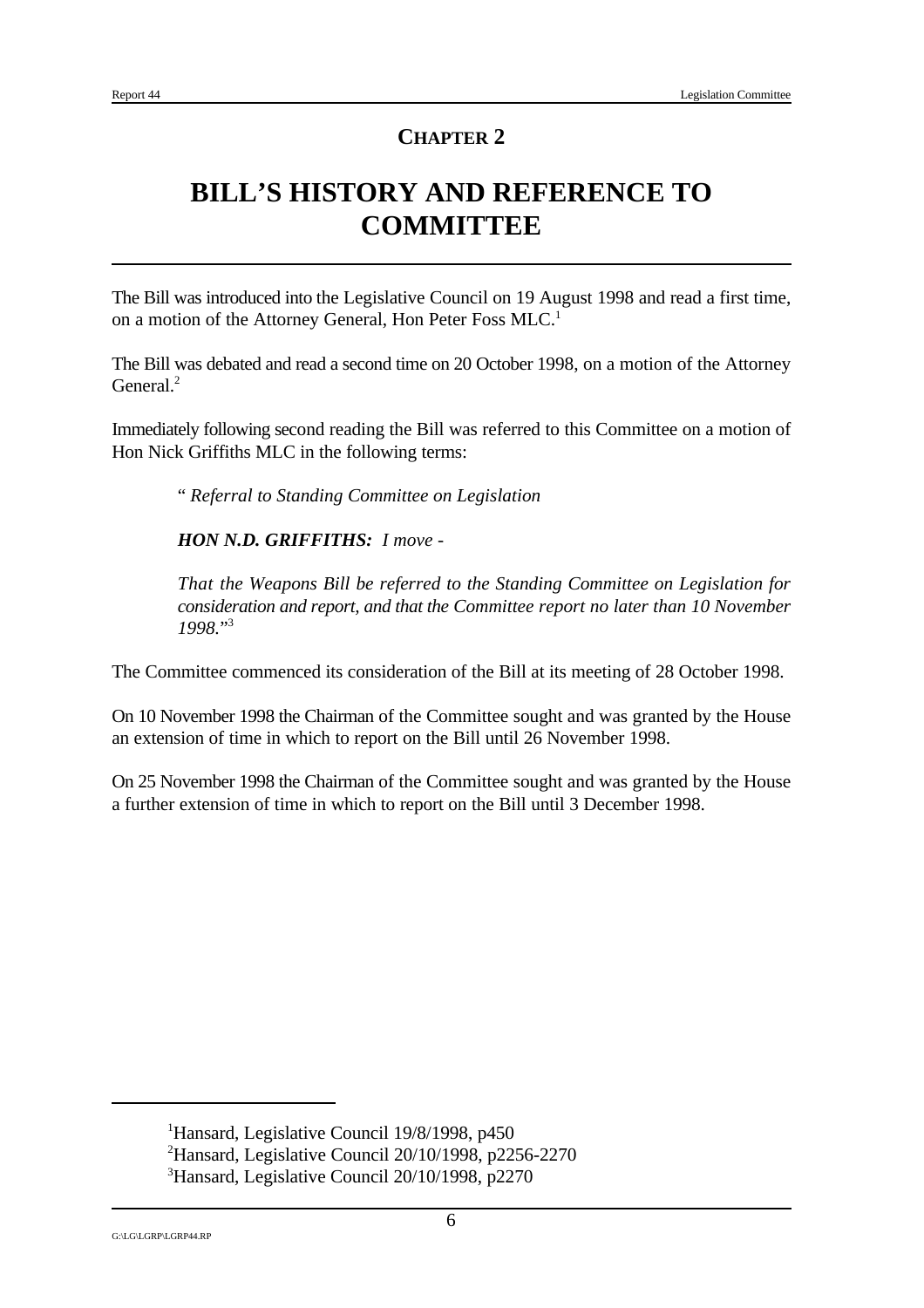## PROCEDURE OF THIS INQUIRY

Because of the short reporting period for the inquiry, the Committee did not seek public submissions on the Bill.

The Committee conducted hearings with the following witnesses on 2 November 1998:

- Mr Haydn Green Superintendent (Legal and Policy) W.A. Police Service
- Mr Richard Sims Legislation Officer W.A. Police Service

Superintendent Green and Mr Sims are responsible for the preparation of the Bill and appeared on behalf of the W.A. Police Service.

Mr William Millar Assessor, Criminal Injuries Compensation

Mr Millar prepared a commentary on the Bill on behalf of the Law Society (WA) and appeared on behalf of the Law Society.

The Committee conducted a hearing with the following witnesses on 18 November 1998:

- Hon Peter Foss MLC, Attorney General
- Mr Haydn Green
- Mr Richard Sims

The Committee thanks the witnesses for offering their time and expertise to the inquiry.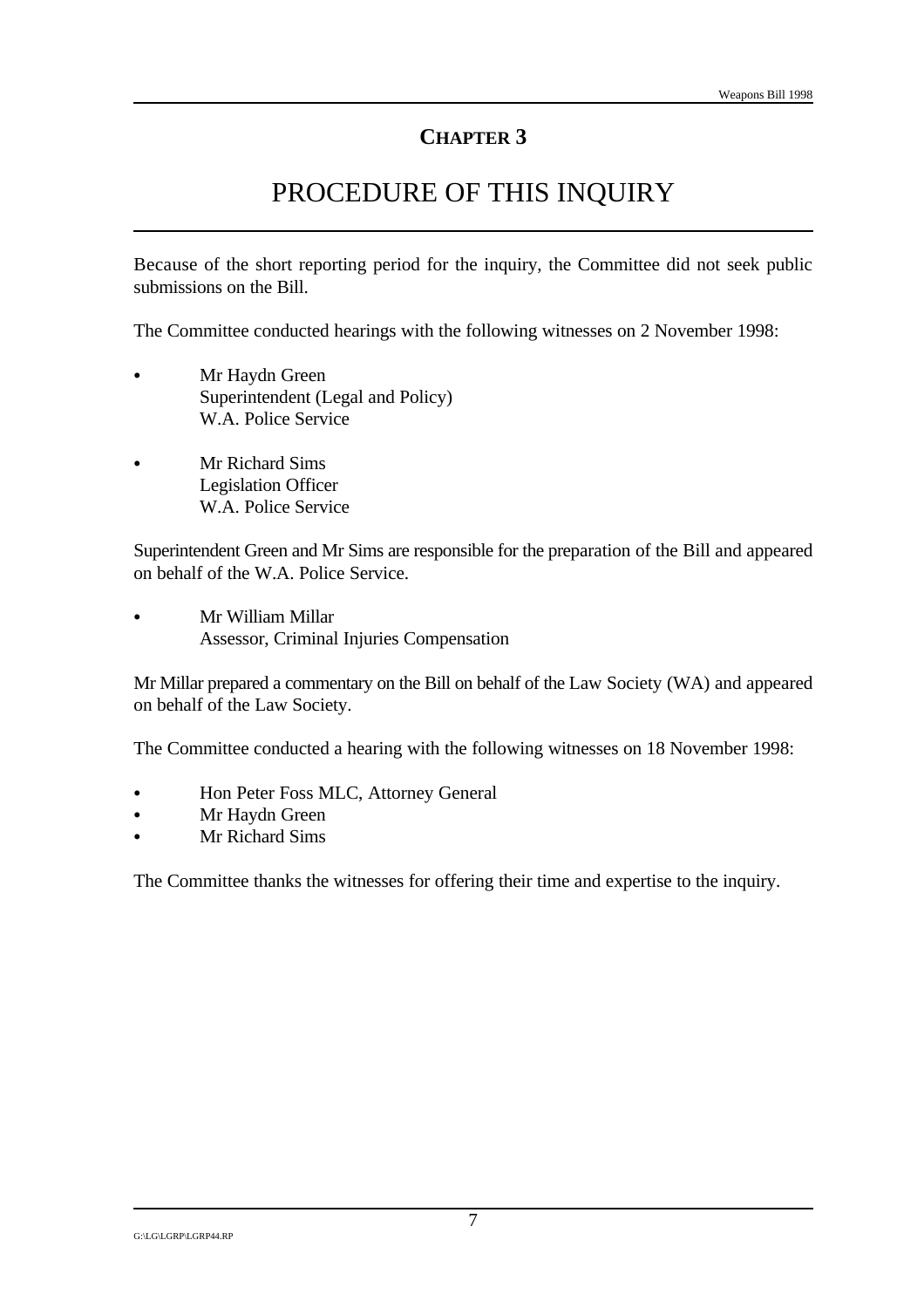## OVERVIEW OF THE BILL

#### **4.1 General intention of the Bill**

The Attorney General stated in the second reading speech for the Bill that:

"*The Bill replaces section 65(4a) of the Police Act, which has provided police with the only powers they have had, until now, to deal with the problems of non-firearm weapons in the community. This section may have been adequate to deal with the problems in 1956 when it was introduced but it has been found wanting in recent times.*

*Day after day members will have seen and read of knives and other offensive weapons being used in robberies and assaults, and of gangs fighting in our streets with nunchakus, knives, machetes, baseball bats, pickets and so on. The lack of specific powers in relation to these weapons has made it difficult for police to contain these offences. For example, under current laws, when police have cause to suspect a person is armed for inappropriate purposes they are powerless to act unless they actually sight a weapon."<sup>4</sup>*

As the Attorney General notes, currently the principal provision under Western Australian law dealing with possession of dangerous articles other than firearms is section 65(4a) of the *Police Act 1892*. That section reads as follows:

#### "*Miscellaneous offences*

*65. Every person who shall commit any of the next following offences shall on summary conviction be liable to a fine not exceeding \$500 or to imprisonment for any term not exceeding 6 calendar months -* 

 *...(4a) Every person who, without lawful excuse, carries or has on or about his person or in his possession any rifle, gun, pistol, sword, dagger, knife, sharpened chain, club, bludgeon or truncheon, or any other article made or adapted for use for causing injury to the person, or intended by him for such use by him.*"

In debate on the Bill in the Legislative Council, all parties supported the general intention of the Bill, accepting that section 65(4a) is not adequate to deal with all aspects of weapons possession and new legislation is appropriate. For example, Hon N. D. Griffiths commenced his remarks as follows:

<sup>&</sup>lt;sup>4</sup>Hansard, Legislative Council 19/8/1998, p450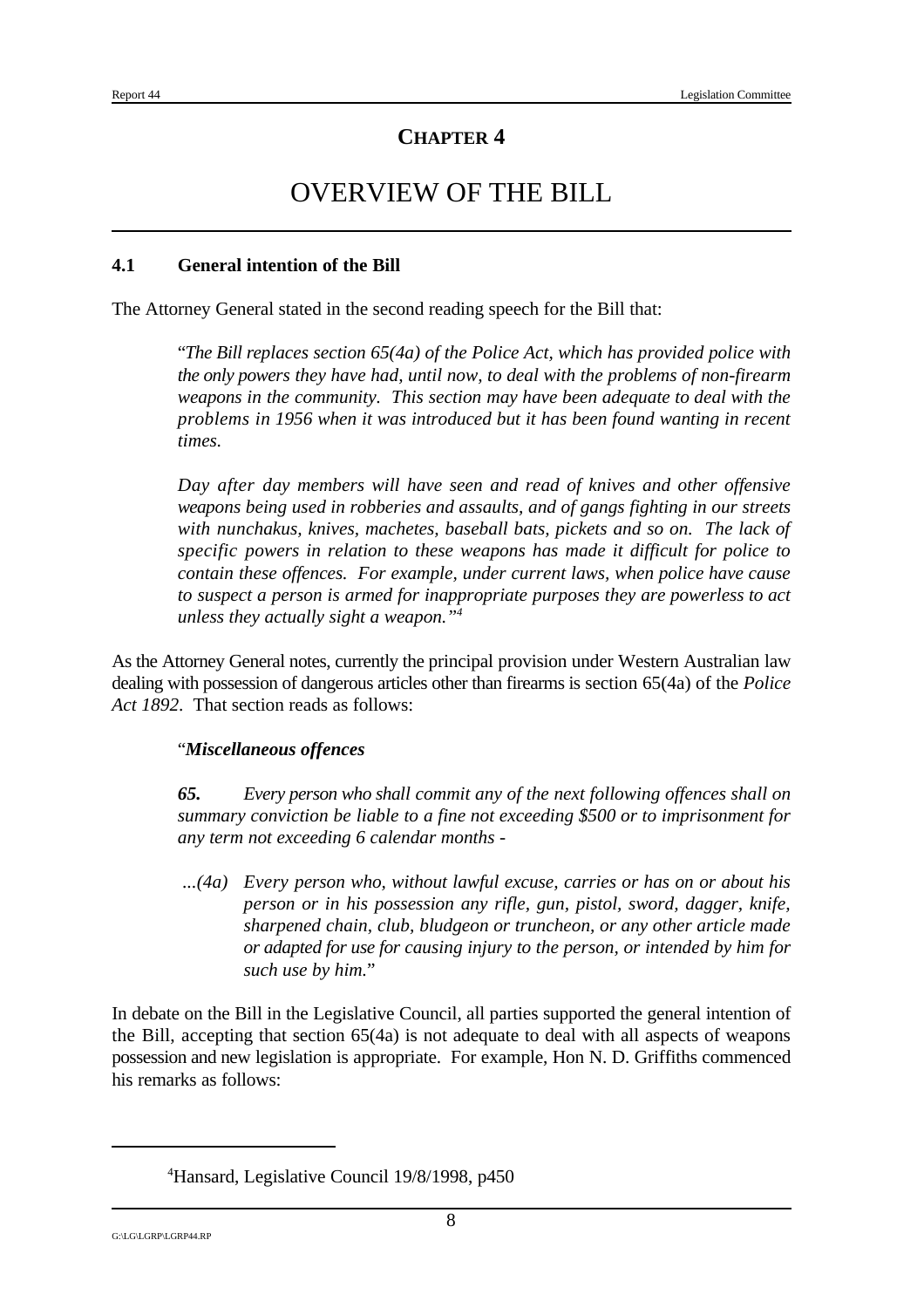"*The Australian Labor Party is pleased to support the Bill, because it is about time that a Bill was introduced into this Parliament to effectively clamp down on the use of replica firearms and non-firearms weapons. . . The Australian Labor Party's approach to this Bill is consistent with its bipartisan approach to issues of public safety. We support the principles of the Bill. . . It is proper that the Parliament of Western Australia, as expeditiously as it can, consistent with making sure that the legislation is workable, deals with this real issue of public safety.*" 5

#### **4.2 How the Bill alters existing law**

Leaving aside changes in the detail of particular offences, dealt with in the appropriate paragraphs below, the key changes which the Bill makes to existing law are:

- C to create new **categories** of weapons and other articles, as discussed in [4.3] below (clauses 6, 7 and 8);
- to increase **penalties** for dealing with weapons and other articles (clauses  $6(1)$ ,  $7(1)$ ) and  $8(1)$ :
- C to prohibit, in most circumstances, a person possessing a weapon or other article for purposes of **defence** (clauses 7(3) and 8(1));
- C to make it an offence to carry or possess an **article other than a weapon** with the **intention** of using it, whether or not for defence, to injure or disable (clause 8(1));
- to partially reverse the burden of proof for weapons offences, so that where (a) a person is in possession of a "controlled weapon" or (b) there are reasonable grounds for suspecting that the person has the intention of using an article other than a weapon to injure or disable, it is presumed that an offence is committed unless the person can prove a lawful excuse (clauses 7(1) and 8(1)).
- C to empower a police officer to **search** persons and **seize** weapons (clause 13); and
- C to provide for **forfeiture** of a weapon to the Crown or retention by a member of the police force in a range of circumstances (clauses 15, 16 and 17).

A notable feature of the arrangement of the Bill is that it is self-contained. That is, it does not rely on existing provisions of the *Police Act 1892* or the *Criminal Code*, but stands alone as the law covering all aspects of carrying or possessing weapons (other than firearms), including weapons offences, related offences involving other articles, searching of suspects, seizure and forfeiture of weapons.

The Bill does not, however, affect the law relating to **use** of weapons. The laws of assault, self defence, defence of property and the like remain in the *Criminal Code*.

 ${}^{5}$ Hansard, Legislative Council 20/10/1998, p2256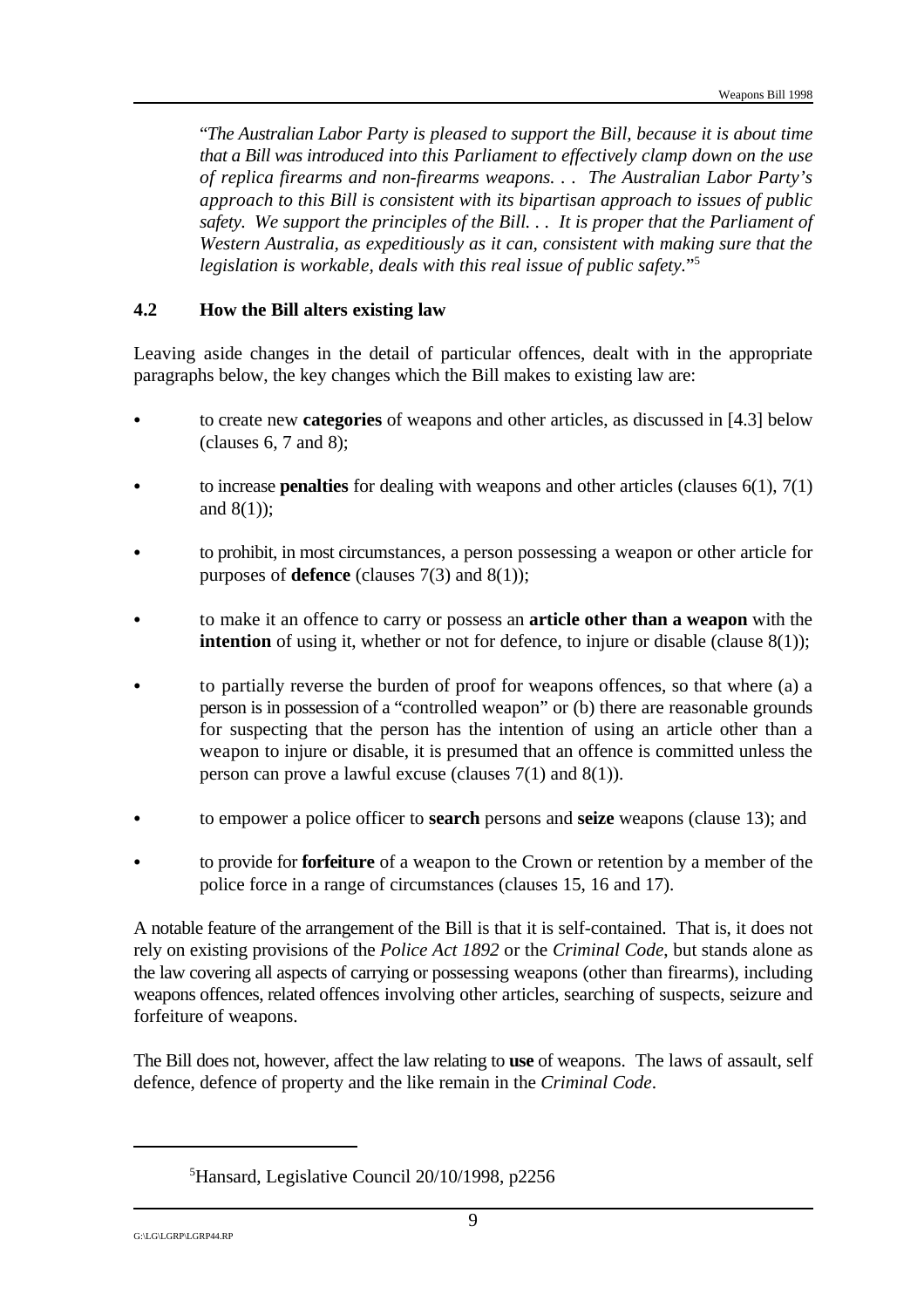#### **4.3 Classification of articles under the Bill**

The Bill creates several classes of weapons and other articles, each of which is subject to different restrictions. The classes created, and the restrictions to which they are subject, can be summarised as follows. Each class is dealt with fully in following chapters.

- **Prohibited weapons** are articles prescribed as such by regulations. It is an offence for anyone, other than a member of the Police Force, a person delivering the article to a member of the Police Force or a person working for a recognised museum, to bring or send into the State, carry, possess, purchase, sell, supply or manufacture a prohibited weapon. See Chapter 5.
- **Prescribed controlled weapons** are articles prescribed as such by regulations. It is an offence for a person other than a member of the Police Force or a person working for a museum to carry or possess a controlled weapon, unless the person has a lawful excuse to do so. Defence is not a lawful excuse. See Chapter 6.
- C **Other controlled weapons** are any article made or modified to be used: to injure or disable; to cause a person to fear such use; or in the practice of a martial art. It is an offence to carry or possess such a weapon, as for a prescribed controlled weapon. See Chapter 6.
- Any other article that is carried or possessed by a person, where the person intends to use it to injure or disable or cause a person to fear such use. See Chapter 7.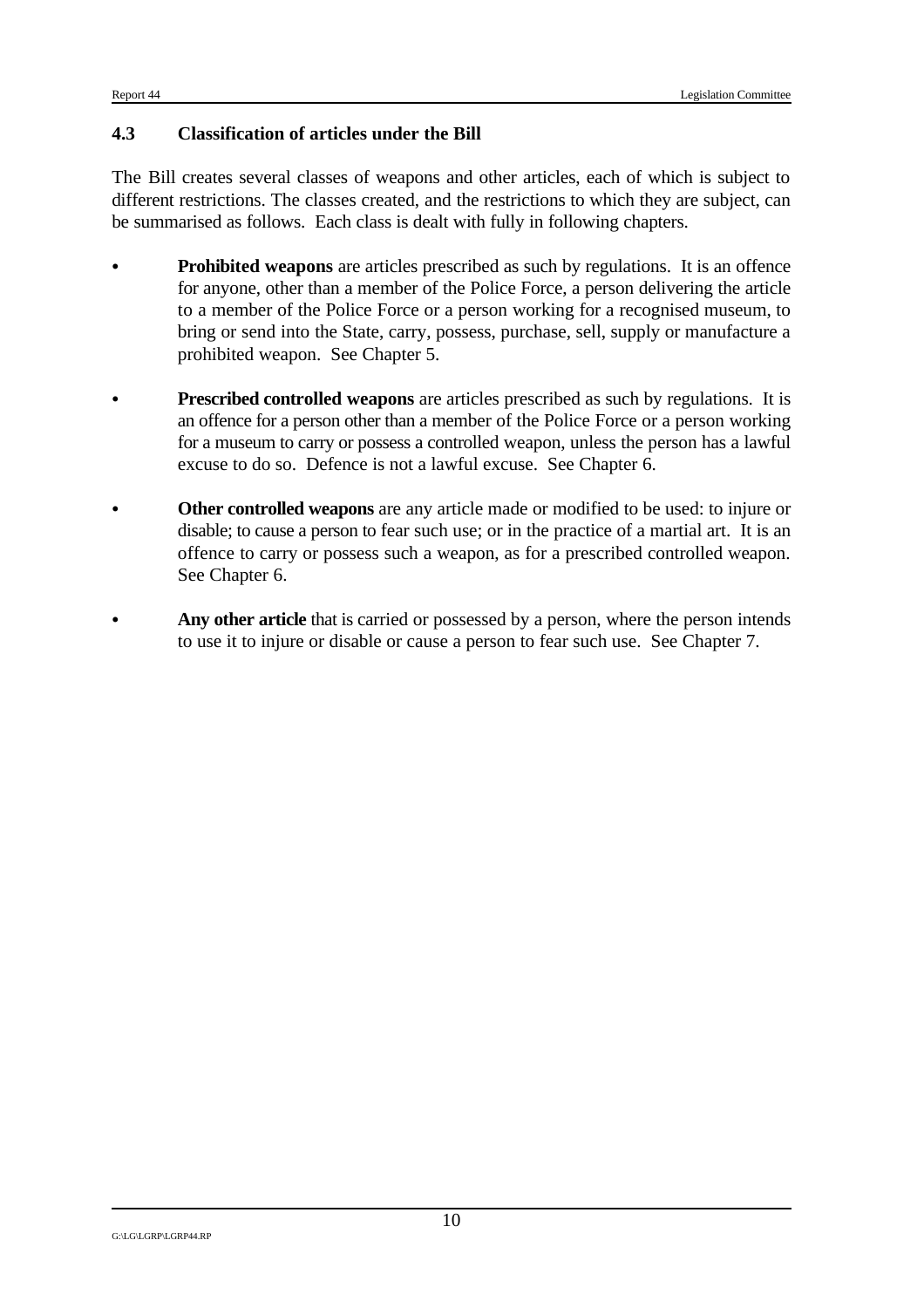## **CLAUSE 6 - PROHIBITED WEAPONS**

#### **5.1 Offences relating to prohibited weapons**

The most restricted category of articles under the Bill is "*prohibited weapons*". A "*prohibited weapon*" is defined by section 3 of the Bill as follows:

' "*prohibited weapon" means an article prescribed by regulations to be a prohibited weapon;*'

The Bill does not restrict in any way what type of article may be prescribed by regulations to be a prohibited weapon, meaning that the Government can prescribe any article it sees fit to be a prohibited weapon.

Clause 6 of the Bill creates offences relating to prohibited weapons and reads as follows:

#### "*6. Prohibited weapons*

- *(1) Except as provided in subsection (2) and section 10, a person who -*
	- *(a) brings or sends a prohibited weapon into the State;*
	- *(b) carries or possesses a prohibited weapon;*
	- *(c) purchases, sells or supplies a prohibited weapon; or*
	- *(d) manufactures a prohibited weapon,*

*or attempts to do any of those things, commits an offence.*

*Penalty: \$8,000 or imprisonment for 2 years.*

- *(2) A person does not commit an offence under subsection (1)(b) if the person carries or possesses the prohibited weapon only so as to deliver it to -*
	- *(a) a member of the Police Force; or*
	- *(b) an employee of the Police Service.*"

The chief effects of clause 6 can be summarised as follows.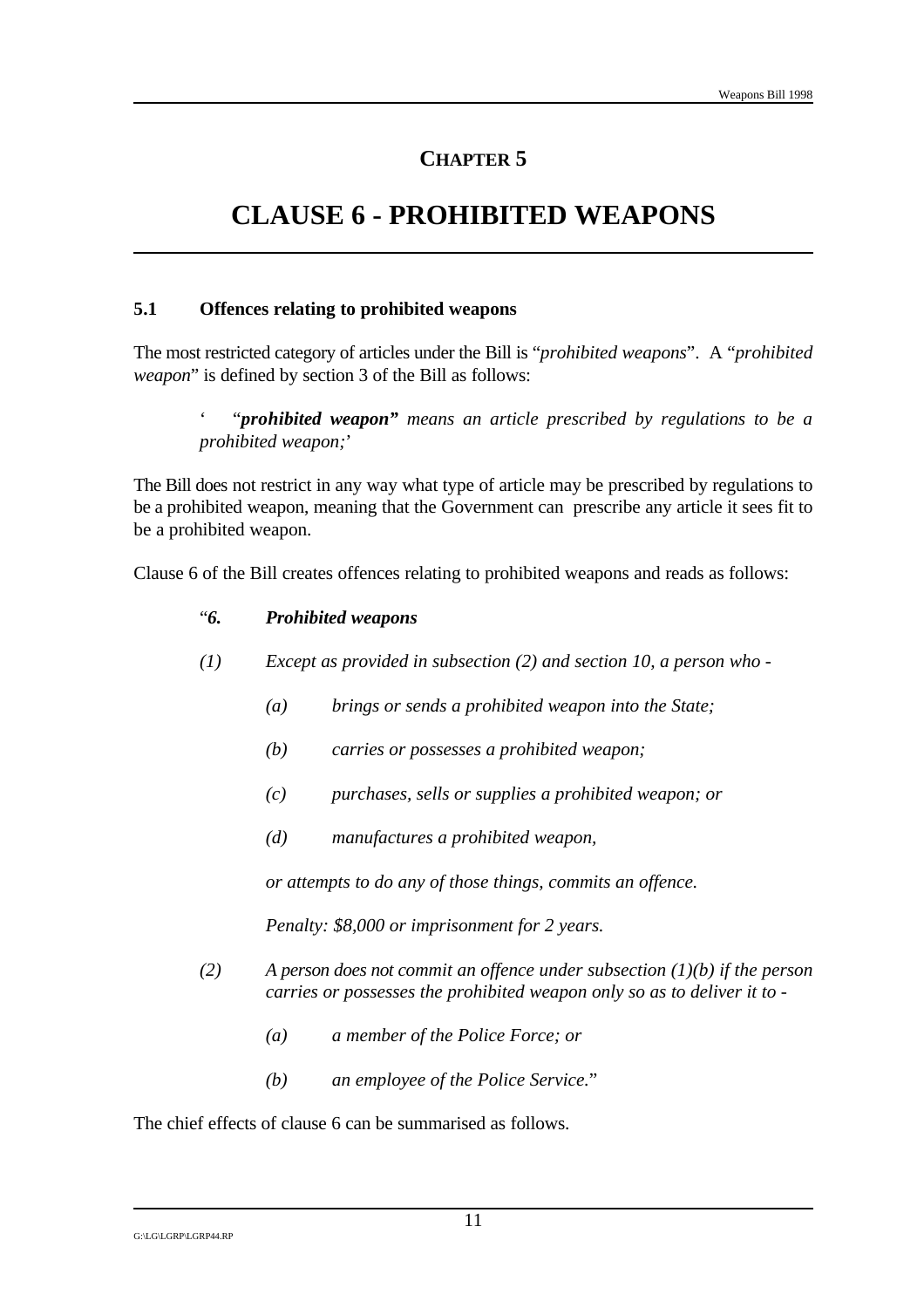- The clause 6 prohibition against dealing with prohibited weapons is absolute (apart from the narrow exceptions in clauses 6(2) and 10, and any matters prescribed by regulations). In contrast to section 65(4a) of the *Police Act* and to the other categories of weapons covered by the Bill, there is no defence of "reasonable" or "lawful" excuse which would allow a person to deal with a prohibited weapon in some circumstances.
- C Section 65(4a) of the Police Act deals only with **carrying** or **having** a weapon on or about the person. Clause 6 expands the offence to include possessing (in a broadly defined sense), bringing or sending into the State, purchasing, selling, supplying or manufacturing a prohibited weapon.
- Clause 6 introduces substantial penalties for these offences.

In the course of the inquiry the Committee considered the following issues in relation to prohibited weapons.

#### **5.2 Should "prohibited weapon" be defined?**

The Bill places no restriction on what may be prescribed by regulations as a prohibited weapon. What articles are prohibited weapons will therefore be determined by the Governor on the advice of the Government of the day. The regulations will be subject to disallowance by either House of Parliament under section 42 of the *Interpretation Act 1984*.

The issue for the Committee's consideration is whether it is appropriate for the Bill to give unrestricted power to determine what is a "prohibited weapon" to the Executive. Arguments against and for defining "prohibited weapon" in greater detail are canvassed in the following paragraphs.

#### 5.2.1 Arguments AGAINST defining "prohibited weapon"

The Committee asked the Attorney General to explain why the Bill did not define in some way what type of article could be a prohibited weapon:

> "*Under the Bill there is no restriction on what can be prescribed by the regulations as a "prohibited weapon". Do you see any difficulty arising if the Bill is amended either to include a schedule of prohibited weapons, or to define what type of article can be prescribed as a prohibited weapon?*"

The Attorney General responded as follows:

"*It would be very bad to define what type of articles can be prescribed as a prohibited good. As soon as we do that we end up with arguments of ultra vires. We know, as a matter of policy, the sorts of items that will be prescribed. They will have no alternative use except as an offensive weapon of attack. If we put that in the Act, one of the first things we will*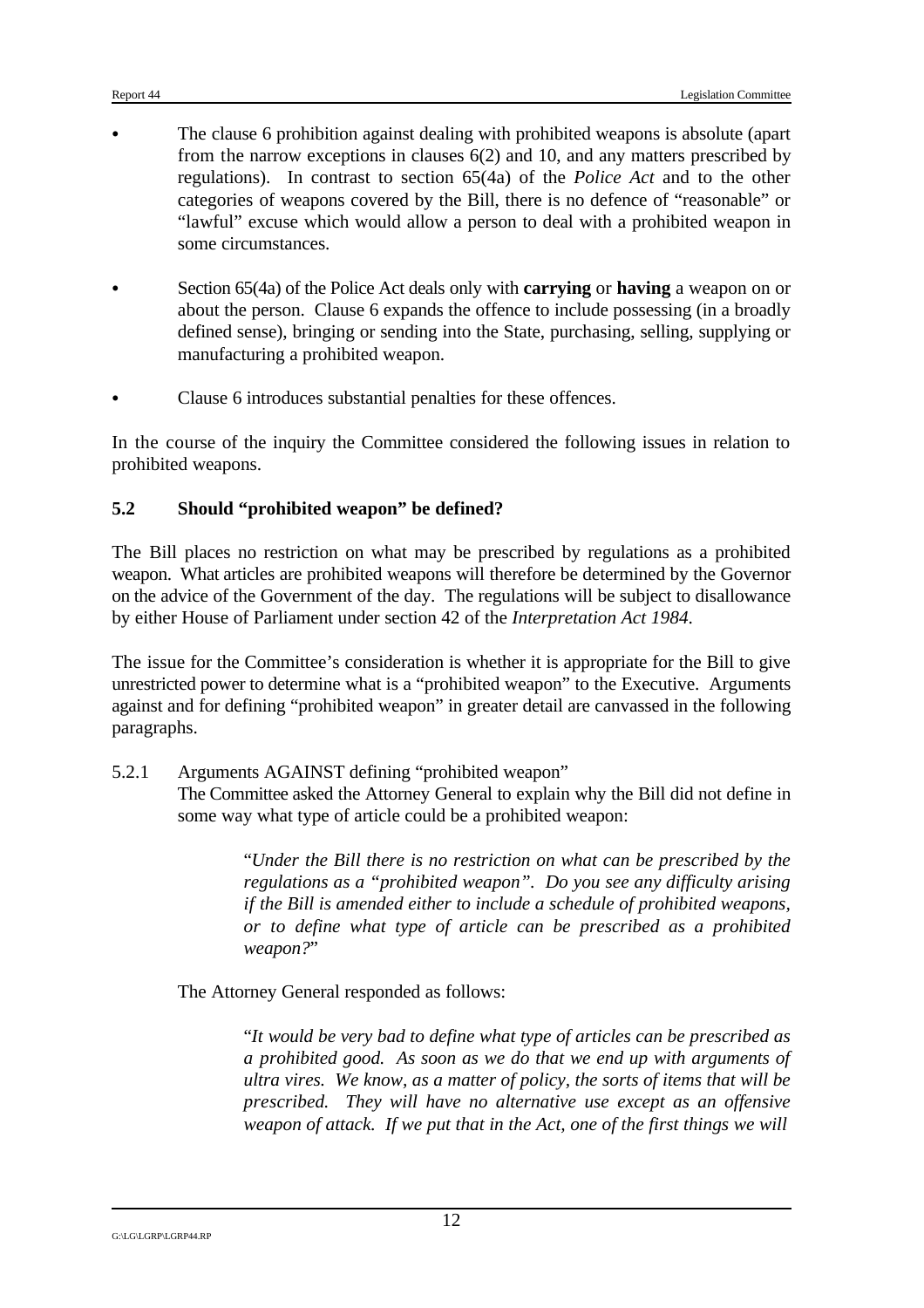*have to do is to face in every case an argument that the regulation is ultra vires. I do not think there is a great deal to be gained by that, because the real certainty comes with the fact that the item is in there and therefore it is a prohibited weapon . . .* 

*As far as prohibited weapons are concerned, I do not know that any great change by way of deletion will occur. One deletion resulted from a suggestion of members of Parliament that it was appropriate that daggers were controlled. It seemed appropriate that they go under "controlled weapons" rather than "prohibited weapons". However, if a new weapon plainly should be prohibited it should be done quickly. It is a matter of the best method to proceed, and the easiest method is regulation.*" 6

The approach taken by the Bill, in providing for the Executive to determine a matter in its absolute discretion, is not unusual. By way of comparison, section 50(1) of the Commonwealth *Customs Act 1901* sets out the fundamental power allowing restriction of imports into Australia in the following simple terms:

#### "*Prohibition of the importation of goods*

*50 (1) The Governor-General may, by regulation, prohibit the importation of goods into Australia.*"

The advantage of this approach is that the Government of the day is able to cater for any contingency which may arise, without limitation. Leaving significant matters to be determined by the Executive by way of regulations is often argued to be the most practical way of making laws, on the basis that an overly prescriptive Act becomes unwieldy and difficult to use over time.

In support of this approach is the clear intention of clause 6 to focus on the nature of certain **articles** rather than on the **behaviour** of persons as is the case under the *Criminal Code*. While the Bill does create criminal offences, it is arguable that these offences are in some ways more akin to an offence under the *Customs Act 1901* than to an offence under the *Criminal Code*, and therefore that the non-prescriptive approach of the former is appropriate.

Finally, it is not the case that Parliament will have no opportunity to review regulations setting out what are "prohibited weapons". Parliament has the capacity under the *Interpretation Act 1984* to disallow any such regulations.

5.2.2 Arguments FOR defining "prohibited weapon" Mr William Millar of the Law Society (WA) argues against the Bill's failure to define "prohibited weapon":

 ${}^{6}$ Hon Peter Foss MLC, 18/11/1998, transcript of evidence, p1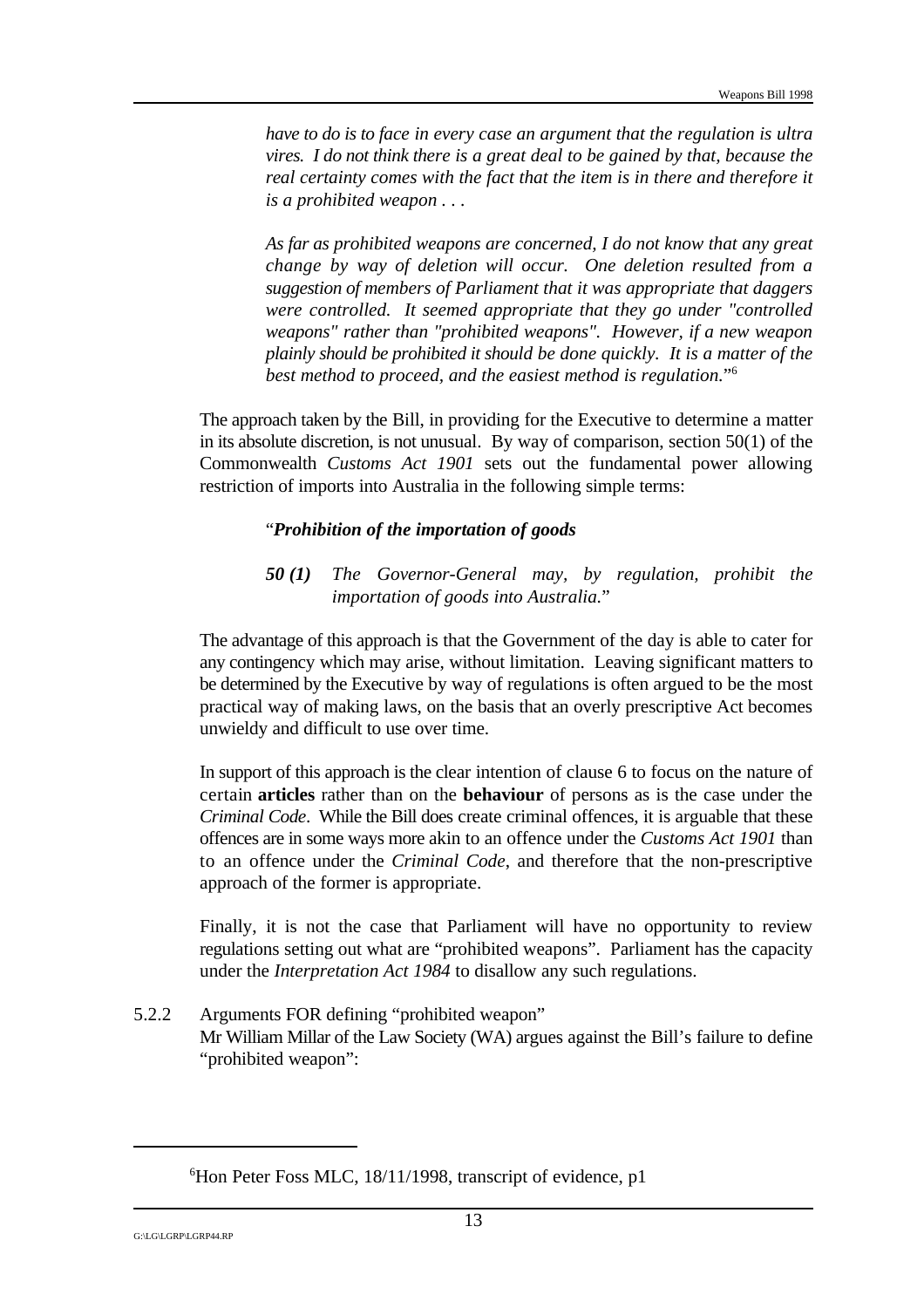"*The main concern of the Law Society is that the legislation does not draw any distinction or guidelines on what will be prohibited, what will be controlled, and the rest. One can understand the reasons the police want to be able to adapt the legislation as circumstances change. However, it seems very unsatisfactory from the public's point of view that, in effect, Parliament will be giving carte blanche to the Governor - in effect, the Executive - to declare what will be prohibited and controlled without any guidelines whatsoever. If the real concern of the police is a nunchaku, for example, why not spell it out and say so. If they have other weapons in mind, they should be spelt out in the legislation.*" 7

It is argued against the approach taken by the Bill that, in accordance with the doctrine of Parliamentary supremacy over the Executive, it is desirable for substantive laws to be made by Parliament unless there is good reason otherwise. Unrestricted power to determine the substance of a law should only be given to the Executive where the case for doing so is clearly made out.

In this light, the Bill can be distinguished from the *Customs Act 1901*. In the case of that Act, the list of goods subject to import restrictions is so large as to make it impractical for Parliament to have an ongoing role in maintaining the list. Giving unrestricted power to the Executive to control import of goods is therefore justified. The list of prohibited weapons under the Bill, in contrast, is not likely to be extensive. It does not appear impractical for Parliament to establish, and from time to time review, the list.

A further consideration is that import controls, unlike weapons offences, do not raise civil liberties issues. While it may be appropriate for Parliament to hand over substantial powers to the Executive in relation to import of **goods**, it does not follow that it is appropriate in relation to police powers affecting **persons**.

It is possible to define in broad terms what is a "prohibited weapon". The Attorney General in his second reading speech indicated what type of articles would be included in the category:

> "*The first category is prohibited weapons. These are weapons that have no other purpose than to cause injury and include most of the non-firearms weapons of the type defined in schedule 2 of Federal Customs (Prohibited Imports) Regulations.*" 8

5.2.3 Options for defining "prohibited weapon" In considering the question of whether "prohibited weapon" should be defined in greater detail, the Committee considered options for doing so. Some possible approaches are as follows, from the most to the least restrictive.

 ${}^{7}$ Mr William Millar, 2/11/1998, transcript of evidence, p25 <sup>8</sup> Hansard, Legislative Council 19/8/1998, p450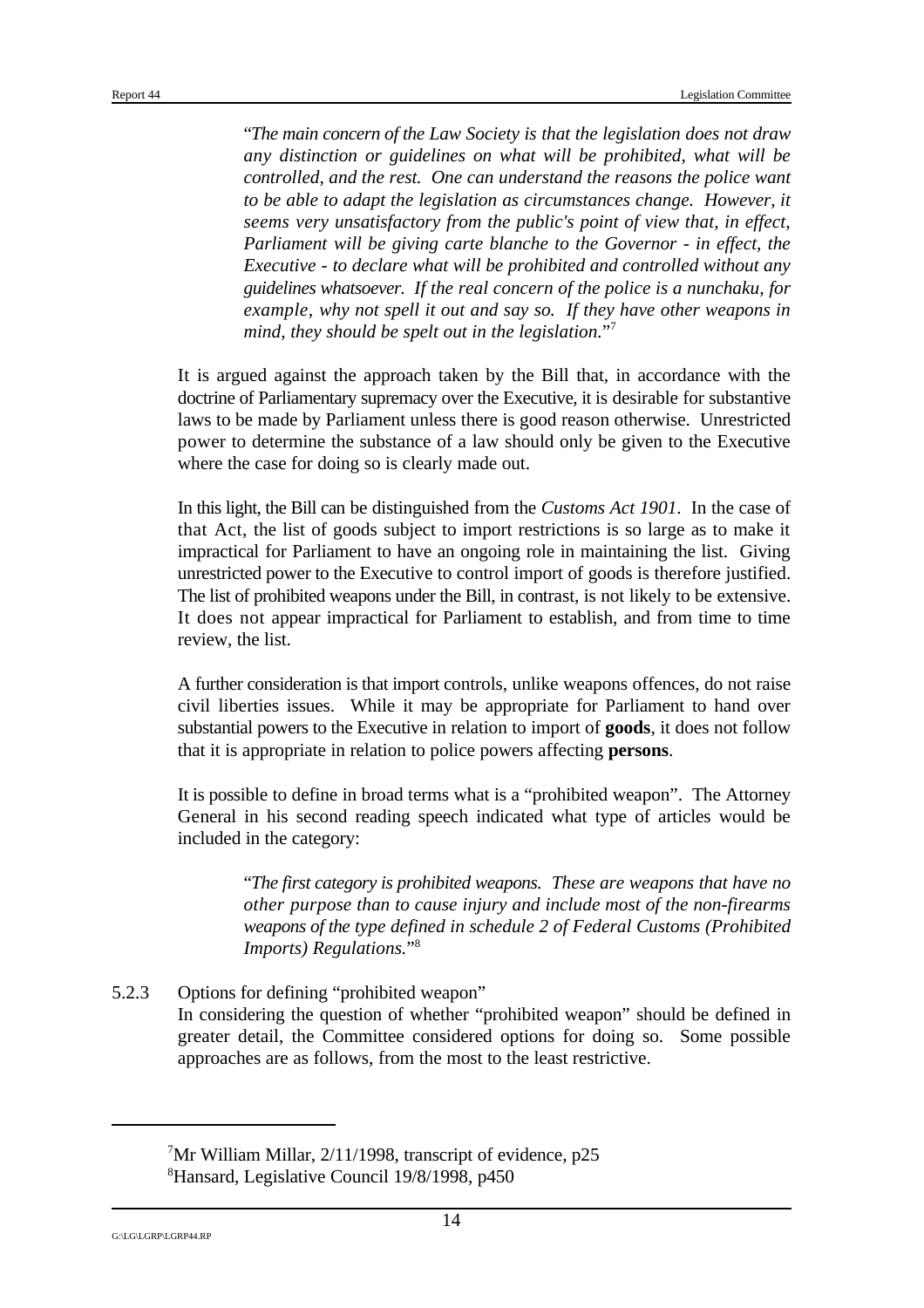- The Act could set out an **exclusive list** of prohibited weapons. There would be no capacity for the Executive to add a new type of article to the list. To add a new type of article to the list would require amendment by Parliament. This approach is favoured by the Law Society (WA).
- The Act could set out a **list plus definition** of prohibited weapons. This is the approach of current section 65(4a) of the *Police Act*, which lists a number of weapons then adds "*or any other article made or adapted for use for causing injury to the person*". (This is more restrictive than the mechanism below, as the definition could be read down by analogy to the articles in the list.)
- The Act could **define** what articles can be prohibited weapons, without **listing** any articles or providing for a list in regulations. The disadvantage of this approach is that providing a list, whether in the Bill or in regulations, adds to certainty from the point of view of both the police and the general public. Further, it appears from the Parliamentary debate that there is general agreement that listing prohibited weapons is desirable, so as to send a clear message to the community about what weapons are not acceptable.
- The Act could **define** what articles can be listed as "prohibited weapons" under the **regulations**. This is the approach which, as noted above, the Attorney General believes will inevitably lead to dispute as to whether particular prescribed articles legitimately fall within the definition. Nevertheless, for the reasons set out below, this is the Committee's recommended approach.
- The Act could set out a **non-exclusive list** of prohibited weapons, providing at the same time that without restriction further articles could be added to the list by regulations. This approach places virtually no restriction on the Executive, while allowing Parliamentary scrutiny of the initial list.

#### **COMMITTEE FINDINGS ON DEFINITION OF "PROHIBITED WEAPON"**

The penalties for dealing with a prohibited weapon are serious. The Committee therefore considers it important that there is some certainty in the community as to what is a prohibited weapon, and that this is best achieved by setting out in the Act and/or its regulations a definitive list of prohibited weapons. The Committee agrees with the approach of the Bill in this regard.

The power to determine what is a prohibited weapon for the purposes of the Bill is clearly a substantive power, critical to the operation of the Bill. The question is whether Parliament should place some restriction on what can be a prohibited weapon.

Certainly, there is force to the argument that it is impractical for Parliament to amend the law every time a new weapon is to be listed as a prohibited weapon. The option of listing prohibited weapons in a Schedule to the Bill is not appropriate. The Executive should be able to prescribe by regulation a prohibited weapon.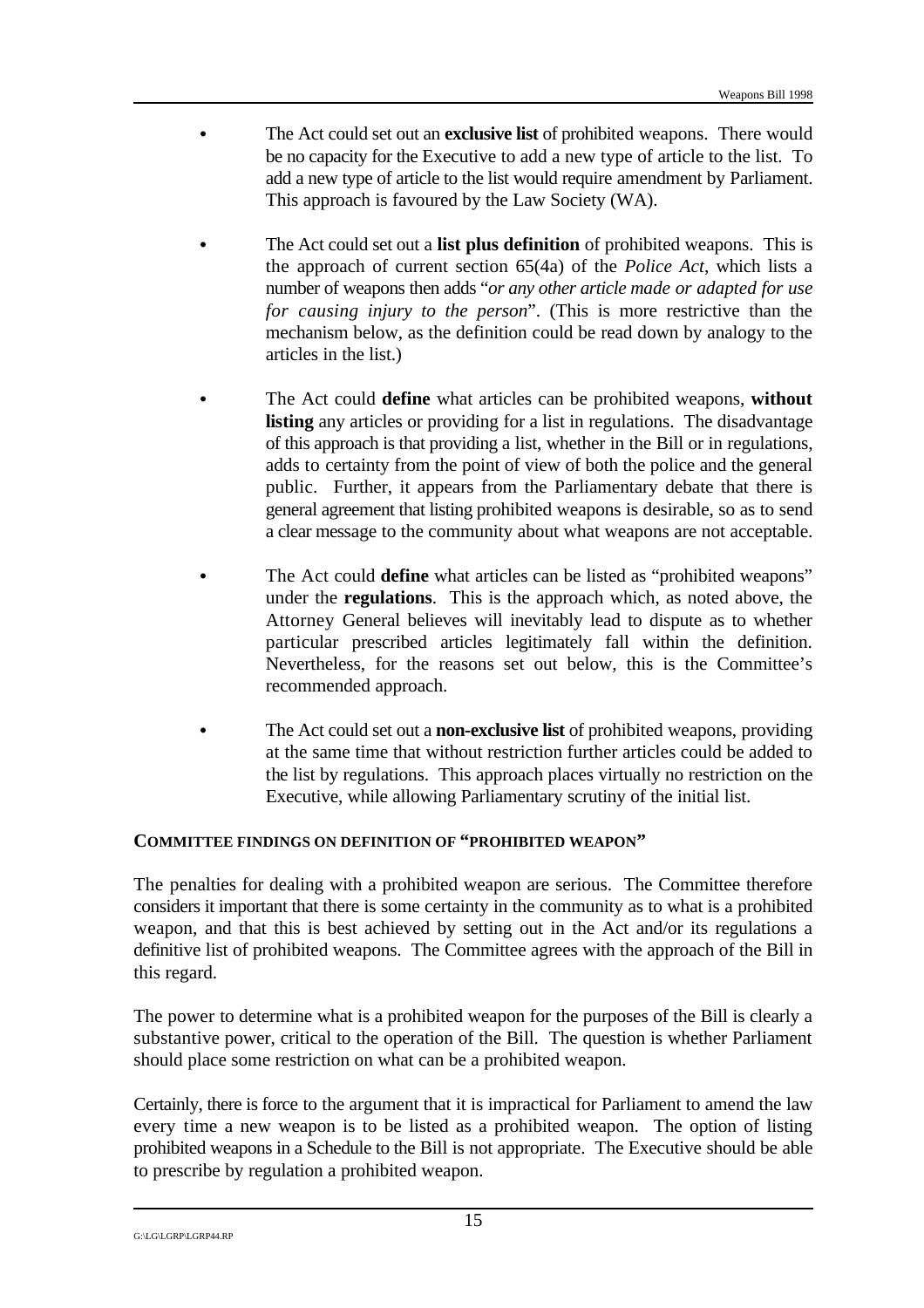However, it is practical for Parliament to set some parameters for the Executive.

The Committee notes the Attorney General's argument that defining what can be prescribed as a prohibited weapon makes the law unnecessarily vulnerable to challenge on the basis of vires.

However, the Attorney General in the second reading speech gives a meaningful description of what types of weapon will be prescribed as a "prohibited weapon". The Bill clearly differentiates in its provisions between prohibited weapons, controlled weapons and other articles. It is appropriate that the definitions of the terms reflect this differentiation.

On the basis of the above considerations, the Committee recommends that the definition of "prohibited weapon" in the Bill should include an indication as to the general characteristics of a prohibited weapon.

**Recommendation 1: that the definition of "prohibited weapon" in clause 3 be amended to incorporate a description of the general characteristics of a prohibited weapon.** 

#### **5.3 Weapons collectors**

The only exceptions to possession of a "prohibited weapon" being an offence are where:

- the possessor is delivering the weapon to a police officer (clause  $6(2)$ );
- the possessor is performing their function as a police officer or similar (clause  $10(1)$ );
- the possessor is performing their function as, or as a staff member of, the Western Australian Museum or other museum recognised under the *Museums Act 1969*  $clause 10(2)$ ; or
- the circumstances fall within a prescribed exception under the regulations.

It can be seen that a weapons collector will not fall into any of these categories except possibly "prescribed exceptions". Once clause 6 commences (under clause 2(2), 6 months after the Bill comes into operation), possession of any article prescribed by regulations as a prohibited weapon will become an offence **unless** regulations have been promulgated allowing a collector to retain a collection including a prohibited weapon.

The Committee asked the Attorney General and Mr Sims of the W.A. Police Service why the Bill does not include an exception allowing collectors to maintain prohibited weapons, with the following response: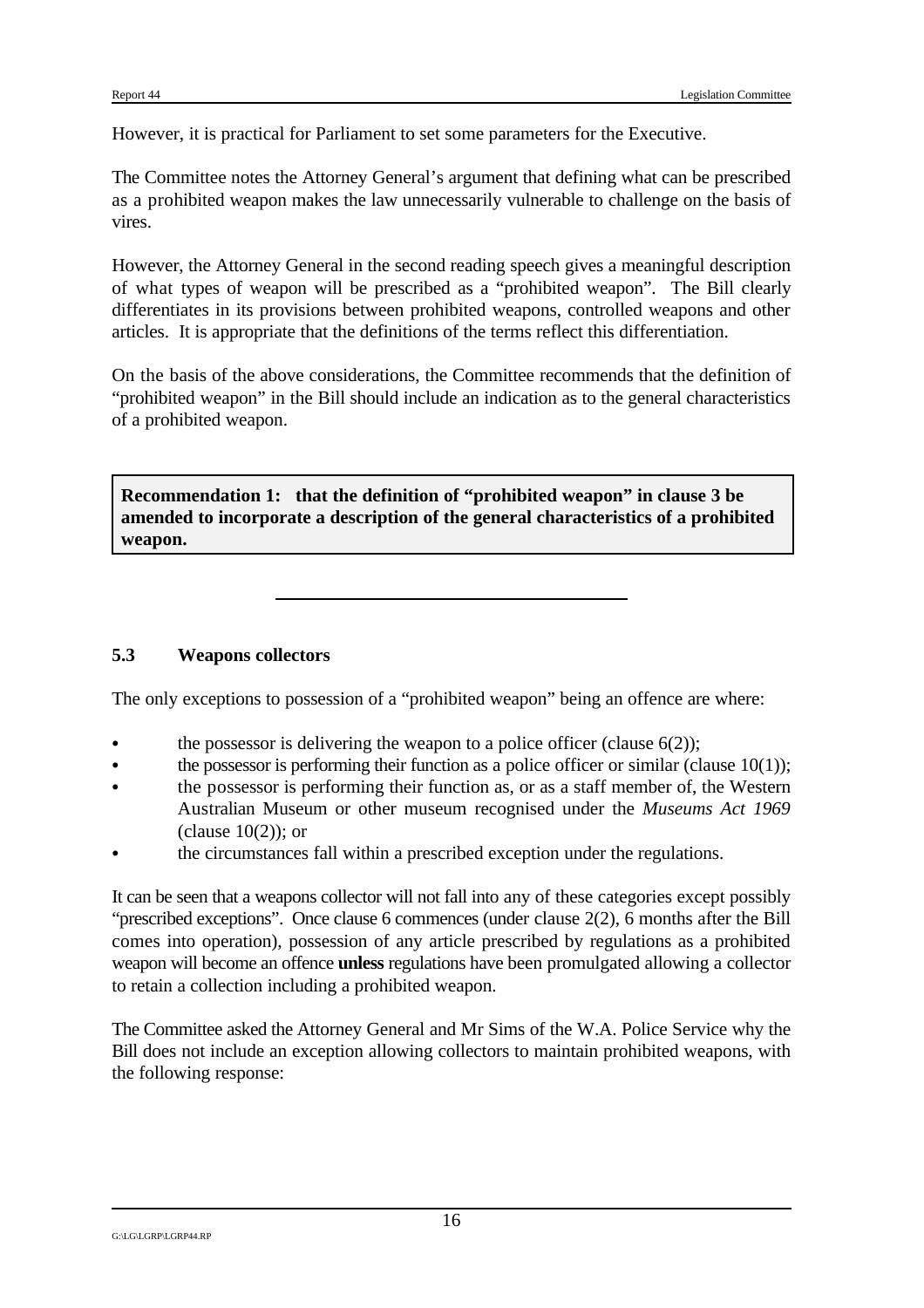"*Hon PETER FOSS: That can be done by regulation . . . so we can set the conditions which have to be satisfied.* 

*. . . Hon J.A. COWDELL: The committee was supplied with a draft copy of the [regulations]. The draft does not give any consideration at this stage to allow bone fide collectors of certain classes.*

*Hon PETER FOSS: No.*

*Hon J.A. COWDELL: Will that be allowed? Will that be put in the regulations, and why is it not in the initial round of regulations?*

*Mr SIMS: We decided to include the flexibility to do it by regulation. The decisions as to whether these regulations would be enacted would be left to the Government, upon application from bone fide collectors. If a considerable number of collectors contacted the Minister for Police and wished to be exempted from the offence provisions of the Act we would consider whether to do that on an individual basis, or treat them as a class of persons. We felt that would be enough when it was coupled with the six months' amnesty period.*

*Hon PETER FOSS: The intent is to have something which is practical. It is fair to say that the size and nature of problem and the solution are not known. It would be a matter of people putting forward what they see is required before we can find a practical solution to it. We do not have the history of regulation under the Weapons Act, in the way we have with firearms. Even with firearms we can have problems, but we have some idea as to the nature and size of the problem and how we might fix it. In this case, if we could put regulations in we would probably have to repeal them and review them once people came out of the woodwork and said that they were no good. There is nothing to stop them going in now, but I suspect they would not be the regulations that would ultimately apply.*" 9

The argument in favour of allowing an exception is that there are no doubt some collectors who never use or intend to use the weapons in their collection and who will be adversely affected by the Bill. They could legitimately argue that their collections pose minimal risk to the community and should not be regulated unless there is a clear need to do so.

In response it could be said that allowing an exception in favour of collectors is impractical, makes the Bill harder to implement and diminishes the effectiveness of weapons control. The policy of clause 6 is that there are some weapons which are so undesirable that possession should be outlawed, regardless of the circumstances in which they are possessed.

 $9$ Hon Peter Foss MLC, Mr Rick Sims, 18/11/1998, transcript of evidence, p2-4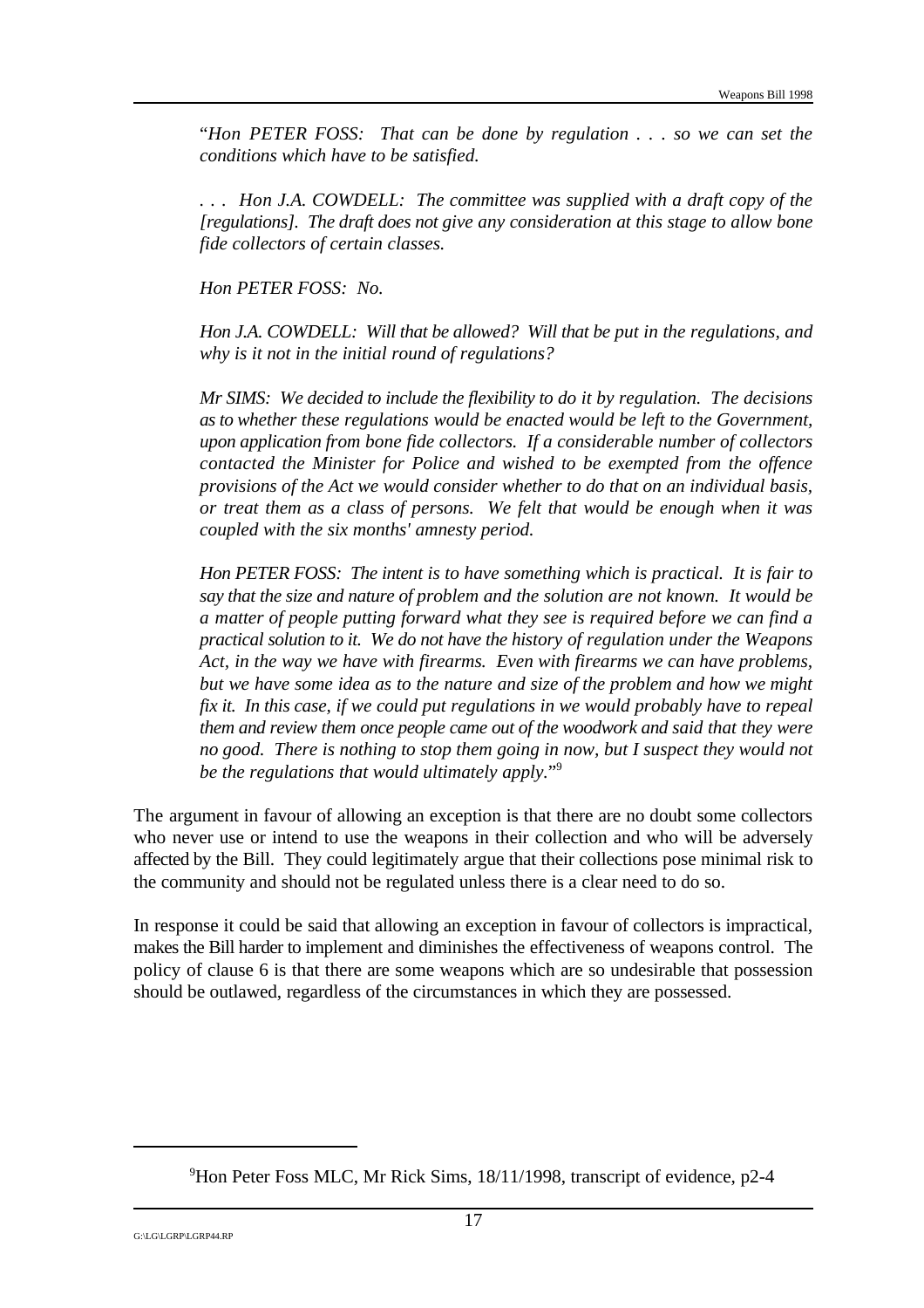#### **COMMITTEE FINDINGS ON WEAPONS COLLECTORS**

The policy evident in clause 6 is that certain weapons are so inherently undesirable that it should not be lawful under any circumstances for an ordinary member of the community to possess them. The question for the Committee is whether, in the face of this policy, it is acceptable for persons fitting the category of "weapons collector" to possess such weapons when it is not acceptable for other persons to do so.

There is concern that an exception would detract from the general policy and effectiveness of the Bill. If there is to be an exception in either the Bill or the regulations, it should be carefully crafted in favour of bona fide collectors and incorporate suitable safeguards.

The Committee accepts the Attorney General's contention that it is not practical to set out in detail the terms of such an exception in the Bill itself. The details would be appropriately set out in the regulations. The Bill, however, could at least recognise weapons collectors and indicate that an exception in their favour can be prescribed by regulation.

The Committee proposes two steps. First, the Bill should include, as a new clause 10(3), specific provision for regulations allowing weapons collectors to maintain their collections, subject to suitable safeguards. Secondly, the Government should prepare for the commencement of clauses 6 and 7 by preparing appropriate regulations under this new clause.

**Recommendation 2: that the Bill be amended by the insertion of a new clause 10(3) to provide for regulations which will allow a bona fide weapons collector to maintain a collection including prohibited and controlled weapons, subject to suitable safeguards.**

**Recommendation 3: that the Government prepare appropriate regulations under the new clause.**

#### **5.4 Penalties under clause 6**

The maximum penalty for an offence under clause 6 is \$8,000 or 2 years' imprisonment.

In the second reading debate it was noted that this penalty is significantly heavier than penalties under both the current Western Australian law and Victoria's *Control of Weapons Act 1990*, on which the Bill is loosely based. The penalty for breach of section 65(4a) of the *Criminal Code* is up to \$500 or 6 months' imprisonment, while penalties under the Victorian Act are 60 penalty units (currently \$6,000) or 6 months' imprisonment.

The Committee asked the W.A. Police Service why the penalties in the Bill differ from comparable laws: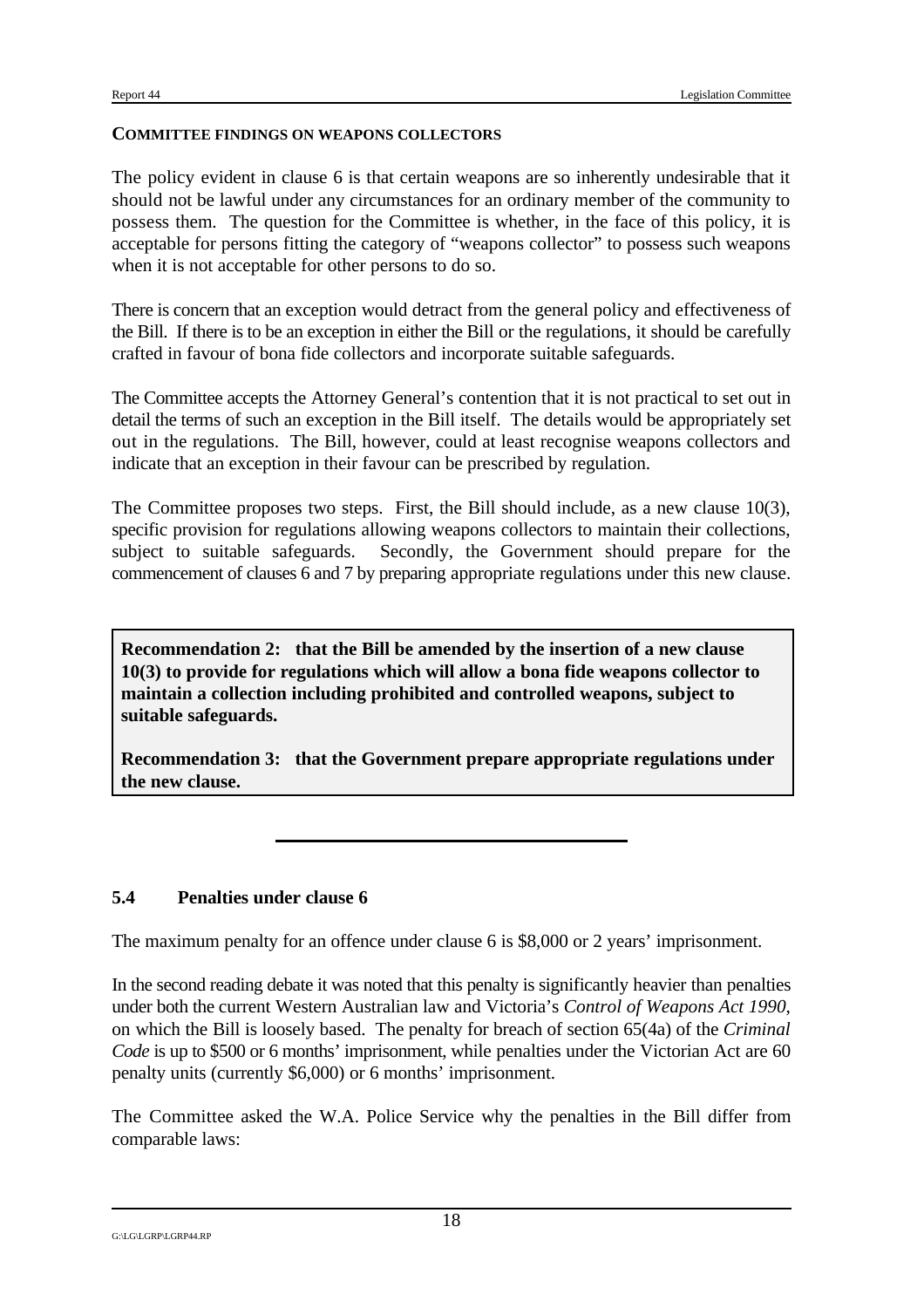"*Mr SIMS: . . . Each State has a different regime of penalties. Victoria uses penalty units. It tends to have large fines and short imprisonment. In Western Australia, in similar legislation enacted in recent times we have used a regime of two years' imprisonment and \$8 000 fine. An \$8 000 fine equates to two years' imprisonment; one year's imprisonment equates to a \$4 000 fine. In the initial instance we have taken the Victorian regime and converted it to a Western Australian penalty from the perspective that people will be fined for these offences. If we went the other way and said six months, you would be looking at a fine of \$1 000. How does that equate to the Victorian six months and \$6 000? It does not equate and the same question would be raised. Having established that, we thought a \$4 000 fine was appropriate based on recent legislation such as the firearms amendments and what is in other Acts.* 

*We then looked at the relative seriousness of the offences. We felt that the possession of a straight-out killing instrument which is a prohibited import was more serious than possession of any of the "other articles" which could have a lawful use but may be misused.*" 10

The Committee asked Mr Millar of the Law Society (WA) whether the Society has any concerns about the penalty structure under the Bill:

"*Hon NORM KELLY: Does the Law Society have any comments on the penalty provisions? There are some arguments that apparently the Victorian legislation has three categories which have the same level of penalty whereas [the Bill] has differing levels. . . Do you have any comments about that?*

*Mr MILLAR: Our lawyers generally see penalty provisions as the maximum. They realise that, subject to other legislation that is going through the House, how serious an offence is graded and this is merely the maximum. If a chap is a little bit guilty but has an understandable situation, he will not receive the maximum penalty. Therefore, we do not worry too much about the penalties.*" 11

The second point raised concerning penalties under clause 6 is that penalties under clause 7 are lower than those under clause 6, even though a particular controlled weapon can be more dangerous than a particular prohibited weapon. The Committee asked the W.A. Police Service to explain the reasoning behind the disparity in penalties:

"*Mr GREEN: Where the Parliament says "these articles are prohibited, you will not possess them within society at all", the penalty ought to be greater. If you go against the wishes of the people and possess that particular item, a greater sanction is needed. I concede that the baseball bat with the nails is as much a killing implement as a butterfly knife, but the knife is much easier to hide. You can walk into the store you wish to rob with the knife hidden and not draw attention to yourself; you cannot do that with the baseball bat. In the legislation we are saying to people that these*

<sup>&</sup>lt;sup>10</sup>Mr Richard Sims,  $2/11/1998$ , transcript of evidence, p10

<sup>&</sup>lt;sup>11</sup>Mr William Millar,  $2/11/1998$ , transcript of evidence, p39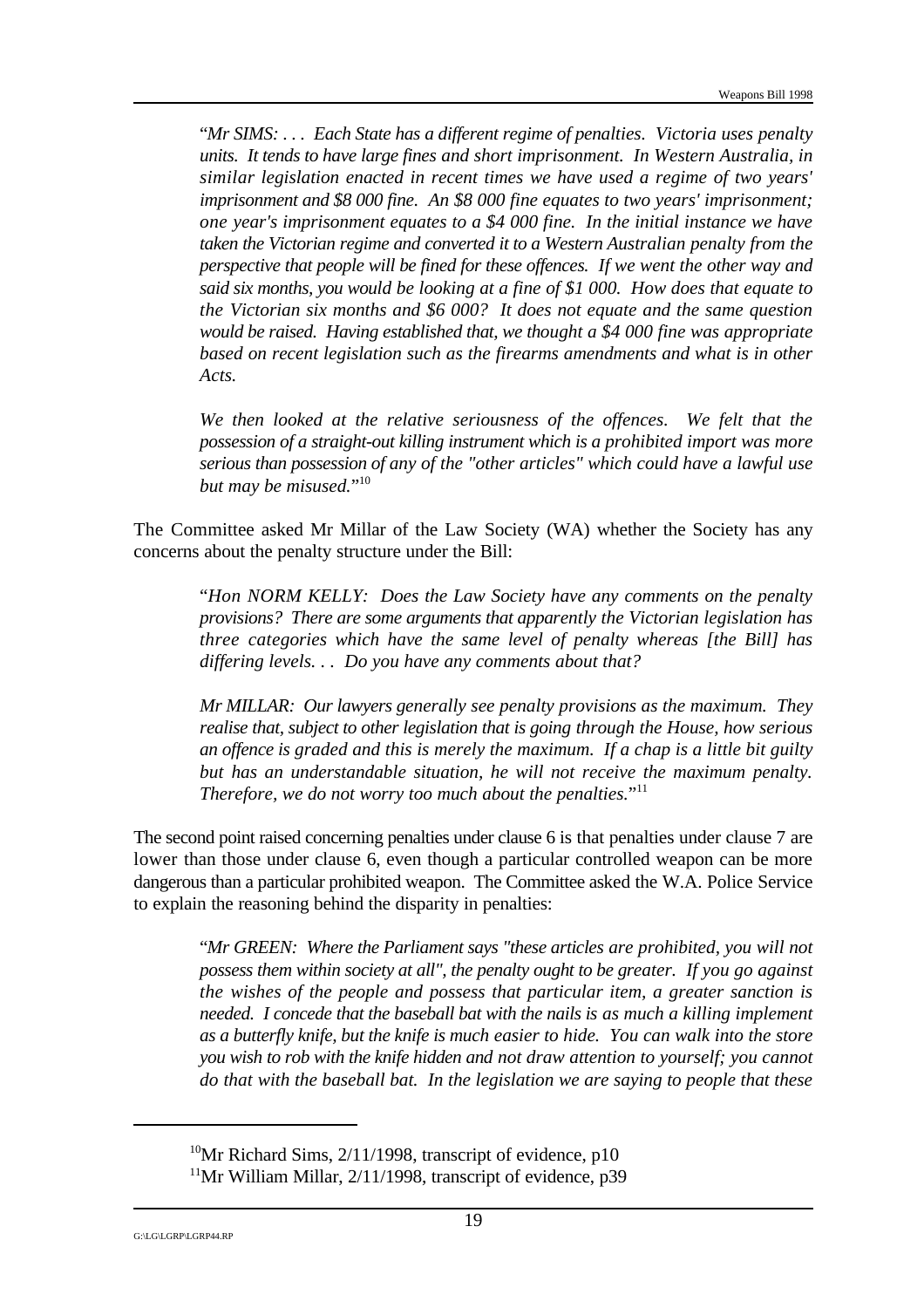*things are absolutely prohibited; you will not be allowed to have them in society as our society will not tolerate it.*" 12

The Attorney General in response to the same question from the Committee essentially made two points. First, once the Government has decided that something is a prohibited weapon, it becomes an offence to carry or possess it in almost all circumstances. It is appropriate to impose a heavier penalty to signal that the Government is absolutely opposed to such weapons being found in the community, whereas Government opposition to controlled weapons is conditional.

Secondly, the Attorney General accepts that not all offences involving prohibited weapons are worse than all offences involving controlled weapons. However, he argues that the Bill gives the courts adequate discretion to cater for this, so that despite the maximum penalties for prohibited weapons being greater, judicial discretion enables a **minor** offence involving a **prohibited** weapon to be less heavily penalised than a **serious** offence involving a **controlled** weapon.

#### **COMMITTEE FINDINGS ON PENALTIES UNDER CLAUSE 6**

The question for the Committee is whether the penalties under clause 6 are appropriate. It has been argued that they are not, for two reasons:

- that they are significantly heavier than existing penalties under comparable legislation both in Western Australia and elsewhere; and
- that they are significantly heavier than penalties under clause 7, which could involve equally serious offences.

Looking at the first point, the Committee does not agree with the W.A. Police Service argument that comparison with Victorian laws is invalid simply because the correspondence between fines and gaol terms is different in this State. Western Australia is obviously not bound to consistency with other jurisdictions. Nevertheless, a fourfold discrepancy between the maximum **gaol terms** in Victoria and Western Australia is worth noting, regardless of whether the corresponding **fines** are more or less equal.

The Bill quadruples the maximum term of imprisonment for possession of weapons in Western Australia. While the increase is substantial, it is consistent with the Bill's intention to strengthen laws against possession of weapons.

Turning to the second point, the Committee agrees with the Attorney General that it is appropriate that the Bill distinguishes between offences relating to prohibited weapons, on one hand, and controlled weapons and other articles on the other hand.

However, it could be said that the distinction is adequately expressed in the **detailed terms of the respective offences**. The argument is that as the provisions relating to prohibited weapons

<sup>&</sup>lt;sup>12</sup>Mr Haydn Green,  $2/11/1998$ , transcript of evidence, p10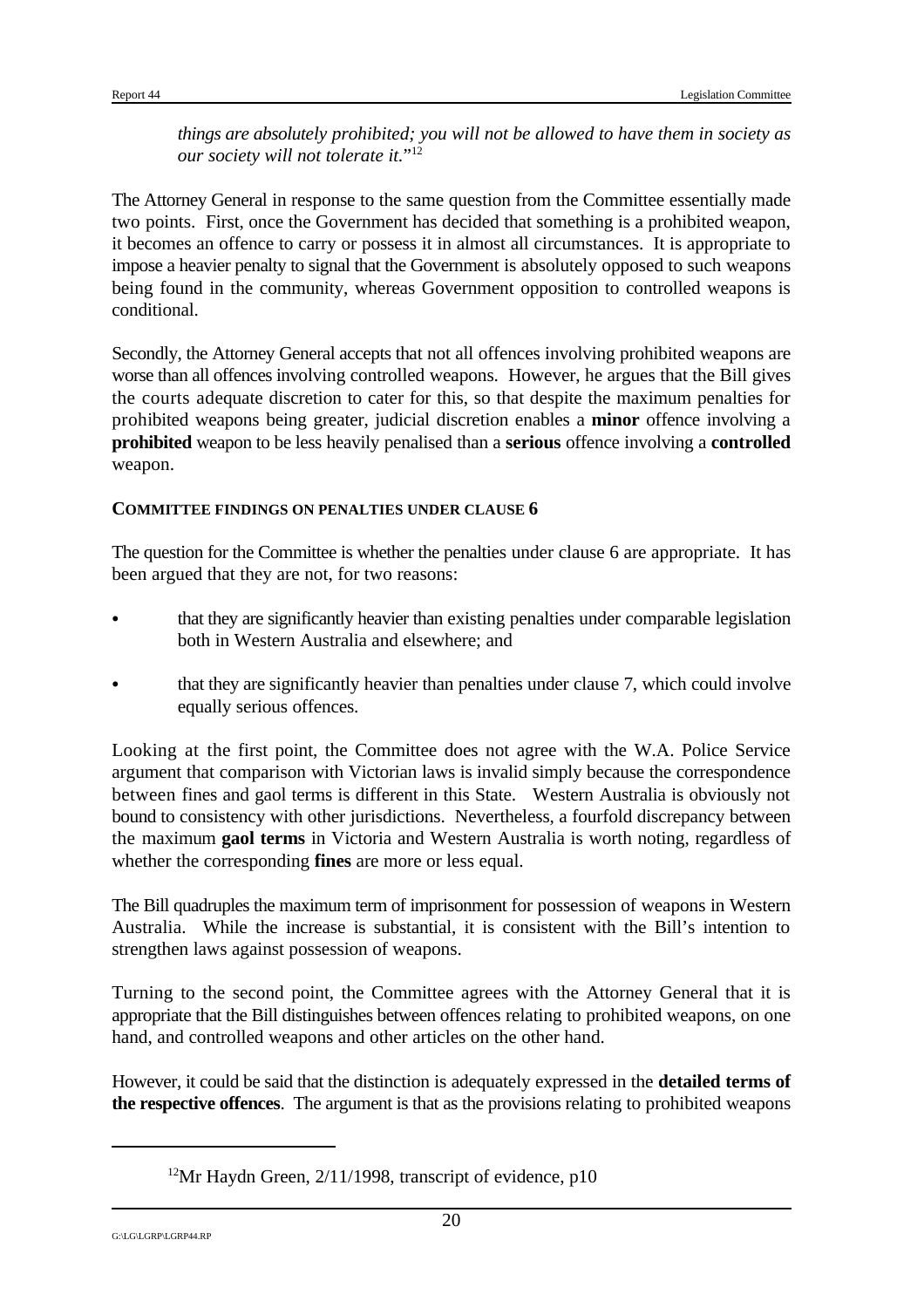are in much stricter terms than those relating to controlled weapons and other articles, it is not necessary to reiterate the distinction in the penalties.

The Committee views with concern the possibility that any differentiation in penalty with respect to type of weapon may shift the emphasis from applying an appropriately harsher penalty on the basis of the circumstances in which the article is carried or possessed.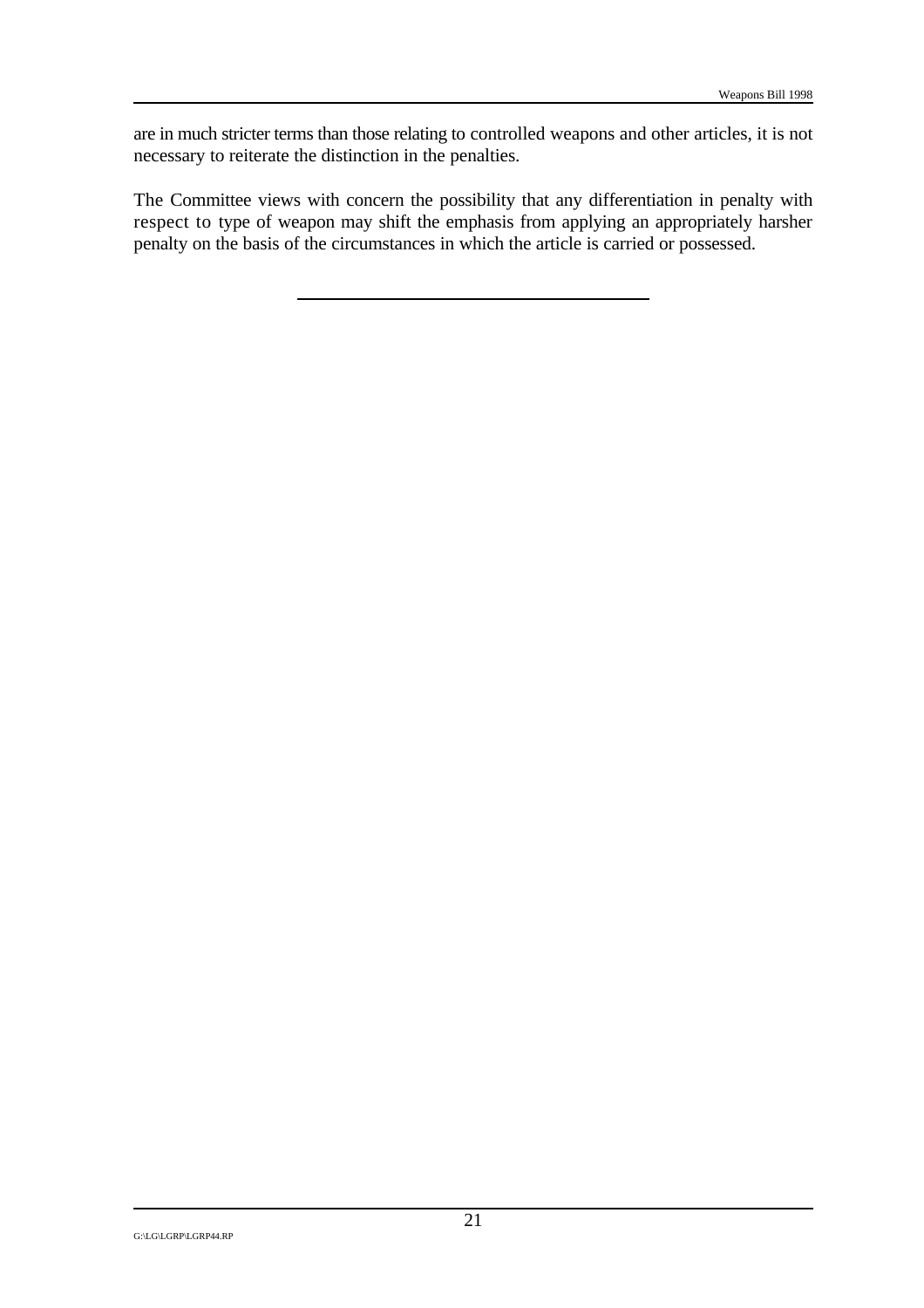# **CLAUSE 7 - CONTROLLED WEAPONS**

#### **6.1 Two types of controlled weapon**

The Bill creates two types of "controlled weapon", offences in relation to which are set out in clause 7. Controlled weapons are defined by clause 3 as follows:

#### **"***controlled weapon" means -*

- *(a) an article prescribed by regulations to be a controlled weapon; or*
- *(b) any other article, not being a firearm or a prohibited weapon, made or modified to be used -*
	- *(i) to injure or disable a person;*
	- *(ii) to cause a person to fear that someone will be injured or disabled by that use; or*
	- *(iii) in the practice of a martial sport, art or similar discipline.*"

Offences in relation to controlled weapons are set out in clause 7 as follows:

#### "*7. Controlled weapons*

*(1) Except as provided in section 10, a person who, without a lawful excuse, carries or possesses a controlled weapon commits an offence.*

*Penalty: \$4,000 or imprisonment for one year.*

- *(2) Except as provided in section 10, a person who has a lawful excuse to carry or possess a controlled weapon commits an offence if the person carries or possesses it in a manner that could reasonably be expected to cause someone -*
	- *(a) to be injured or disabled; or*
	- *(b) to fear that someone will be injured or disabled.*

*Penalty: \$4,000 or imprisonment for one year.*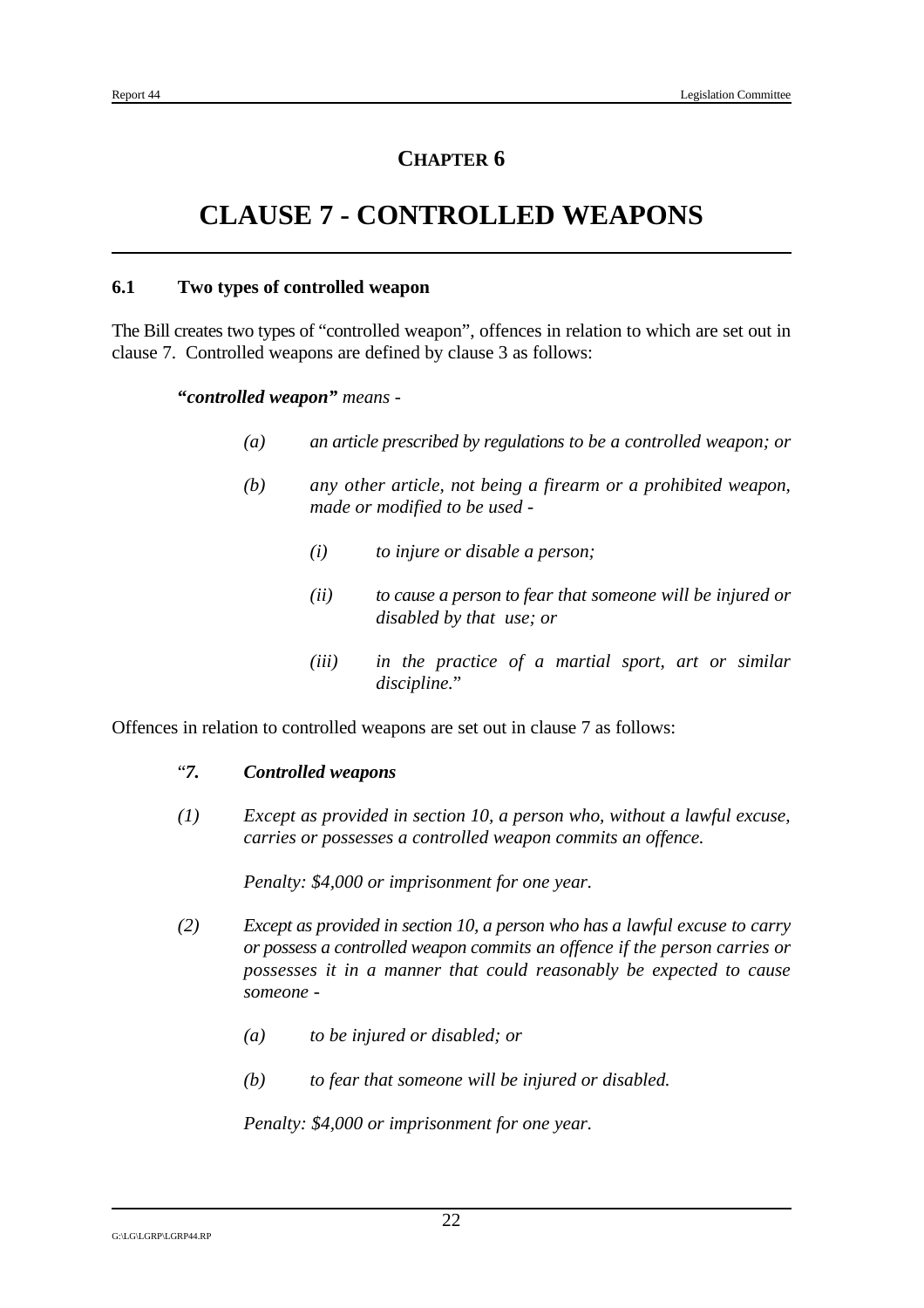- *(3) In this section a lawful excuse to carry or possess a controlled weapon does not include the excuse that the weapon is carried or possessed for defence.*
- *(4) Subsection (3) does not apply to a controlled weapon of a kind prescribed for the purposes of this subsection as long as it is carried or possessed in such circumstances, if any, as the regulations may prescribe.*
- *(5) Regulations under subsection (4) may apply generally or to a particular person or class of persons.*"

The chief effects of clause 7 can be summarised as follows.

- It provides the Government with the power to prescribe any article as a controlled weapon, potentially increasing the range of articles covered by law.
- It removes the possibility that "defence" can be a lawful excuse for possessing a controlled weapon.
- It introduces substantial penalties for carrying or possessing a controlled weapon.

In the course of the inquiry the Committee considered the following issues in relation to controlled weapons.

#### **6.2 "Controlled weapon" - paragraph (a) - regulations**

Paragraph (a) of the definition in clause 3 of "controlled weapon" gives the Executive unrestricted power to prescribe what type of article is a controlled weapon.

The absence from paragraph (a) of the definition of "controlled weapon" of any restriction on what may be prescribed as a "controlled weapon" raises issues similar to those raised by the definition of "prohibited weapon", discussed in paragraph [5.2] above.

A difference between the two definitions is that the definition of "controlled weapon" also contains a paragraph (b), discussed in [6.3] and [6.4] below, describing what a controlled weapon is. However, this does not impede the Executive's power under paragraph (a) to prescribe whatever article it sees fit as a controlled weapon.

#### **COMMITTEE FINDINGS ON "CONTROLLED WEAPON" PARAGRAPH (a)**

The issues relating to paragraph (a) of the definition of "controlled weapon" are similar to those considered at [5.2] above in relation to the definition of "prohibited weapon".

The absence of a description of "controlled weapon" in paragraph (a) of the definition is not of major concern, as paragraph (b) gives some indication as to what a controlled weapon is. Nevertheless, as paragraph (a) is not restricted in any way by paragraph (b), the House should consider whether some description in paragraph (a) would be appropriate. One possible approach would be to require prescribed controlled weapons to fall within the description in paragraph (b).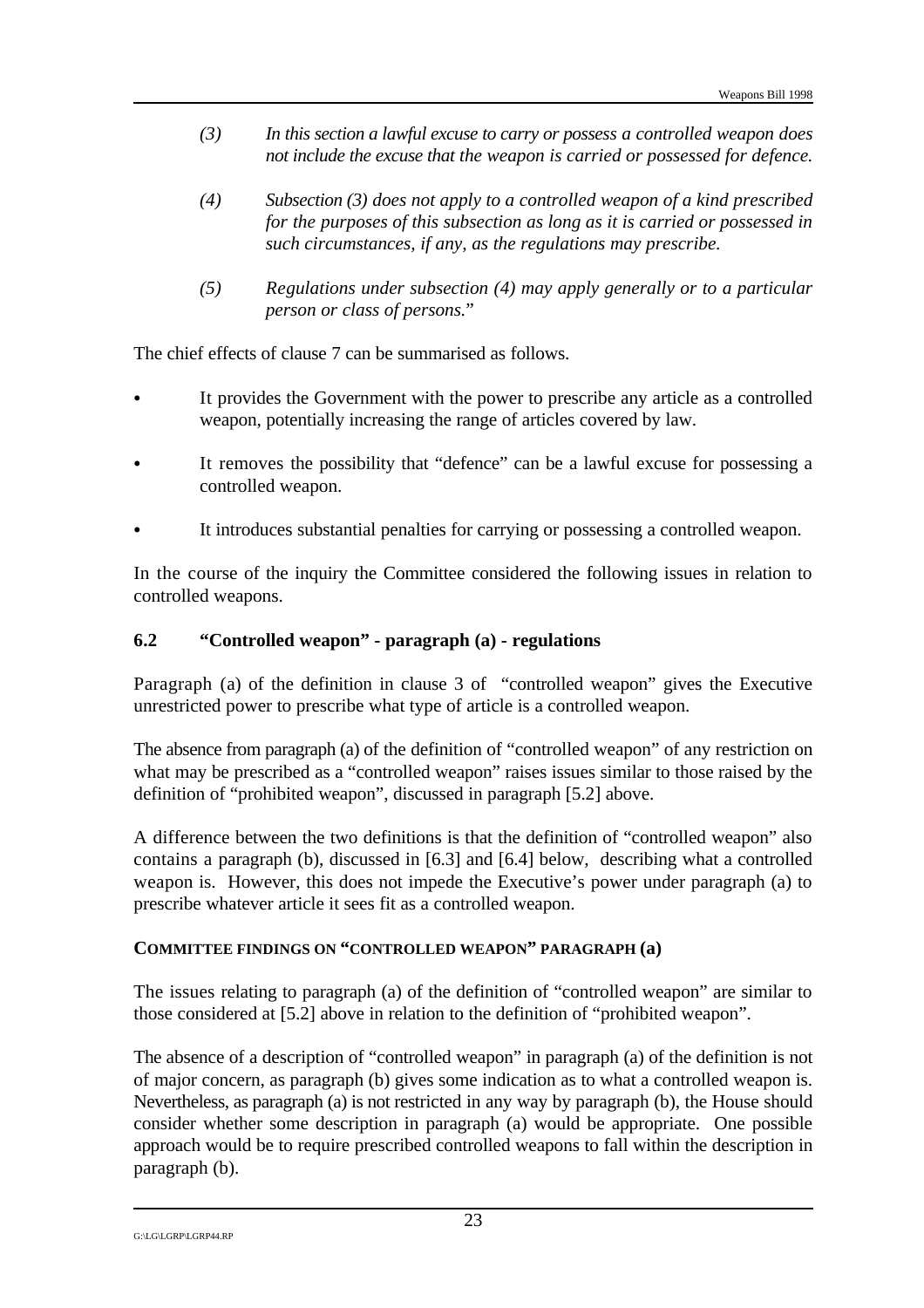**Recommendation 4: that consideration be given to amending paragraph (a) of the definition of "controlled weapon" in clause 3 to incorporate a description of the general characteristics of a controlled weapon.**

#### **6.3 Controlled weapon - paragraph (b)(i) - "made to injure**"

Paragraph (b) of the definition in clause 3 of "controlled weapon" includes, under subparagraph (i), any article made or modified to be used to injure or disable a person.

There is some concern that this definition is unnecessarily broad. Read together with the rest of the Bill, it means that anything which is made to injure a person can be the subject of an offence. Examples of the kind of article which would be caught by this provision are ornamental swords, knives, daggers and so on, whether possessed by a collector, imported as a souvenir or presented as part of an exhibition other than in a museum recognised under Part IV of the *Museums Act 1969*.

On the other hand, as Supt Green informed the Committee, the provision is closely based on existing section 65(4a) of the *Police Act*, which refers to articles "*made or adapted for use for causing injury to the person*". It therefore cannot be said that the provision represents a substantial toughening of the law relating to weapons.

#### **COMMITTEE FINDINGS ON "CONTROLLED WEAPON" PARAGRAPH (b)(i)**

The potential difficulty with including in the definition of "controlled weapon" any article made or modified to injure or disable, is that this brings a wide range of articles within the ambit of the Bill. It is acknowledged that in many circumstances a person should be able to possess an article falling within the definition without risking prosecution.

At the same time, it is consistent with the intention of the Bill that any article made or modified to injure or disable a person should be capable of being dealt with by law.

To reconcile these two aims of the Bill, it is appropriate to have a definition which catches a wide range of weapons, while setting out well crafted provisions as to the circumstances when it will not be an offence to possess an article caught by the definition. Paragraph (b)(i) provides the broad definition of "controlled weapon" and is therefore appropriate.

Paragraphs [6.5] to [6.8] below consider the second question of whether the terms of the offence under clause 7 are appropriate.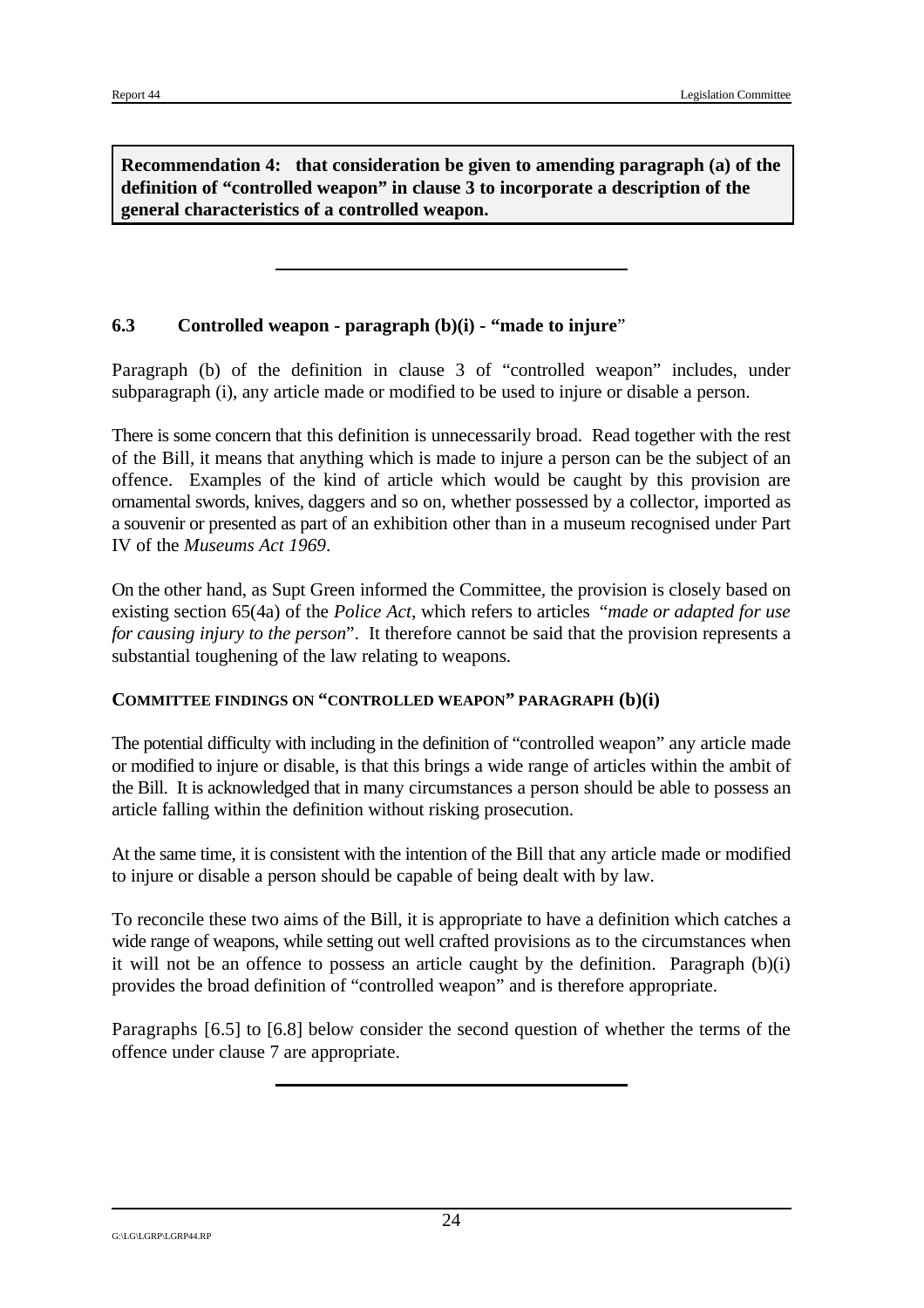#### **6.4 Controlled weapon - paragraph (b)(iii) - "martial arts**"

Paragraph (b)(iii) of the definition of "controlled weapon" brings within the ambit of the Bill any article made to be used in a martial art, sport or other discipline. This catch-all provision indicates that the drafters of the Bill regard such articles as generally undesirable in themselves.

It is notable that because the definition is in terms of "articles" generally, all items of martial arts equipment will be caught by the definition. Tumbling mats, padding, items of clothing and other articles used in martial arts with little inherent potential to be used as weapons are all controlled weapons. It is presumably unlikely in practice that a person would be prosecuted for carrying an item of martial arts clothing or a mat. Nevertheless, it is generally undesirable for laws to be drafted on the basis that they will need to be selectively applied to produce the intended result.

The Committee asked the Attorney General whether paragraph (b)(iii) is intended to catch all such articles and received the following response:

"*I accept there is a problem in the drafting. The suggestion is that section (b)(iii) should be amended to read "for attack or defence in the practice of a martial sport, art or similar discipline".* " 13

#### **COMMITTEE FINDINGS ON "CONTROLLED WEAPON" PARAGRAPH (b)(iii)**

The principle of the Bill is that martial arts weapons are potentially dangerous and ought to fall within the framework of legislation dealing with controlled weapons.

Similar considerations apply to this paragraph as to paragraph (b)(i) discussed immediately above. The Committee agrees with the Bill's approach of giving the Bill broad application and crafting appropriately targeted offences within this ambit.

However, paragraph (b)(iii) is too broadly drafted in its present form. It would appear an unintended result of the definition in its present form that all articles used in martial arts are caught by the definition. The Committee recommends that the definition be amended to reflect the intention of the Bill that articles capable of being used as weapons are caught. A suitable form of words (with the Committee's proposed added words in capitals) would be as follows:

' *"controlled weapon" means -* 

*. . . (b) any other article, not being a firearm of prohibited weapon, made or modified to be used -*

> *. . . (iii) FOR ATTACK OR DEFENCE in the practice of a martial sport, art or similar discipline. '*

 $^{13}$ Hon Peter Foss MLC, 18/11/1998, transcript of evidence, p11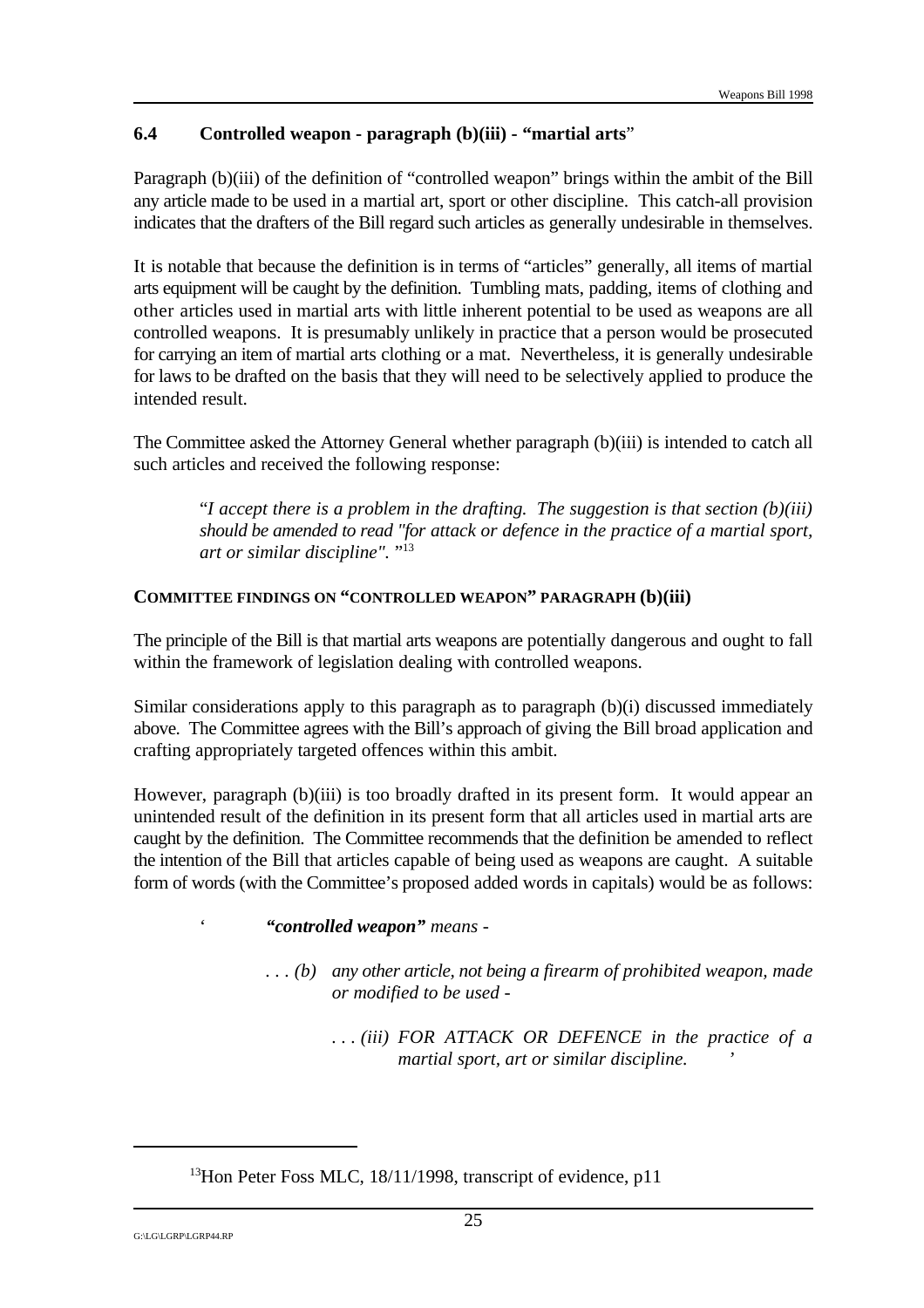**Recommendation 5: that paragraph (b)(iii) of the definition of "controlled weapon" in clause 3 be amended to read as follows:**

> **"** *. . . (iii) for attack or defence in the practice of a martial sport, art or similar discipline. "*

#### **6.5 "Without a lawful excuse"**

#### 6.5.1 Introduction

Under clause 7 a person who carries or possesses a controlled weapon without a lawful excuse commits an offence. The provision is very similar to section 65(4a) of the *Police Act*, apart from its treatment of "defence", discussed below.

Because of the breadth of the definition of "controlled weapon" there are many everyday circumstances where a person will be in possession of a controlled weapon. The question of what is a "lawful excuse" is therefore critical.

In the second reading debate the Attorney General gives the following explanation of why the Bill requires a person to have a lawful excuse to carry or possess a controlled weapon:

> "*A person might have a baton flail because he says he is a martial arts expert and he is just about to attend his martial arts course. If somebody is found in the middle of the night in Northbridge with a baton flail, it may be that it is reasonable to ask for an explanation and not to believe that explanation. The police should be able to say to people like that, "I don't particularly like your excuse. I am going to charge you." . . .*

> *It is perfectly reasonable to have a bow. My son does archery every Saturday. I am sure most policemen would not be disturbed to see a 13 year-old boy going to an archery class to shoot arrows, and I do not think he would ever be called upon to explain. However, if he were in Northbridge at two o'clock in the morning - which I very much doubt, knowing my son - it would not be unreasonable to say to him in those circumstances, "What is your reason for having that bow? What is your excuse?" That is not a change of the onus. We are saying in advance that if a person is found carrying these things, that person will legitimately be asked to explain why. That is not a change of the onus of proof. The onus of proof is still on the prosecution to prove all these elements. However, the person is told that if the prosecution can show that he was carrying one of those listed items and the excuse he offered was not a lawful excuse, he*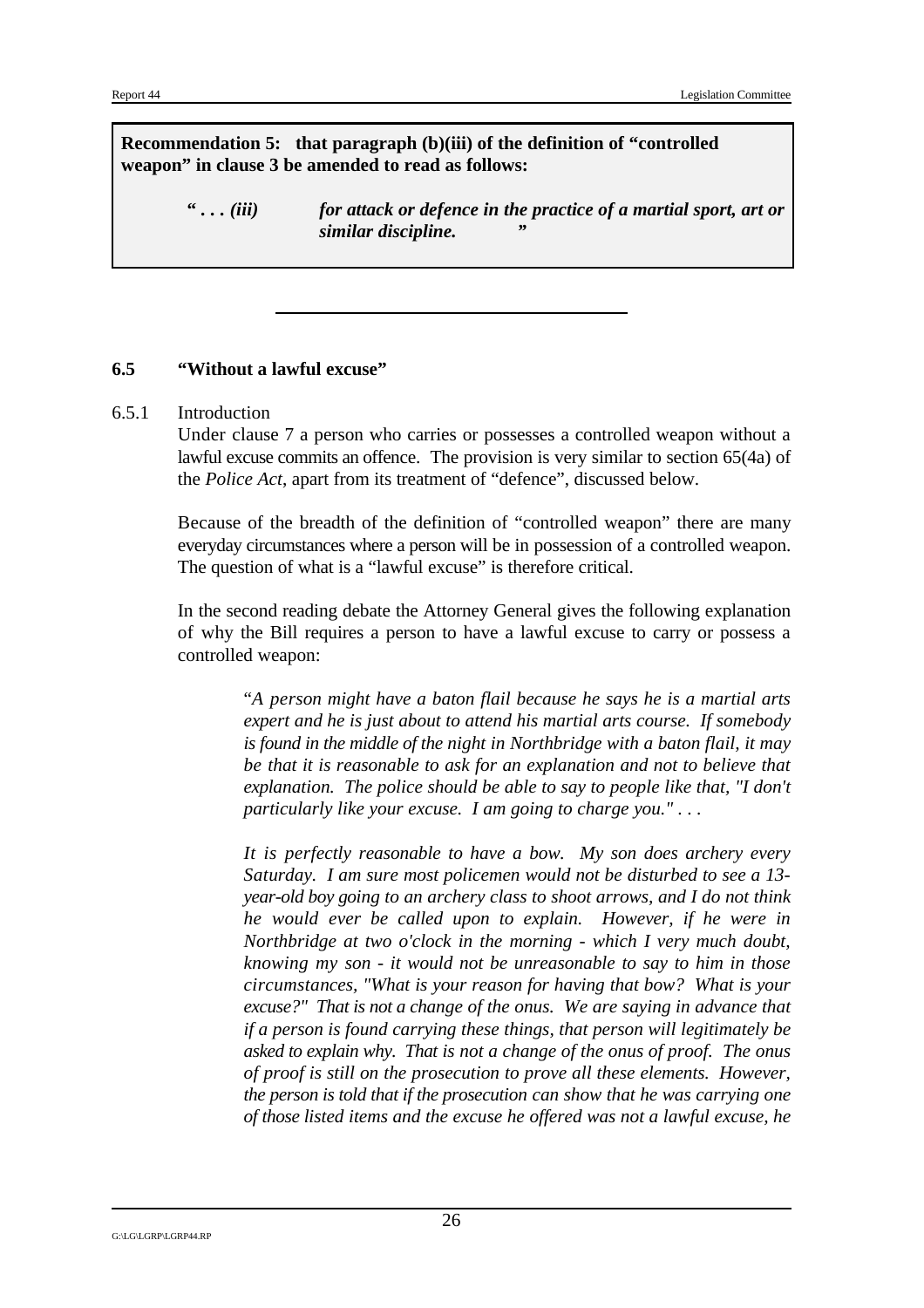*will be guilty of an offence. Therefore, a person knows perfectly well that if he goes out carrying one of these objects, that is the situation.*" 14

6.5.2 "Defence" is not a lawful excuse

It is notable that clause 7(3) specifically excludes "defence" as a lawful excuse. In this way the clause is significantly different from section 65(4a) of the *Police Act*, which is silent on the question of defence.

A brief discussion of case law is required to explain how the defence of "lawful excuse" operates at present, and consequently how the Bill alters existing law.

A recent Australian case discussing what is a "reasonable excuse" for possessing a weapon is *Taikato v The Queen*<sup>15</sup>, a 1996 High Court decision. The case concerned section 545E(2) of the *Crimes Act (NSW)*, which refers to "reasonable excuse" as opposed to the Western Australian term in section 65(4a) of the *Police Act*, "lawful excuse". Nevertheless, the principle decided is applicable to the Western Australian law.

The High Court sets out its test for what is a "reasonable excuse" at p466 as follows:

"*. . . a plea of reasonable excuse could not succeed by relying on mere belief that the person needed the prohibited object for self-defence. Whatever else was needed to make a plea of self-defence a 'reasonable excuse' for possession of the dangerous item, a well-founded fear of attack in the public place in question would have to be a minimum requirement. Otherwise, the purpose of the section would be too easily defeated*."

The Supreme Court of Western Australia recently considered this case in *Trower v Martin*, an unreported decision of Scott J delivered on 11 November 1998.<sup>16</sup> The Court applied the "*well founded fear of attack*" principle of *Taikato v The Queen* together with earlier cases referring to "*imminent particular threat*" and concludes at p8 as follows:

> "*The question for consideration . . . is whether, in all the circumstances of the case, there was any basis for the respondent to consider that he was in danger of "imminent attack" in the sense of a "realistic and well-founded fear" of attack*".

It can be seen that under section 65(4a) it is a "lawful excuse", and therefore a defence to a charge of possession of a weapon, that the possession is for the purposes of defence where the possessor has a **realistic and well-founded fear of attack**, or (more restrictively) **imminent** attack.

<sup>&</sup>lt;sup>14</sup> Hansard, Legislative Council  $20/10/1998$ , p $2267$ 

 $15(1996)$  186 CLR 454

<sup>&</sup>lt;sup>16</sup>Unreported, Supreme Court of Western Australia File No: Appeal SJA 1126 of 1998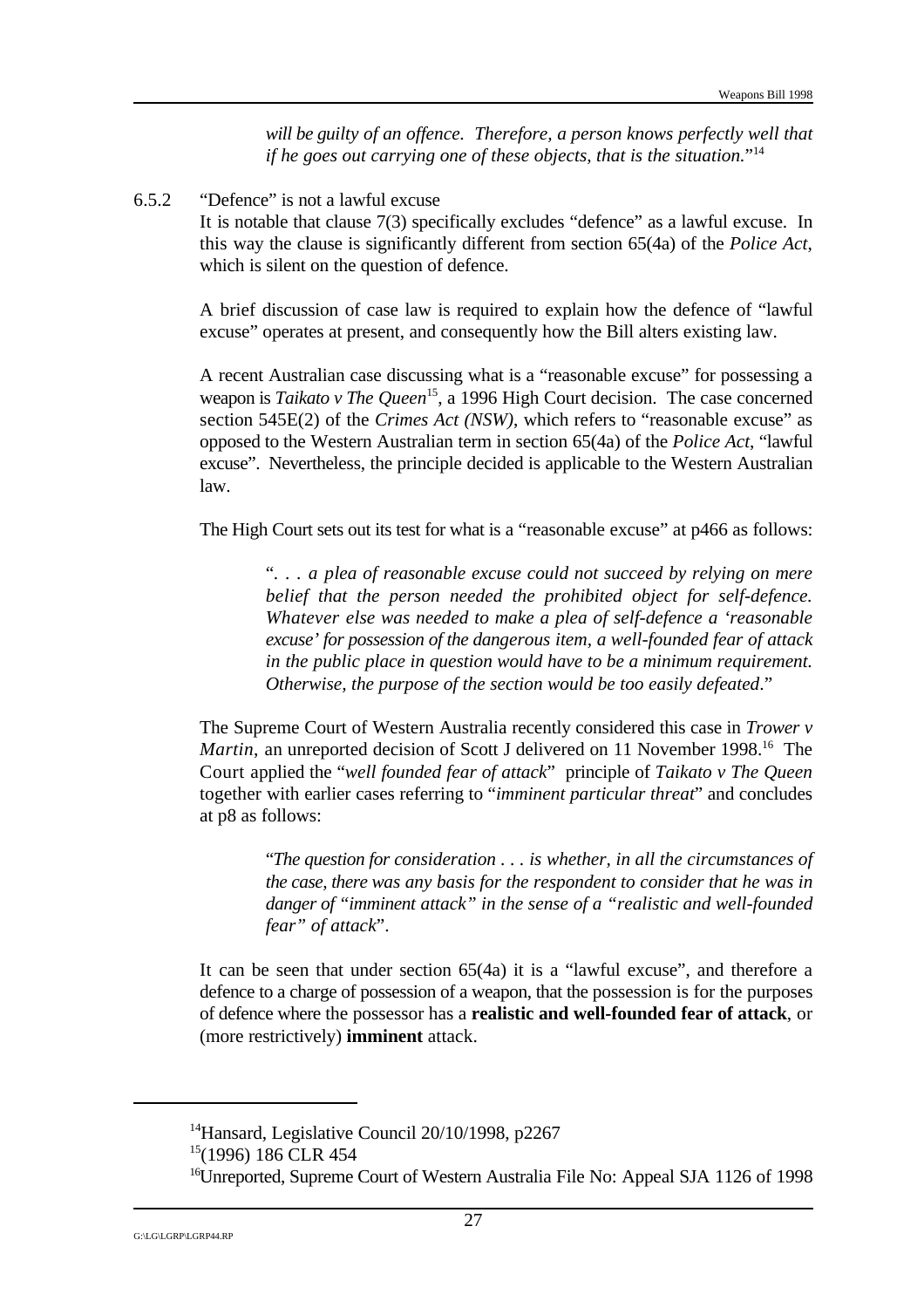Under the Bill this defence will no longer be available.

6.5.3 Vagueness of "lawful excuse"

Turning to the general application of the term "lawful excuse", there is some concern that the phrase is too vague to enable the public to be confident as to whether they are obeying the law. Generally speaking it is undesirable for a law, particularly a law with criminal sanctions, to be drafted in such a way that its impact is uncertain until representative cases have been brought under the law.

On the other hand, the difficulty of prescribing what is and what is not a legitimate reason for carrying a weapon is evident. In the circumstances it is arguable that the determination of what is a lawful excuse should be left to the courts rather than spelt out in the Bill.

In response to a question from the Committee as to what types of excuses would be lawful, the Attorney General made the following comments:

> "*Hon PETER FOSS: The committee has asked for an example and every example is dependent upon the circumstances of the case. What happens if someone is visiting the State or has given up martial arts? It depends on the circumstances. In any given instance, one must have all the facts. If a person comes into this State and is wandering down a street in Northbridge late at night with a number of nunchakus in his pocket, one would have to ask why. It does not matter whether he is from interstate or a local. If he is from interstate, one must asked what he is doing travelling with nunchakus. It is commonsense as to what would be accepted by a reasonable person as a good reason to be carrying something like that.*" 17

The W.A. Police Service appears confident that the defence will be applied appropriately in a wide range of circumstances by the courts:

> "*Mr SIMS: It still comes back to time, place and circumstance. We are talking lawful excuse so that can be lawful activity, it can be that it has historical value, it can be that it is used for martial arts and the person has not bothered to get rid of the weapon. If the person has it there for defence, he may have a problem, but other than that, he has a lawful excuse. He may like to hang it on the wall; that would be a lawful excuse.*

> *. . . Mr GREEN: . . . If the police go into a house for some reason and there is a ceremonial sword hanging on the wall, the person probably would not be asked what is his lawful excuse because it is clearly there as an ornament. If the police were to go into the premises of some gangs around the town, and find other paraphernalia sitting around the place,*

<sup>&</sup>lt;sup>17</sup>Hon Peter Foss MLC, 18/11/1998, transcript of evidence, p8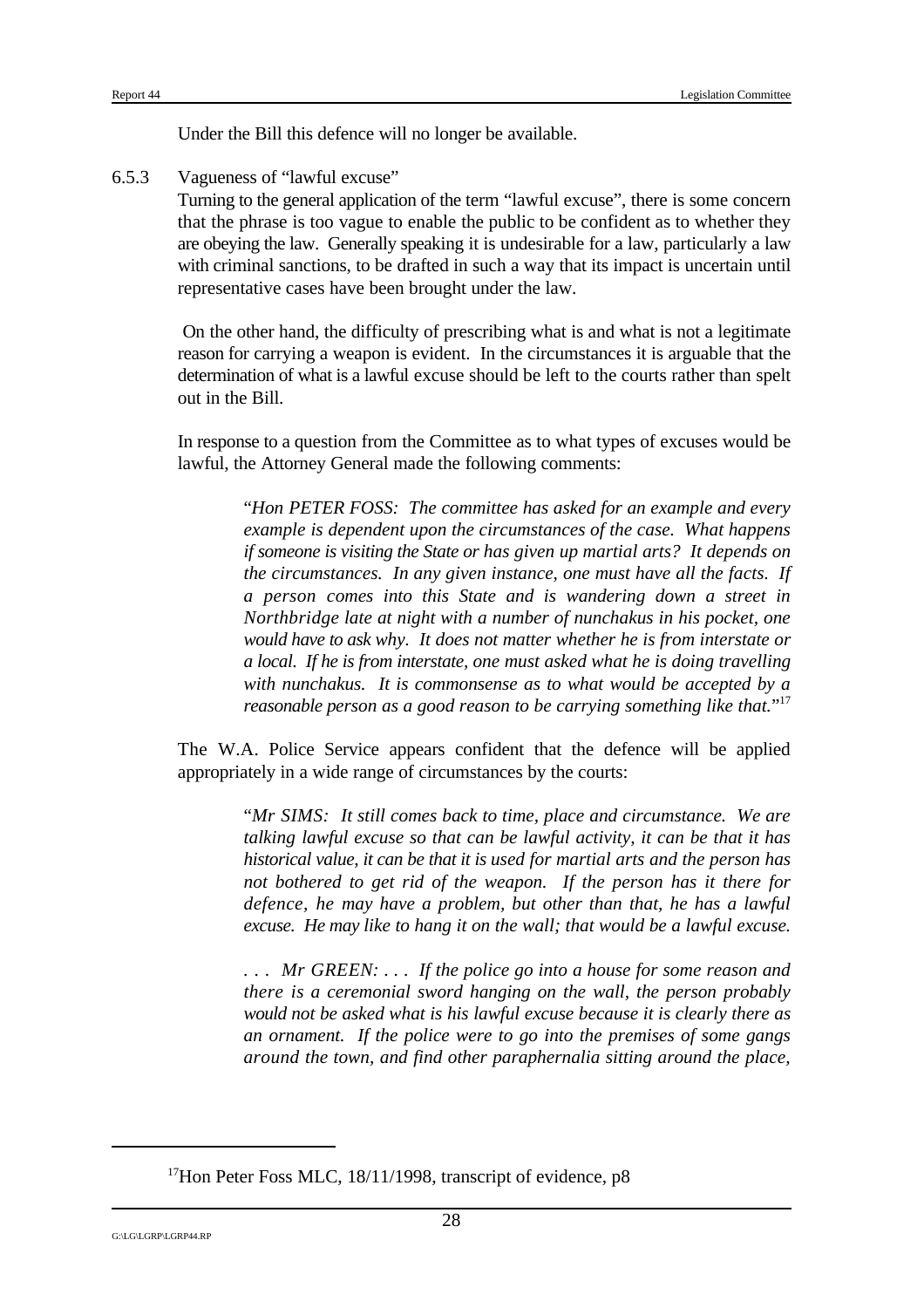*clearly the police would be asking questions about why those things are* there."<sup>18</sup>

#### 6.5.4 "Defence" under the *Criminal Code*

Sections 243 - 261 of the *Criminal Code* deal amongst other things with defence of self, others, vehicles and property. A person using a controlled weapon in the circumstances in which defence is permitted under those sections clearly has a valid defence to a charge of assault under the *Criminal Code*. This aspect of the law is unchanged by the Bill.

Clause 7(3) of the Bill, however, creates an interesting and arguably anomalous situation vis a vis the *Criminal Code*, as follows:

- C the clause removes the possibility that **possessing** a weapon for defence can be a lawful excuse; while
- C the *Criminal Code* continues to allow that actually **using** a weapon for defence can be lawful.

Broadly speaking, **under the law at present**, a person who:

- has a realistic and well-founded fear of imminent attack;
- carries a controlled weapon for defence:
- is attacked; and
- uses the weapon with reasonable force in defence of self, others or property,

has not committed an offence under the *Criminal Code* or under section 65(4a) of the *Police Act*.

**If the Bill is enacted**, the person still will not have committed an offence under the *Criminal Code* but will have committed an offence under clause 7 of the Bill.

#### 6.5.5 Pepper sprays

In the second reading debate Members discussed whether it is appropriate that the Bill makes it an offence for a person to carry or possess **any article** made to injure or disable. Articles designed for use predominantly by women in self defence, such as acoustic devices and pepper sprays, are likely to fall into this category and it will become an offence to carry or possess such articles.

The only way in which this result would be avoided under the Bill would be if such articles were prescribed by regulations under clause 7(4) as exceptions to the general prohibition. The Committee has seen draft regulations which prescribe pepper spray for this purpose in the following terms: $19$ 

<sup>&</sup>lt;sup>18</sup>Mr Richard Sims, Mr Haydn Green,  $2/11/1998$ , transcript of evidence, p18 <sup>19</sup>Regulation 6, Draft 11, 13 August 1998, *Weapons Regulations 1998*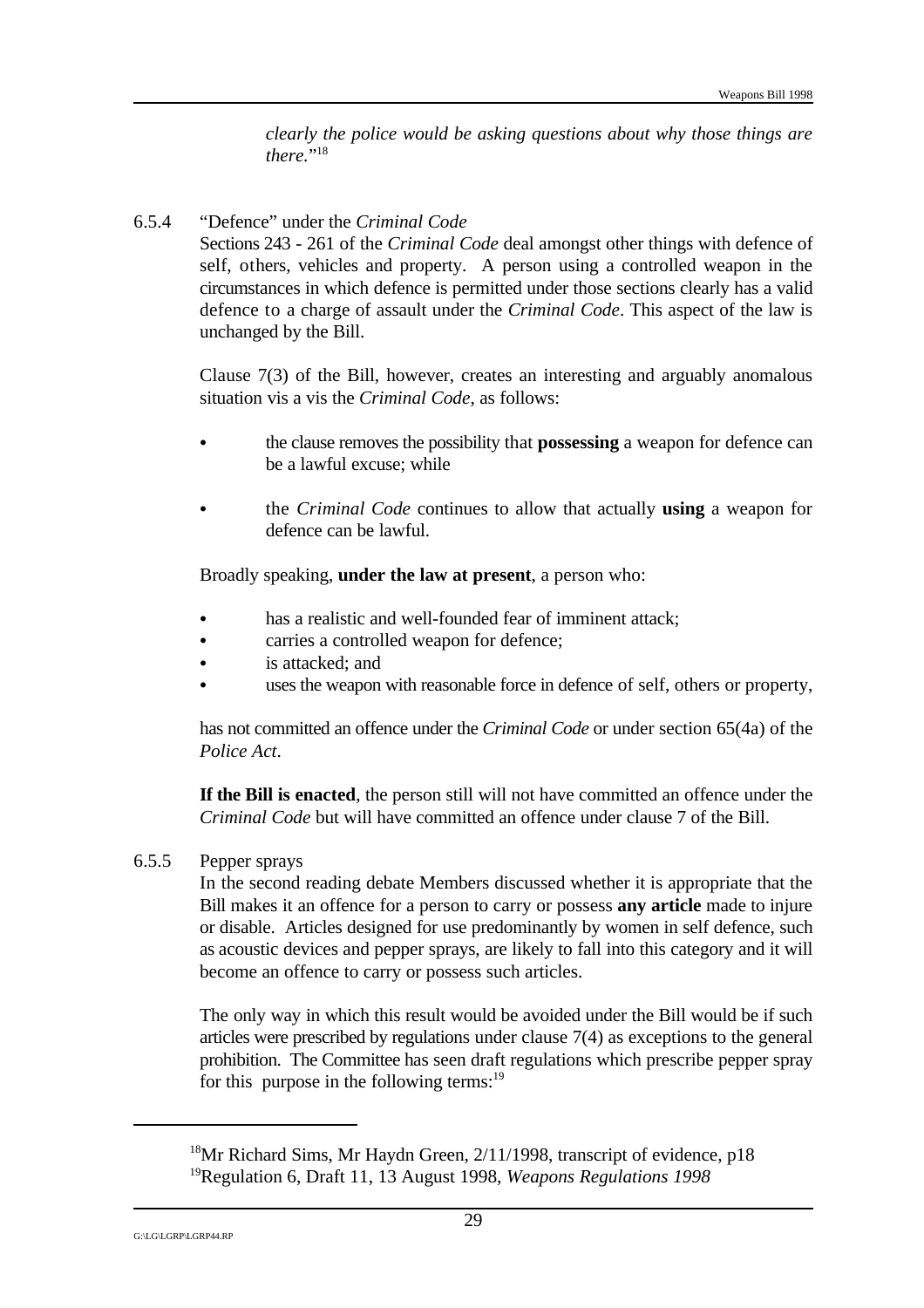### "*6. Oleoresin capsicum spray weapons prescribed under section 7(4)*

- *(1) Spray weapons made or modified to be used to discharge oleoresin capsicum are prescribed for the purposes of section 7(4) of the Act.*
- *(2) Section 7(4) of the Act does not apply to a weapon referred to in subregulation (1) if it is carried or possessed by a person for the purpose of being used in lawful defence in circumstances that the person has reasonable grounds to apprehend may arise.*"

The draft regulations are not in effect and were distributed only to indicate the Government's intended approach to regulations. There is no guarantee **under the Bill** that women will be able to use pepper spray for self defence.

The Committee questioned the W.A. Police Service as to what effect the Bill would have on a person's ability to carry articles for use in self defence:

> "*The CHAIRMAN: How does the Bill affect a person carrying an item for personal self-defence, if we set aside capsicum sprays or pepper sprays? Does the Bill interfere with people's rights?*

> *Mr SIMS: The general intent of the Bill is that people should not be carrying anything purely for self-defence.*

> *The CHAIRMAN: Many women carry small aerosol packs in their purses.*

*Mr SIMS: In recognition of that, OC spray has been exempted in the regulations to provide that a person can carry that for lawful defence in reasonable circumstances.*

*Hon GIZ WATSON: Why was that chosen? Some of the alarm-type devices are probably less damaging -that is, not to people's eyes -and is as effective.*

*Mr SIMS: There is nothing in the legislation that would prohibit those sorts of devices.*" 20

Mr Sims' final statement is questionable. Clause 7 prohibits carrying of any article made to be used to injure or disable a person. The Macquarie Dictionary defines

<sup>&</sup>lt;sup>20</sup>Mr Haydn Green,  $2/11/1998$ , transcript of evidence, p14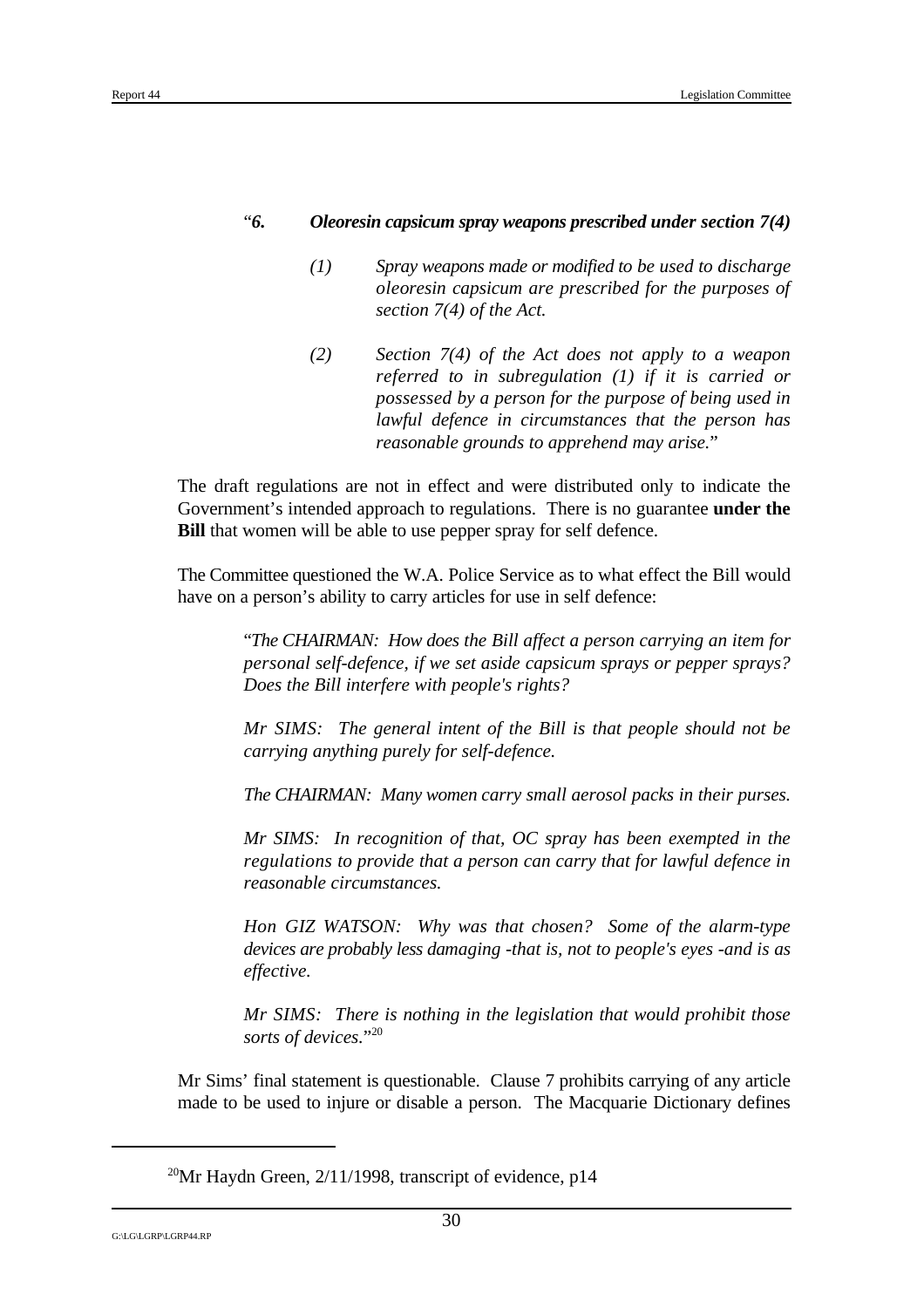"disable" to include the meanings "*to make unable; weaken the capacity of*". It would seem very difficult to argue that any item expressly designed for use in self defence is not made to injure or disable a person.

The Committee asked the Attorney General why pepper spray is not permitted under the Bill itself. His response was as follows:

> "*Hon PETER FOSS: The police are not happy about pepper sprays, so it has gone into the regulations rather than the Act. That is the Government's intention.*" 21

If Parliament wishes to ensure that women are allowed to carry such articles as pepper spray or acoustic weapons for purposes of self defence, the Bill needs to be amended to provide for this.

6.5.6 Who will be able to prove "lawful excuse"?

A specific concern arising from the need to provide a lawful excuse is that it is possible that a person who makes consistent, organised use of controlled weapons will be accepted as having a lawful excuse for possessing them, while a person whose use is less organised will not. For example, a court might accept that a person who collects controlled weapons, is an expert in their use, and is in possession of a large number of them has a lawful excuse for possessing them.

Evidence to the inquiry from the W.A. Police Service tends to support this possibility:

"*Hon J.A. COWDELL: You look at your list of controlled weapons under possession and some of these things are in the house. Does a person presumably commit an offence by having them in the house?*

*Mr GREEN: The person can do, yes.*

*Hon J.A. COWDELL: In what circumstances does possession of those weapons in a house become an offence? Is it an offence per se?*

*Mr GREEN: No, it comes back to "without lawful excuse". If the police were to go into a house and find a collection of daggers in the possession of a person who is a member of a military type body, clearly that person could say he has those daggers because he is a member of this body; he likes these things and collects them as a hobby.*" 22

It is arguably anomalous that such a person is entitled to continue to collect weapons while a non-collector commits an offence for possession of a single controlled weapon. Such a result appears antithetical to the notion underlying the Bill that controlled weapons are to be discouraged.

<sup>&</sup>lt;sup>21</sup>Hon Peter Foss MLC,  $18/11/1998$ , transcript of evidence, p7

<sup>&</sup>lt;sup>22</sup>Mr Haydn Green,  $2/11/1998$ , transcript of evidence, p18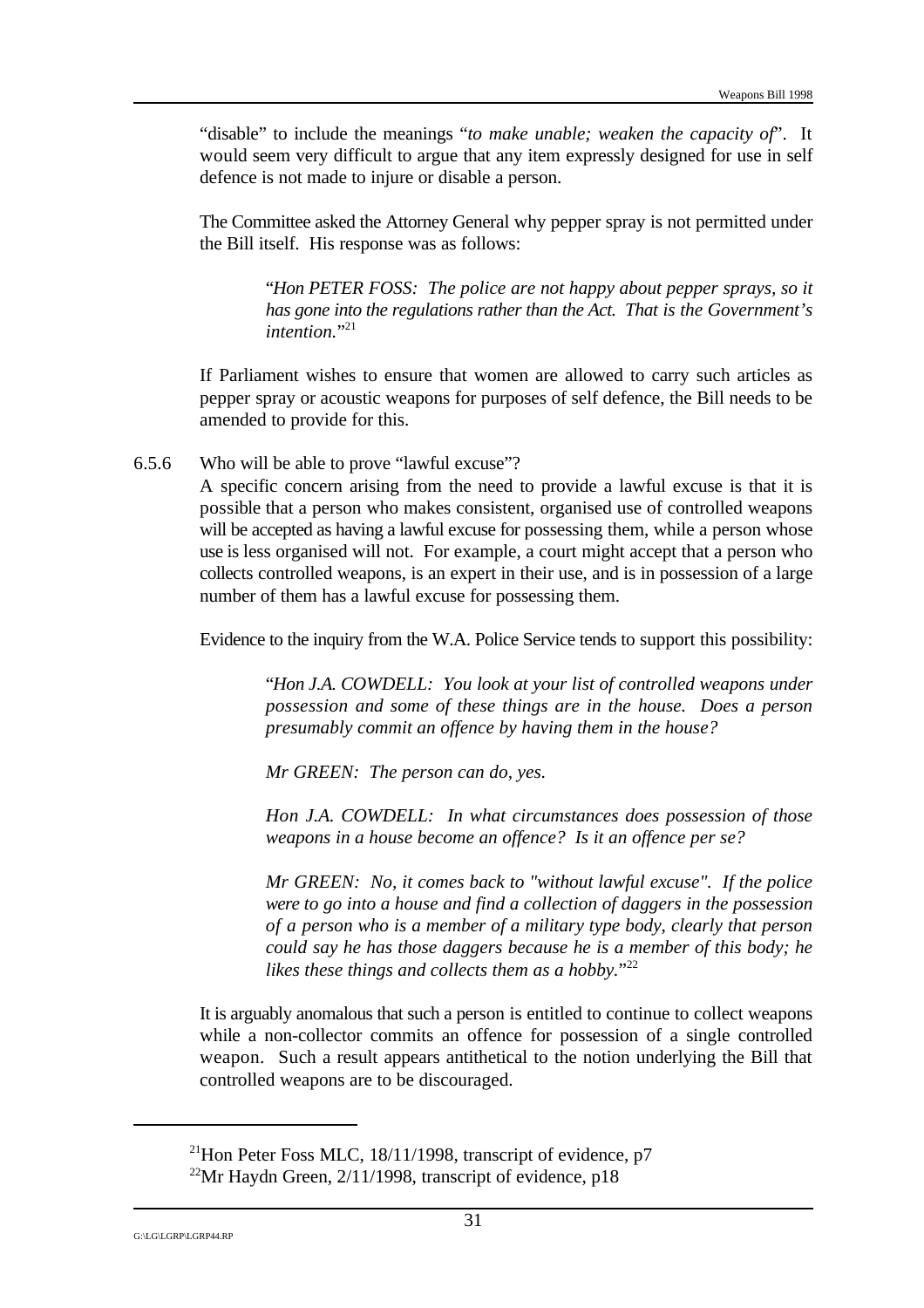The Committee asked the Attorney General whether it would be difficult for police and courts to formulate a rule for distinguishing a bona fide collector of controlled weapons from a person who has an "arsenal" of weapons. His response was as follows:

> "*There is . . . the example I gave to the police of two collectors. Perhaps one is a Vietnam veteran who picked up some articles in Vietnam, has added to that collection over time and has been a responsible member of the community. The other collector might have a most unsavoury reputation, a tendency to carry knives and visit places of ill-repute. One would perhaps require a more detailed explanation from that person than from an upstanding citizen. It depends on the circumstances. If a person is behaving reasonably, it is fine.*" 23

A further consideration is that once the public becomes aware of the new laws relating to weapons, the need to prove a lawful excuse or face substantial penalties might have an effect on the behaviour of persons who possess weapons.

For example, if the courts accept that being a collector of weapons or belonging to a historical society are lawful excuses to possess a controlled weapon, will this provide an incentive for owners of weapons to become collectors or join historical societies?

Conversely, if courts determine, say, that inheriting an antique dagger is not a lawful excuse for possessing it, executors and beneficiaries might need to seek legal advice as to the legality of their unexpected ownership of weapons.

The Bill is clearly intended to modify behaviour in Western Australian society, but it might be that this occurs in unintended ways.

#### **COMMITTEE FINDINGS ON "LAWFUL EXCUSE"**

The Attorney General correctly notes that the Bill's requiring a person in possession of a controlled weapon to provide a lawful excuse for possessing it is not a substantial change to current law. However, particular aspects of the Bill's approach require consideration.

The first matter for consideration in respect of the defence of "lawful excuse" is the critical change made by the Bill that it will cease to be a lawful excuse to possess or carry a controlled weapon for defence.

Under the law at present, a person who has a well-founded fear of imminent attack thereby has a lawful excuse to carry or possess a controlled weapon for defence. Clause 7(3) of the Bill specifically removes such lawful excuse. If clause 7(3) were deleted, the law as to what is a "lawful excuse" would remain much as it is at present. Parliament should give serious consideration to whether clause 7(3) is appropriate.

<sup>&</sup>lt;sup>23</sup>Hon Peter Foss MLC, 18/11/1998, transcript of evidence, p8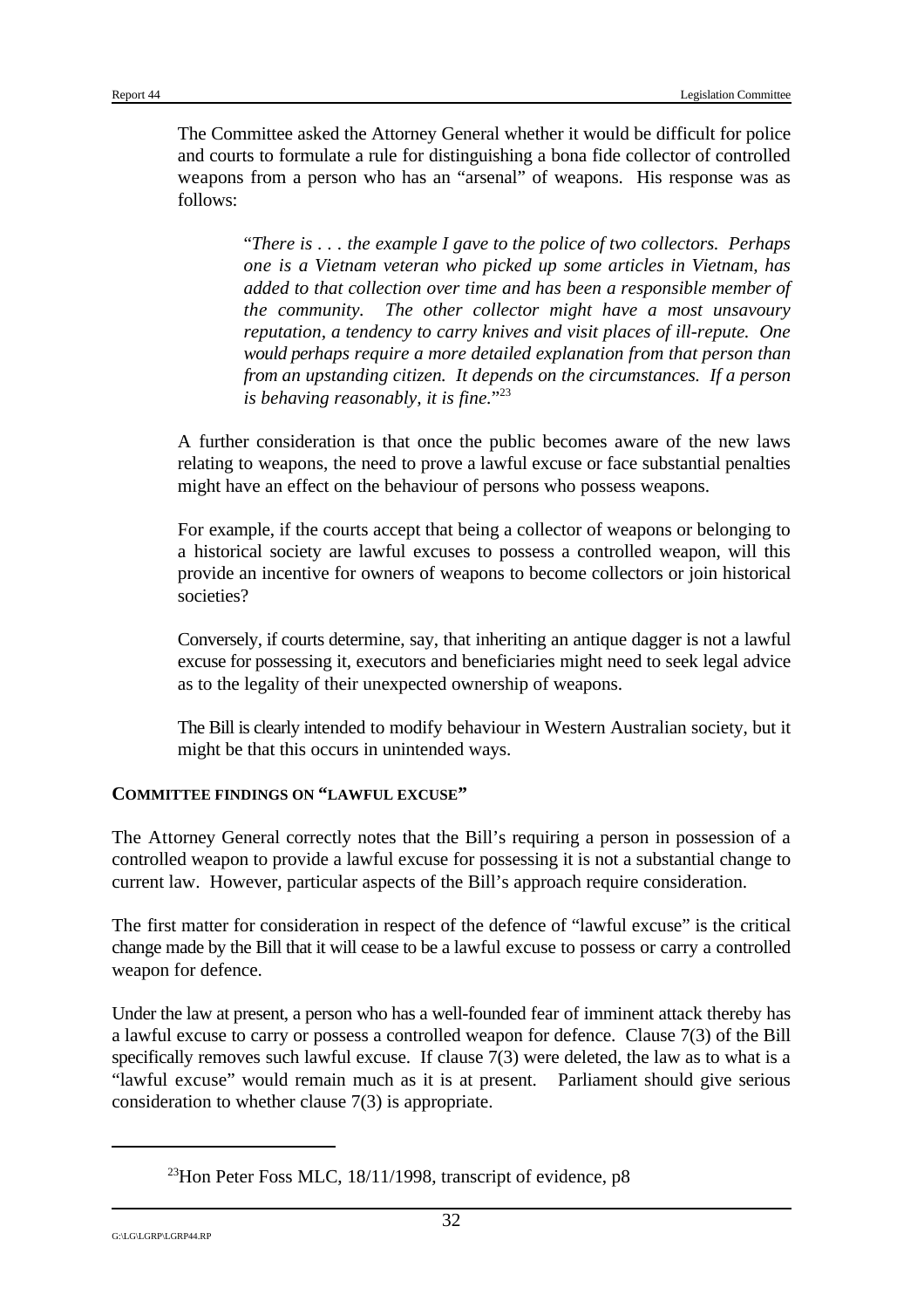A second matter for consideration is that the Bill does not allow persons to carry or possess articles specifically designed for defence, such as pepper spray and acoustic devices. However, such articles could be permitted by way of exception under the regulations. The Committee notes the willingness of Government to prepare such regulations and supports the preparation of such regulations.

The Committee supports the regulations being in general terms which would allow a person to carry the spray or device at all times, regardless of whether they have a well-founded fear of attack. The Government appears to share this view. The draft regulation allows a pepper spray to be carried or possessed for the purpose of being used "in lawful defence in circumstances that the person has reasonable grounds to apprehend may arise". In preparing the regulations, the Government should consider whether this form of words is adequate to clearly permit the carrying of sprays for defence at all times.

The other matters raised in relation to "lawful excuse" concern the fact that the phrase is difficult to apply with certainty and requires case by case consideration by the courts. In particular:

- if the W.A. Police Service is correct in suggesting that weapons collectors will generally have a lawful excuse to possess a controlled weapon, a person with a collection of weapons might be less likely to breach the law than a person with a single weapon;
- it might be difficult for police and courts to formulate a rule distinguishing between a collection and an undesirable "arsenal" of weapons;
- C the increased penalties under the Bill will provide an incentive for persons possessing weapons to formalise a collection, seeking to establish a "lawful excuse" for the possession.

In the Committee's view it would be preferable if a form of words could be found which would provide clear guidance to the public, police and courts as to what constitutes a "lawful excuse". However, it would be difficult to include in the Bill a prescriptive explanation of what is a "lawful excuse". On balance the Committee accepts that the question of what is a lawful excuse is an appropriate matter for the courts' determination and should not be further defined by the Bill.

**Recommendation 6: that the Government prepare regulations which would allow persons to carry or possess at all times particular types of controlled weapons designed for defence.**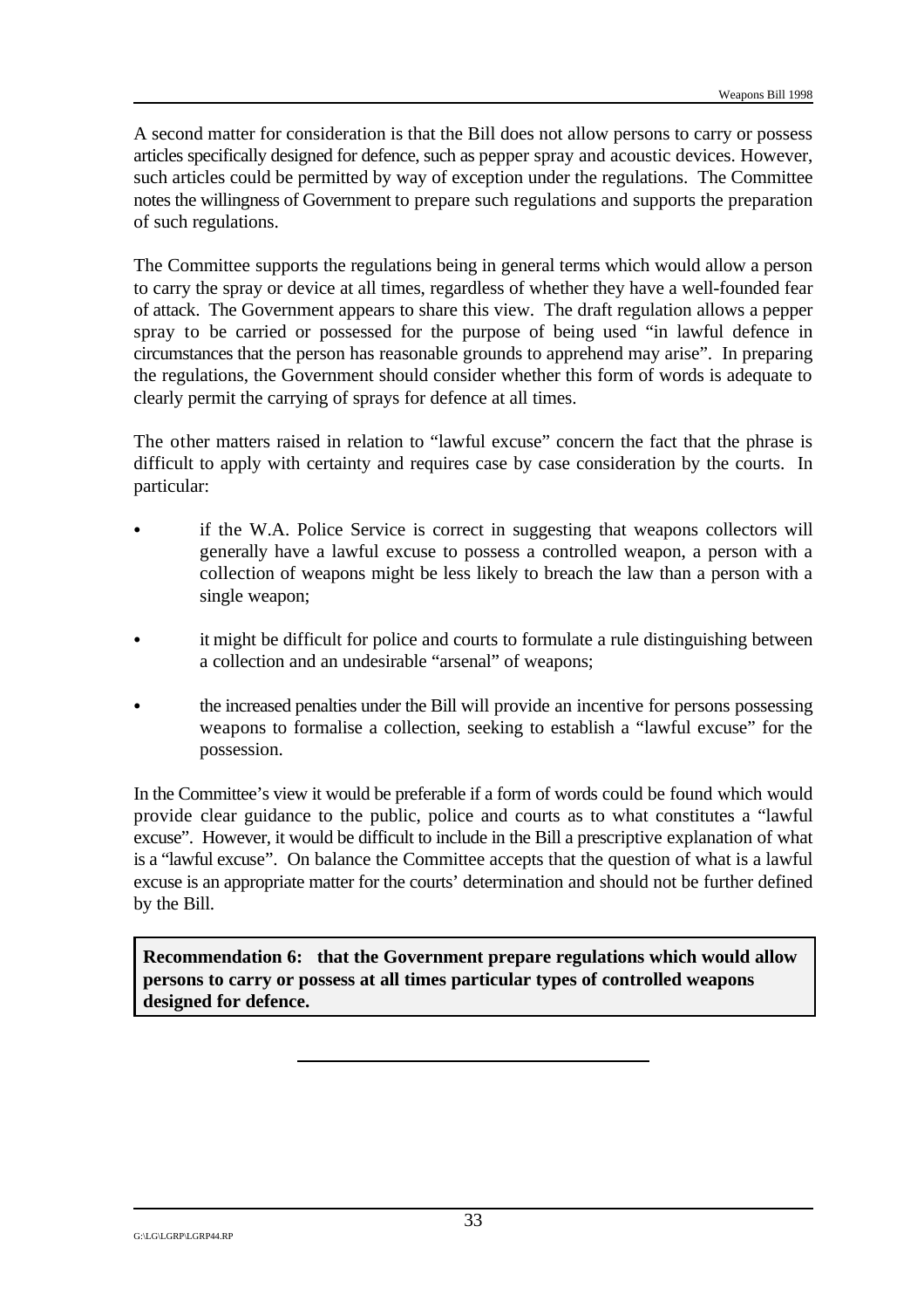#### **6.6 Burden of proof**

Clause 11 of the Bill provides that in proceedings for an offence under clause 7, among others, the defendant bears the burden of proof if he or she seeks to rely on the defence available under clause 7(1) that he or she has a lawful excuse for carrying or possessing a controlled weapon.

Superintendent Green of the W.A. Police Service gives the following explanation of why in his view the current law is not adequate in this regard:

"*Mr GREEN: It comes back to where the onus of proof lies and what is a "lawful excuse". We find that predominantly younger people in the community are carrying knives and so on. It does not take long for the word to spread that if someone has a knife in his pocket he can say to the police that he has it to peel his orange, and there is little the police can do. If people stand mute, there is virtually nothing the police can do the way the current legislation stands. While there are provisions in the Justice Act that tend to reverse the onus, this Bill seeks to reflect that completely and positively and to put the onus back on the person to give a just reason for carrying whatever he is carrying; that is, he must have a lawful excuse.*" 24

In fact, as Superintendent Green mentions, current law does place on the defendant the burden of proving "lawful excuse" for carrying a knife or similar weapon. Section 72 of the *Justices Act 1902* reads as follows:

#### "*Proof of negative, etc.*

*72. If the complaint in any case of a simple offence or other matter negatives any exemption, exception, proviso, or condition contained in the Act on which the same is framed, it shall not be necessary for the complainant to prove such negative, but the defendant shall be called upon to prove the affirmative thereof in his defence.*"

The existing provision dealing with weapons, section 65(4a) of the *Police Act*, by using the term "without lawful excuse", falls within this category of requiring "proof of negative". The burden of proof of the defence therefore falls on the defendant.

The Law Society (WA) accepts that it may be appropriate to shift the burden of proof in specific circumstances to the defendant:

"*Mr MILLAR: When the Law Society looked at this, there was some criticism levelled about changing the onus. It was not seen as being so vital because it is appreciated by a lot of people, including lawyers, that it is difficult to prove an intent so you often have to rely upon a presumption and then you throw the burden of disproving that intent on to the other person. It is a trend in legislation. It is not the ideal but in certain circumstances the person who can best say -and the only person who can say -what his intent was is the alleged offender. Therefore, throwing*

<sup>&</sup>lt;sup>24</sup>Mr Haydn Green,  $2/11/1998$ , transcript of evidence, p4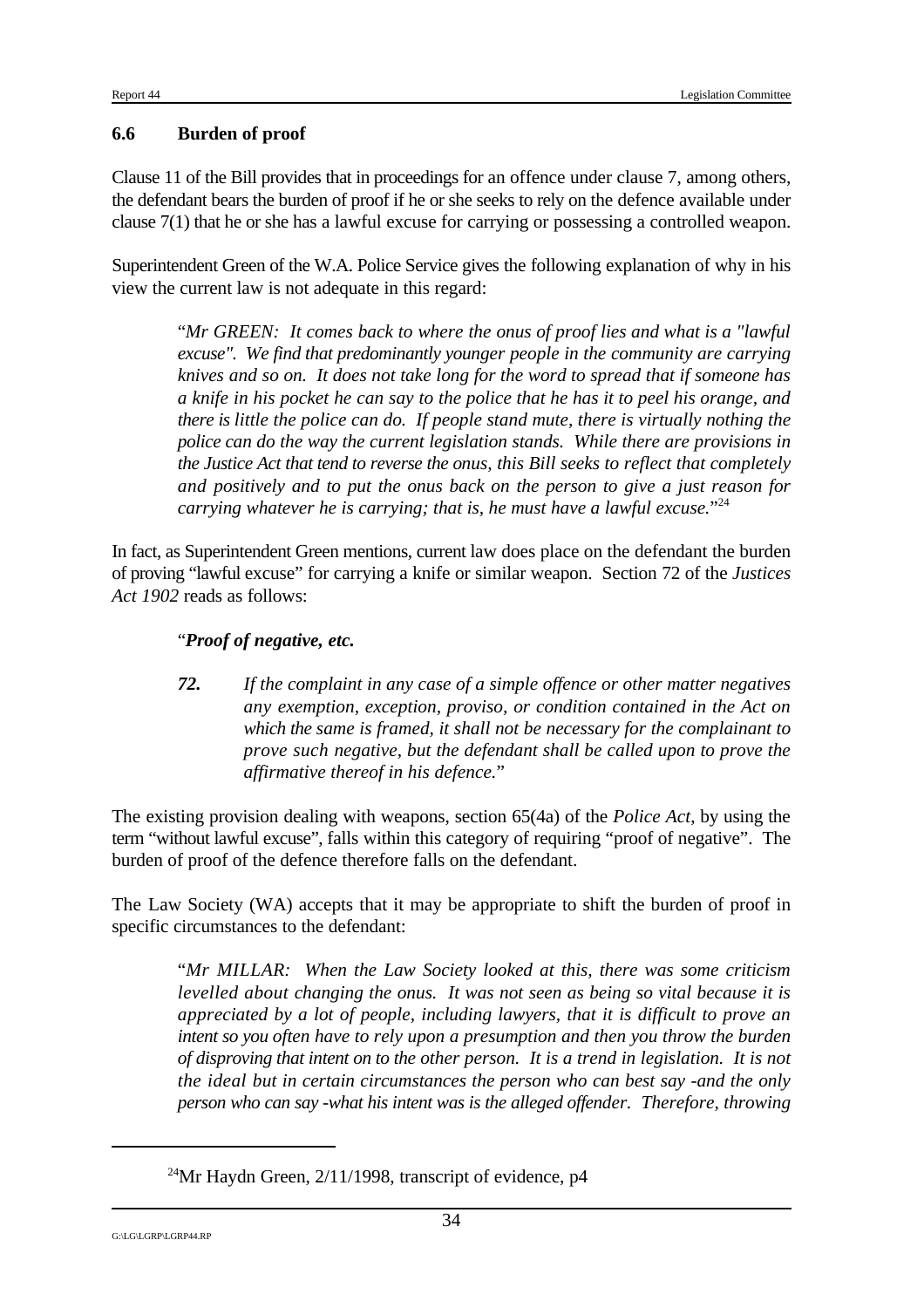*the burden of proof on to him is perhaps justified but . . . I can see how this burden of proof can be abused and that is one of the criticisms of it. However, one has to be realistic and in some instances you have to accept that the burden should be on the alleged offender.*" 25

Despite the fact that under current law the burden of proof is already on a person in possession of a weapon to prove a lawful excuse, the Bill's placing the burden of proof on the defendant was of concern to some Members in the second reading debate. A reason for this may be that the provisions of the Bill relating to controlled weapons are broader than those of section 65(4a) of the *Police Act*. The range of circumstances in which a person might be required to prove a lawful excuse under the Bill is therefore broader than under existing law.

To take an example, a person may be in possession of a dagger purchased overseas as a souvenir. A dagger is a controlled weapon under the clause 3 definition of that term. Under clause 7(1) the person commits an offence unless he or she can prove that they have a lawful excuse to possess the weapon. If the person were charged under clause 7(1) it might be difficult for them to prove to a court that they have a lawful excuse.

It will be critical for all persons in possession of a **martial arts article** that they have **at all times** a lawful excuse for the possession. In many cases the defence will presumably be straightforward. It will no doubt apply where a person has a martial arts article in the car but can prove that they are driving to an organised class or tournament, and where the person keeps articles at the home and can show regular participation in an organised class.

However, even in the most clear-cut cases of lawful excuse it might be difficult for a person to actually **prove** the excuse. The Committee has not inquired into the record keeping practices of martial arts schools but it is likely that in at least some cases no records are kept of names of participants. To prove participation on a particular occasion might be extremely difficult, both at the time of the offence and even more so at a hearing some months later.

There is also a wide range of circumstances where the question of whether a person has a lawful excuse is by no means straightforward. For example, it is difficult to be sure whether a person has a lawful excuse where the person:

- previously practised a martial art but no longer does so;
- has recently moved to or is visiting Western Australia and claims to be a regular practitioner in another State or country;
- practises only with friends rather than in a formal class; or
- otherwise could not provide evidence of ongoing attendance at a martial arts school.

In each of these cases, even if it were accepted that the excuse was lawful in theory, it could be extremely difficult for a defendant to **prove** the excuse on a particular occasion, as the law requires them to do.

#### **COMMITTEE FINDINGS ON BURDEN OF PROOF**

<sup>&</sup>lt;sup>25</sup>Mr William Millar,  $2/11/1998$ , transcript of evidence, p37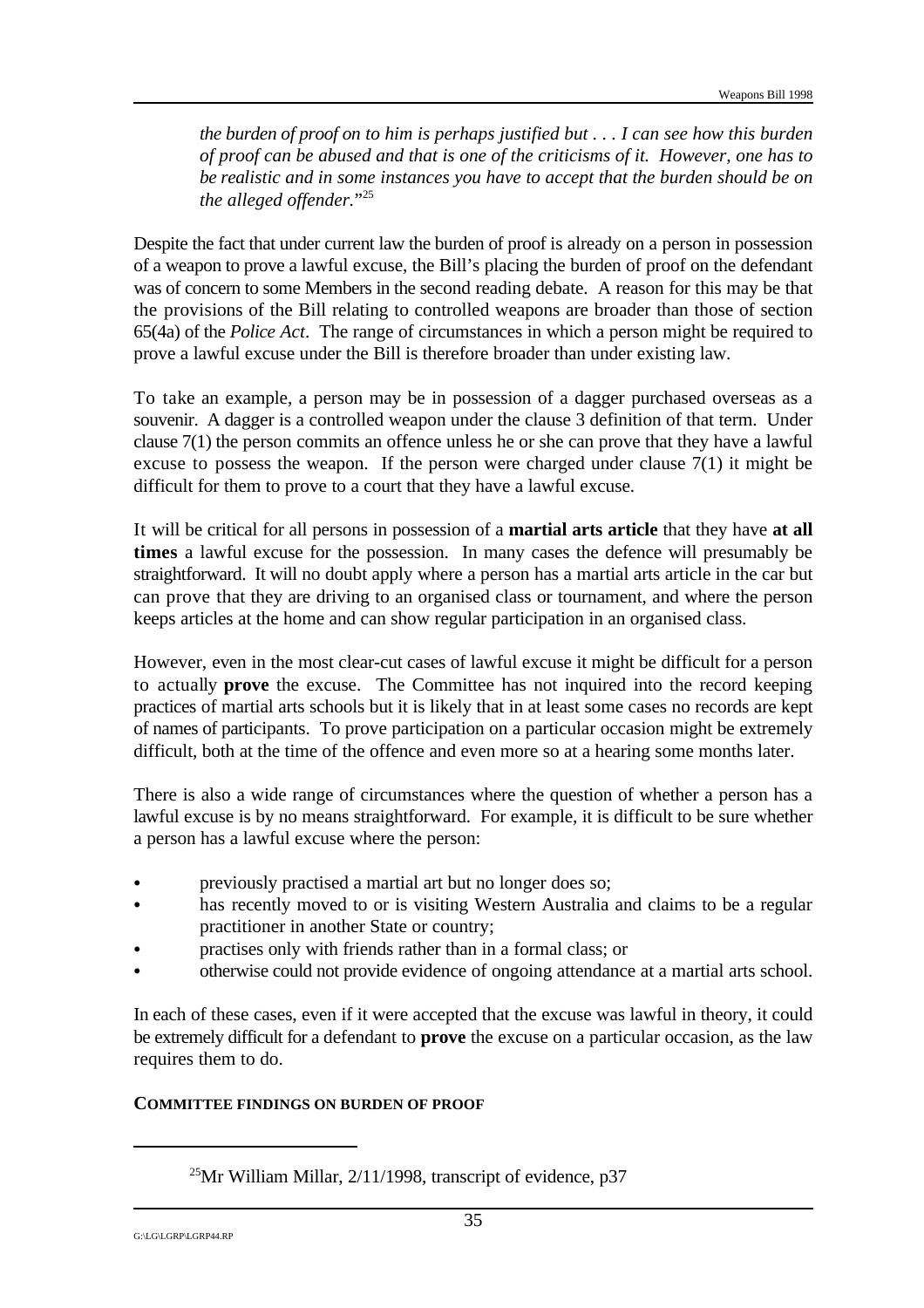The question for the Committee is whether it is appropriate that clause 11 of the Bill places the burden of proof on a defendant to prove a lawful excuse for possession of a controlled weapon. It might appear that clause 11 merely reproduces section 72 of the *Justices Act 1902* in taking this approach. However, because the ambit of "controlled weapon" is broader than under current law, the circumstances where a person could be required to prove lawful excuse are broader than under current law. It needs to be considered whether clause 11, read together with the rest of the Bill, places an unacceptable burden on the defendant.

It appears generally agreed that it is a difficult task for the prosecution to prove beyond reasonable doubt that a person does not have a lawful excuse for possession of a controlled weapon. In many cases where a person is in possession of a weapon it would be the case that the person does not have a lawful excuse but that this cannot be proved beyond reasonable doubt. To enable successful prosecutions to be brought in this situation, the Committee notes that there is an argument for placing part of the burden of proof on the defendant where they are in possession of a controlled weapon.

The Committee adds the caveat that placing the burden of proof on the defendant has the potential to cause injustice where a person carries or possesses a controlled weapon for a legitimate purpose, but has difficulty **proving** the purpose. The provision relies heavily on the good judgment and common sense of the police and the courts.

#### **6.7 "Carries or possesses"**

Under clause 7 it is equally an offence to **carry** a controlled weapon and to **possess** a controlled weapon. "Possess" is defined under clause 3 as follows:

' *"Possess" includes to have control or dominion of and to have the order or disposition of;* '

To possess can therefore include keeping an item in storage, in a car, at a holiday house, in a safe, in a shed, at another person's property, on a boat or in any of a range of circumstances involving varying degrees of access to the article.

It could be regarded as a potential anomaly that the Bill treats these actions with the same degree of severity as being physically in possession of the article. While carrying an article evinces immediate and direct control over the article, mere possession does not necessarily do so.

The potential for anomalous treatment may not be significant in practice. It is likely that both police working with and courts applying the provision would take the general view that possession is not as serious as carrying. Nevertheless it is generally undesirable for laws to be drafted on the basis that they will need to be selectively applied to produce the intended result.

#### **COMMITTEE FINDINGS ON "CARRIES OR POSSESSES"**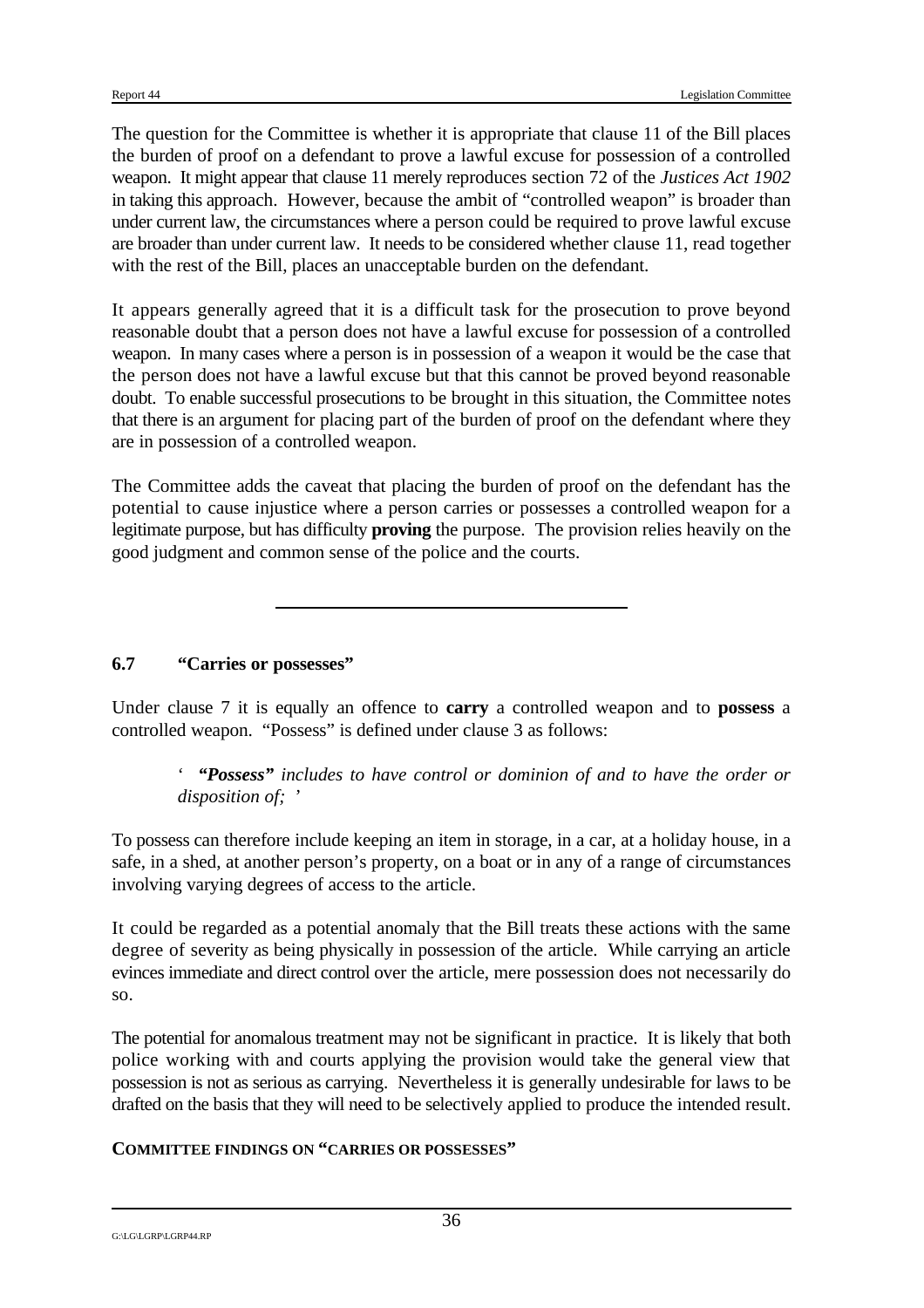The general tenor of the second reading debate and evidence to the Committee indicate that the chief concern of the Bill is to provide police with powers to deal with the **carrying** of weapons in public places. Powers to deal with **possession** of weapons in other circumstances are less central to the Bill's intention.

At first glance, it is of some concern that the Bill does not distinguish between the two types of offence, carrying and possessing. It stands to reason that a person carrying a weapon in a public place is of more concern than a person who keeps the same weapon in the home. **There is a good argument that the law should recognise the distinction, say by providing for lower penalties in respect of possessing than carrying.**

The concern is mitigated, at least to a degree, by two factors. First, under clause 14 of the Bill it remains the case, as under current law, that the police need a warrant before entering a premises. In practice, the degree of difficulty involved in obtaining a warrant means that the Bill will be applied more to persons carrying weapons in a public place than persons merely possessing a weapon at a premises. Secondly, it must be assumed that police and courts will use their discretion appropriately in evaluating the seriousness of a charge.

#### **6.8 Penalties under clause 7**

The maximum penalty for an offence under clause 7 is \$4,000 or one year's imprisonment.

As is the case for prohibited weapons, this penalty is significantly heavier than penalties under both the current Western Australian law and Victoria's *Control of Weapons Act*, on which the Bill is loosely based. The penalty for breach of section 65(4a) of the *Criminal Code* is up to \$500 or 6 months' imprisonment, while penalties under the Victorian Act are 60 penalty units (currently \$6,000) or 6 months' imprisonment.

#### **COMMITTEE FINDINGS ON PENALTIES UNDER CLAUSE 7**

The Committee's findings for penalties under clause 6 are also applicable to penalties under clause 7. See paragraph [5.4] above.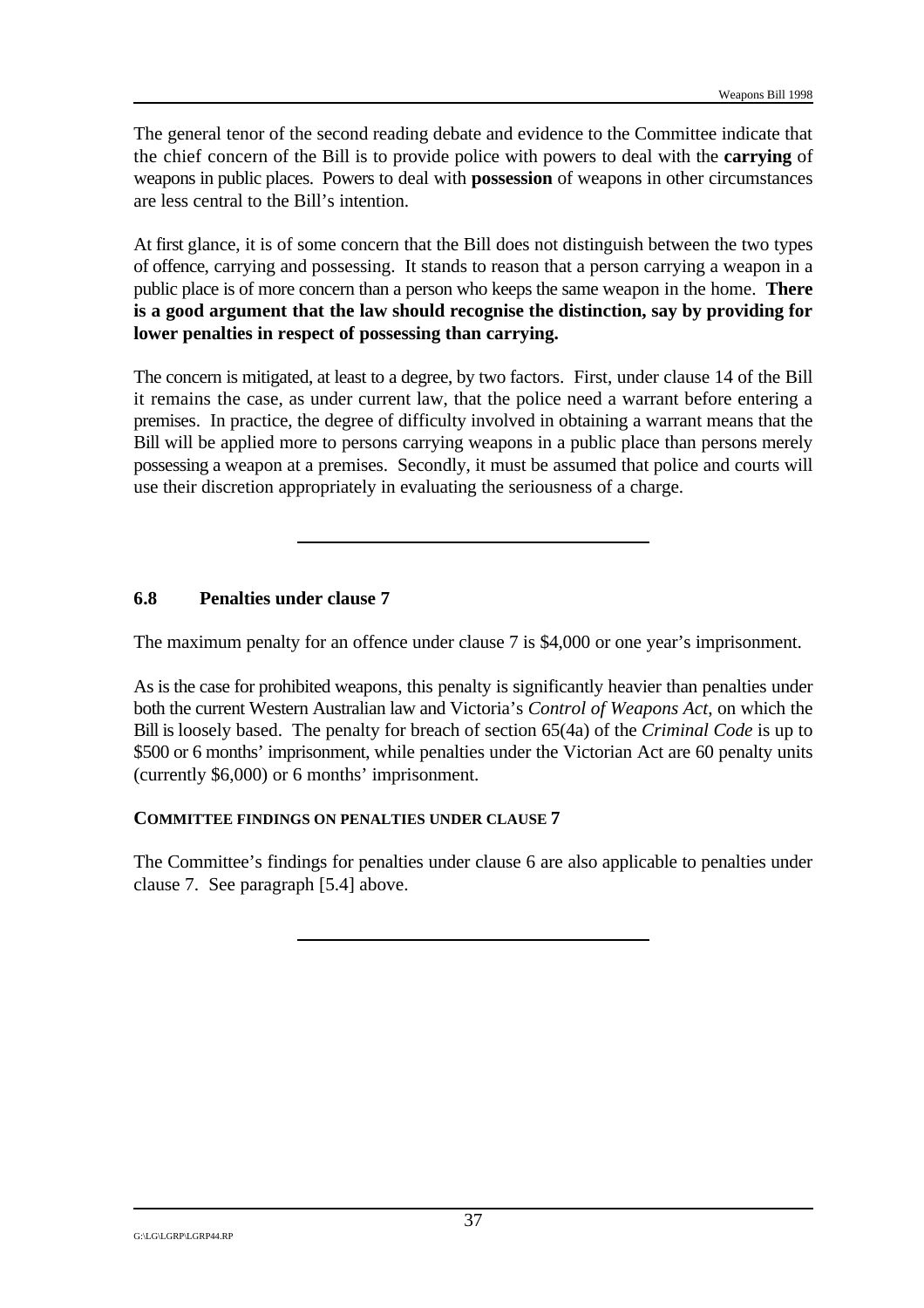# **CLAUSE 8 - OTHER ARTICLES AS WEAPONS**

#### **7.1 Intention to use an article as a weapon**

Prohibited weapons (clause 6) and controlled weapons (clause 7) are subject to restrictions based on the nature of the article itself. Clause 8, however, is based not on the nature of an article but the **intention** of the person carrying or possessing the article. Any article can therefore attract the application of the clause in certain circumstances.

Clause 8 of the Bill reads as follows:

#### "*8. Other articles carried or possessed as weapons*

- *(1) Except as provided in subsection (3) and section 10, a person who carries or possesses an article, not being a firearm, a prohibited weapon or a controlled weapon, with the intention of using it, whether or not for defence -*
	- *(a) to injure or disable any person; or*
	- *(b) to cause any person to fear that someone will be injured or disabled by that use,*

*commits an offence.*

*Penalty: \$4,000 or imprisonment for one year.*

- *(2) A person is presumed to have had the intention referred to in subsection (1) if -*
	- *(a) the article was carried or possessed in circumstances that give reasonable grounds for suspecting that the person had the intention; and*
	- *(b) the contrary is not proved.*
- *(3) A person does not commit an offence under subsection (1) if the person carries or possesses the article at the person's dwelling for the purpose of using it in lawful defence at the dwelling in circumstances that the person has reasonable grounds to apprehend may arise.*
- *(4) In subsection (3) -*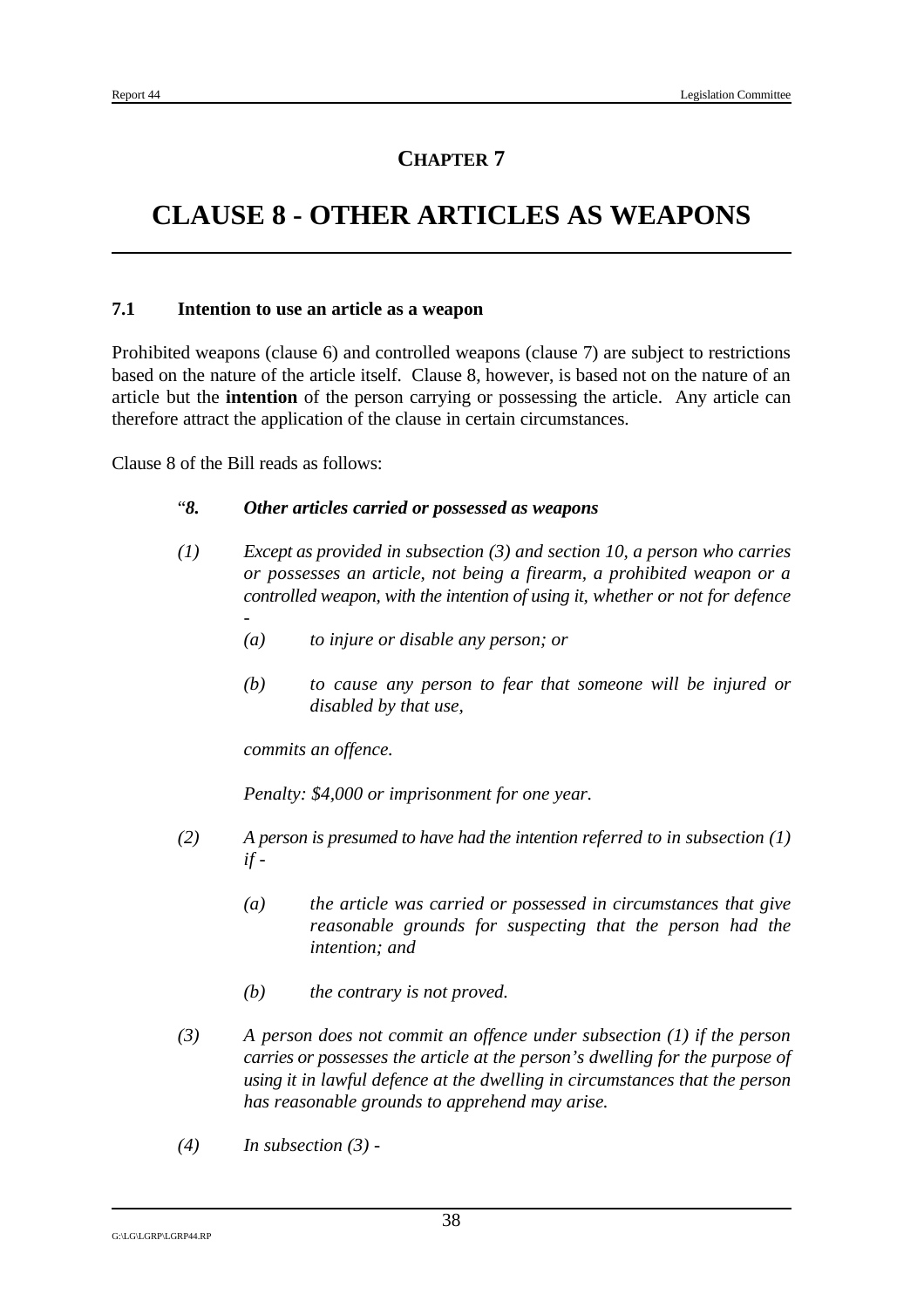*"dwelling" has the same meaning as in section 1 of The Criminal Code.*"

"Dwelling" is defined in section 1 of the *Criminal Code* as follows:

"*The term "dwelling" means any building, structure, tent, vehicle or vessel, or part of any building, structure, tent, vehicle or vessel, that is ordinarily used for human habitation, and it is immaterial that it is from time to time uninhabited.*"

Clause 8 is related to but different from the existing offence of assault under the *Criminal Code*. Section 222 of the *Criminal Code* defines assault in part as follows:

#### "*Definition of assault*

*222. A person who . . . by any bodily act or gesture attempts or threatens to apply force of any kind to the person of another without his consent, under such circumstances that the person making the attempt or threat has actually or apparently the present ability to effect his purpose, is said to assault that other person . . ."*

Clause 8 also bears some relation to section 43 of the *Police Act*, under which a police officer may apprehend "*all persons whom he shall have just cause to suspect of having committed or being about to commit any offence".* However, unlike clause 8, section 43 does not in itself create an offence.

It can be seen that, unlike clauses 6 and 7, clause 8 creates a substantially new type of offence under Western Australian law and in this sense is the most significant clause of the Bill. The Attorney General commented as follows when the Committee asked how important clause 8 is to the Bill:

"*We cannot delete clause 8 because it will gut the Bill.*" 26

Clause 8 of the Bill creates an offence which is broader, ie more easily committed, than the offence of assault under the *Criminal Code* in two ways.

- Assault under the *Criminal Code* occurs only where the person "*by any bodily gesture attempts or threatens*" to apply force. An offence is committed under clause 8 if a person **intends** to injure or disable a person, regardless of whether the person makes a bodily gesture.
- Under the *Criminal Code* a conviction for assault cannot be obtained unless it is proved that the person intended to commit the offence, ie to attempt or threaten to apply force. Clause 8 partially reverses the burden of proof so that a person is presumed to have the prohibited intention where there are reasonable grounds for suspecting this is the case. The defendant must seek to overturn this presumption.

<sup>&</sup>lt;sup>26</sup>Hon Peter Foss MLC, 18/11/1998, transcript of evidence, p17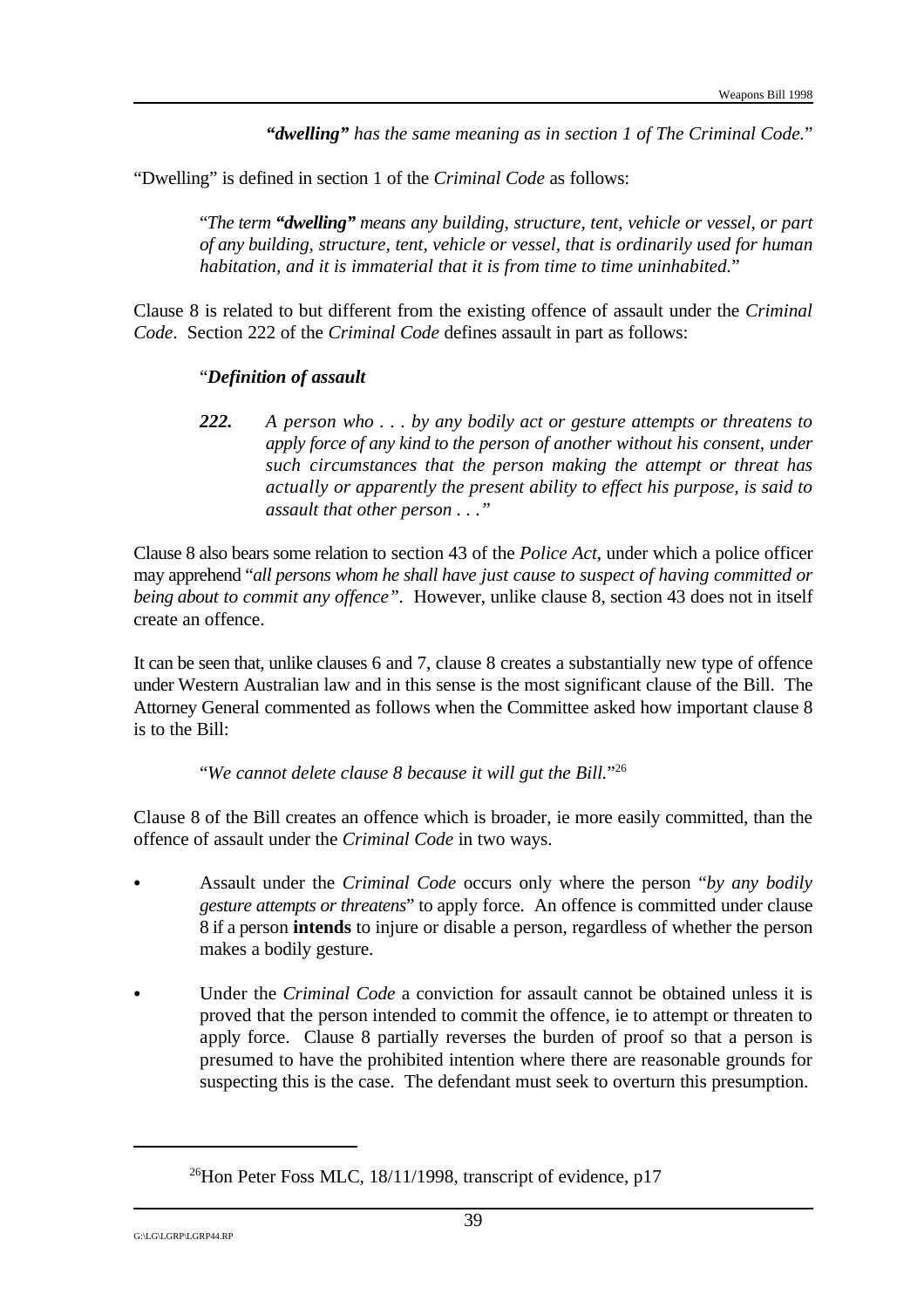To obtain a conviction, the only element which the prosecution must prove beyond reasonable doubt is that there are **reasonable grounds for suspecting a person intends to use an article to injure a person**.

The maximum penalties for an offence under clause 8 are substantially less than the maximum penalties for assault. The Bill appropriately recognises that mere intention to use an article to injure a person is a lesser offence than actually attempting or threatening to injure a person.

In the course of the inquiry the Committee considered the following issues in relation to other articles carried or possessed as weapons.

#### **7.2 Presumption of intention and burden of proof**

Clause 8, read together with clause 11, raises similar concerns to clause 7 in relation to the Bill's reversal of the burden of proof.

In addition to the general concerns discussed in relation to clause 7 about the undesirability of reversing the burden of proof, three further elements of clause 8 require consideration.

- Unlike for clause 7, there is no offence equivalent to clause 8 under current law. It therefore cannot be said that clause 11 merely reproduces section 72 of the *Justices Act 1902*.
- C Clause 8(2) provides that a positive **presumption of intention** may be made where an article is carried or possessed in circumstances that give reasonable grounds for suspecting that the person has the intention of using it to injure a person. To defend a charge, the person must seek not merely to provide an excuse as under clause 7, but to overcome a statutory presumption.
- Under clause 8 the range of articles which might be the subject of the offence is not limited. A person carrying any article whatsoever can be charged with an offence under the clause, where in the view of a police officer there are reasonable grounds for suspecting that the person has the intention of using it to injure any person.

The Law Society (WA) raises its general concern that clause 8 is too broad:

"*Mr MILLAR: There is reason to have this kind of legislation to deal with things which are being regularly used and misused as weapons and with that you must have search powers and so on. However, this legislation covers so many innocuous things. Our society does not require those innocuous things to be legislated on. Items which are being regularly used as weapons like the nunchakus and if as a matter of policy it is decided that pepper sprays should not be used in self-defence as they can be used as an offensive weapon, it is fair enough to list them. These are the ones we are concerned about. Do not have this catch-all situation.*" 27

<sup>&</sup>lt;sup>27</sup>Mr William Millar,  $2/11/1998$ , transcript of evidence, p38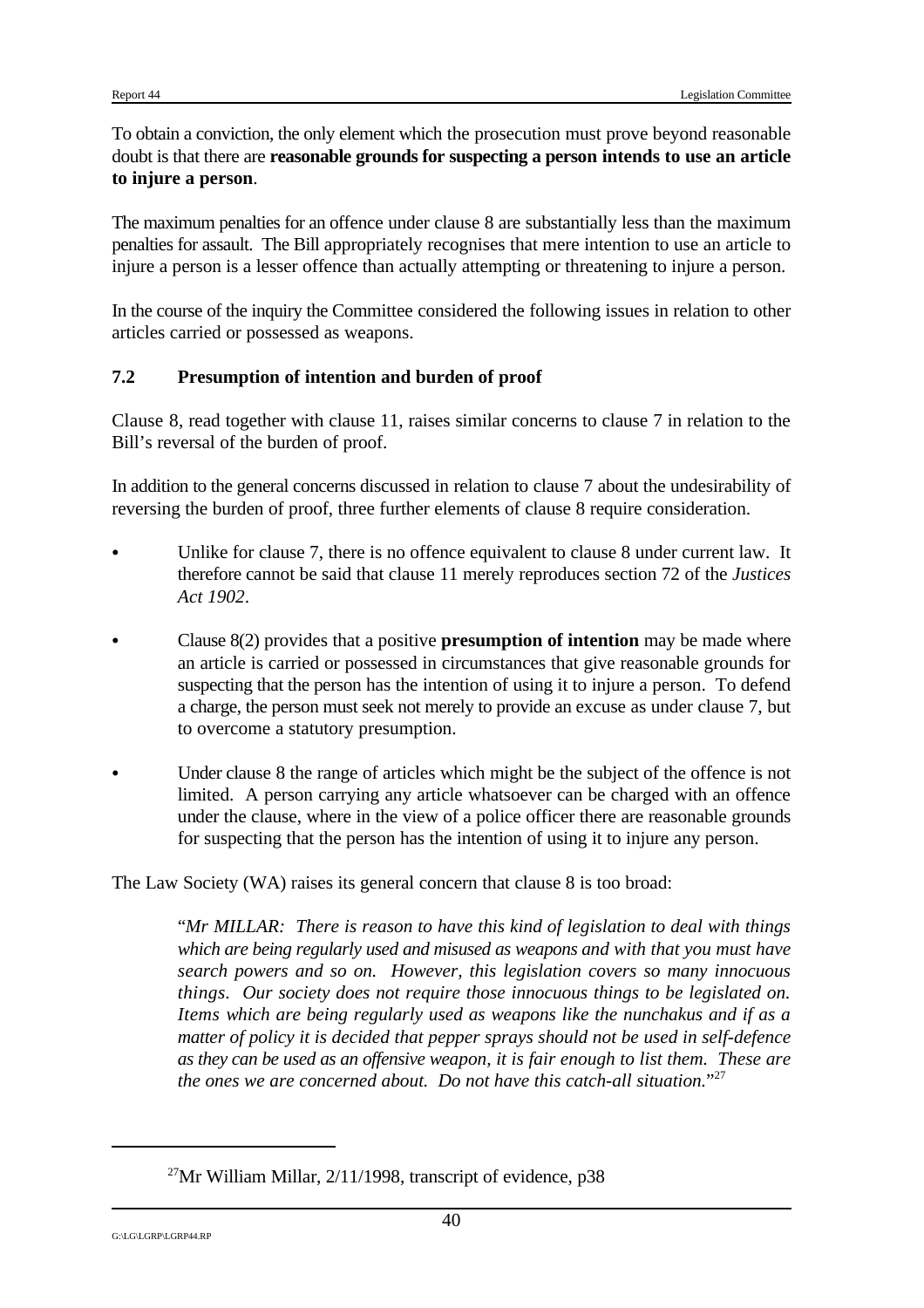Given the presumption of innocence operating within Western Australian criminal law, the reversal of the burden of proof must be amply justified. The argument used by the proponents of the Bill to justify the reversal of the burden of proof is that it is difficult for the prosecution to prove an intention to commit an offence under the current law.

In response it could be said that it is equally difficult, under the Bill, for the defendant to prove that they did **not** have the relevant intention. Even if it is accepted that removing an obstacle from the prosecution's ability to prosecute for weapons offences might be appropriate, it could be argued that the Bill's shifting the obstacle to the defendant is equally inappropriate.

The Law Society (WA) also suggests that the Bill enables successful prosecution without any requirement of outward manifestation of the person's inner intention:

"*Hon DERRICK TOMLINSON: The problem is demonstrating intent. It is a notion formulated or intellectualised. It does not become a problem until there is a manifestation of the intent. You do not know my intent if I do not tell you or I do not behave in a particular way to demonstrate it.*

*Mr MILLAR: That is true. If that is the criterion, and I understand that that should be a feature of the legislation - there should be something to create the offence - one should not only intend but should also manifest one's intention. . .*

*In effect, this legislation is designed to allow the prosecution authorities to prove their case. All they are required to do is produce evidence that the accused took the baseball bat into that situation. A woman walking into a pub with a baseball bat is presumed to have the intent to use it to injure someone because of the circumstances. The burden of proof is thrown on to that person to say she was at baseball practice and wanted a drink on the way home. She did not want to leave the bat in the car because the car does not lock and she felt it was insecure. She therefore legitimately brought it into the pub. She must persuade the magistrate that that is a legitimate excuse. That might be difficult and credibility becomes an issue. I would have preferred a clause providing that anything can create the situation. There should not only be the possession plus intent provision but a possession, manifestation and intent provision."*<sup>28</sup>

Mr Millar's argument is that there is not, but should be, some requirement that the person's intention is objectively manifest. However, on close examination of clause 8 this criticism cannot be sustained. The offence under clause 8(1) can be proved in either of two ways, each of which requires some manifestation of intent, as follows.

First, relying solely on clause  $8(1)$ , the prosecution can seek to prove that a person has the **intention** of using an article to injure or disable. As is generally agreed, it is a difficult task for the prosecution to prove a person's intention. A clear manifestation of intent, such as a confession, a statement of intention or an actual

<sup>&</sup>lt;sup>28</sup>Mr William Millar,  $2/11/1998$ , transcript of evidence, p30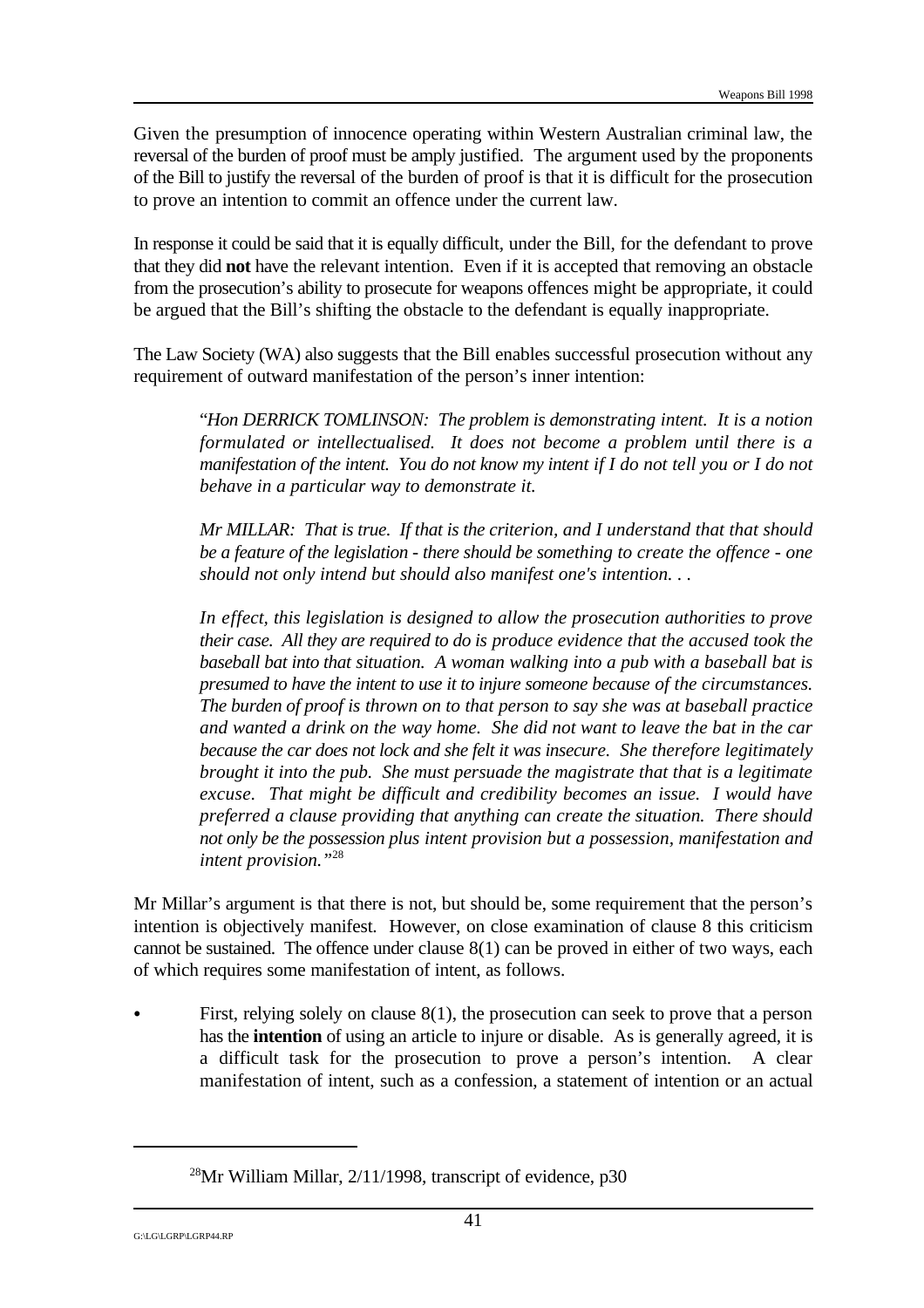assault, would probably be required to convince a court that a person has the intention of using an article in this way.

Secondly, under clause  $8(2)$  the prosecution in certain circumstances can take advantage of a **presumption that the person has the intention** required for an offence under clause 8(1). The circumstances are that there are reasonable grounds for suspecting a person has the intention of injuring or disabling. The prosecution must prove such reasonable grounds exist by pointing to a manifestation of intent.

Accordingly, it cannot be said that clause 8 includes no requirement that a person's intent be manifest in their behaviour.

Nevertheless, the Law Society (WA) does raise the legitimate point that the test "reasonable grounds for suspicion" is easily met. The test would presumably be met in a case such as the woman with the baseball bat. It needs to be considered whether the relatively low test for objective manifestation has the potential to lead to inappropriate charges.

There is also concern that the law could be selectively applied by police officers. It is up to officers to determine at first instance what are "reasonable grounds for suspecting" a person has an intention to injure or disable. This is a heavy responsibility to discharge and relies on sensible use of discretion.

#### **COMMITTEE FINDINGS ON PRESUMPTION OF INTENTION AND BURDEN OF PROOF**

The question for the Committee is whether it is appropriate that clause 11 of the Bill places the burden of proof under clause 8 on a defendant to prove that they did not have the intention of using an article to injure or disable.

The reversal of the burden of proof under clause 8 raises more serious issues than the reversal under clause 7. Clause 8, unlike clause 7, is a new type of offence. Under clause 8, a person in possession of **any article** could be required to prove in certain circumstances that they did not intend to use it to injure a person.

It is agreed that it would be a difficult task for the prosecution to prove beyond reasonable doubt that a person has the intention of using an article to injure or disable. If the clause is to have any practical effect, it is necessary that clause 8(2) raise such presumption of intention.

The Committee has considered whether the need for this presumption makes the whole concept of clause 8 an unworkable one. To put it in stark terms, clause 8 creates a criminal offence which operates on a statutory presumption of guilt upon a mere suspicion of a person's intention. It could be argued that the notion of such an offence is inherently antithetical to the tenets of Western Australia's criminal law.

However, on balance the Committee notes that there is some justification for the creation of the offence under clause 8.

The Committee has some concerns in relation to clause 8's heavy reliance on the discretion of police officers to determine what are "reasonable grounds for suspicion" of intent to use an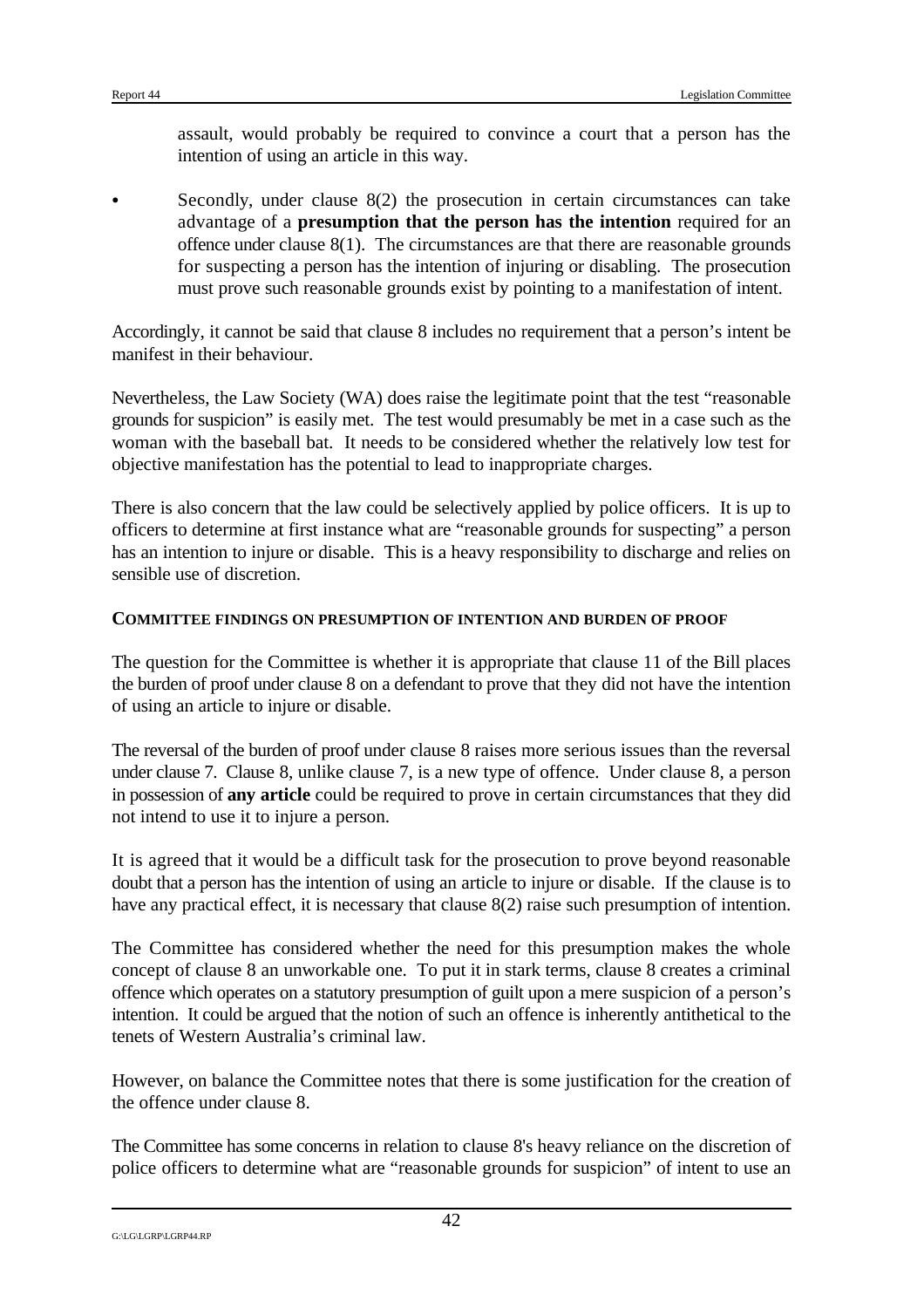article to injure or disable. An offence under clause 8 can be committed using any article whatsoever. It is evident that the clause could easily be used by a police officer to cause difficulties for members of the public, by charging a person who is in possession of any article with an offence under the clause. The threshold for laying such a charge is a very low one, even if the charge were not pursued or were defeated in court.

#### **7.3 "Carries or possesses"**

Clause 8, like clause 7, treats **carrying** an article in the same way as **possessing** an article. Concerns about this, which are identical for the two clauses, are discussed at [6.7].

#### **COMMITTEE FINDINGS ON "CARRIES OR POSSESSES"**

The Committee's views on the Bill's lack of distinction between "carrying" and "possessing" are the same for clause 8 as for clause 7. See paragraph [6.7].

#### **7.4 Possessing an article for defence**

Clause 8(1) provides that carrying or possessing an article with the intention of using it to injure a person is an offence **whether or not** the intention is to use it for defence.

It is notable that sections 25, 31 and 243 - 261 of the *Criminal Code* provide defences against assault and similar charges in a range of circumstances, relating to defence of self, others, vehicles, land, workplace and property. It might be thought that if these provisions indicate the circumstances where it is acceptable **to use force for defence**, the Bill would allow a similar range of circumstances where it is acceptable **to possess an article for defence**.

However, this is not the case. Clause 8(3) does provide an exception to clause 8(1), but the exception is much narrower than the defence provisions under the *Criminal Code*. Under clause 8(3), a person carrying or possessing an article in contravention of clause 8(1) commits an offence except in the narrow circumstances where all the following elements are present:

- at the person's "dwelling" as defined;
- for the purpose of using it in lawful self defence; **and**
- for use in circumstances the person has reasonable grounds to apprehend may arise.

A person could commit an offence under clause 8 in a number of everyday situations which intuitively might be thought to warrant the availability of a defence. Some situations where an offence might be committed are where a person:

C keeps an article other than a weapon, such as a baseball bat or length of pipe, for the purpose of defence at a place of employment,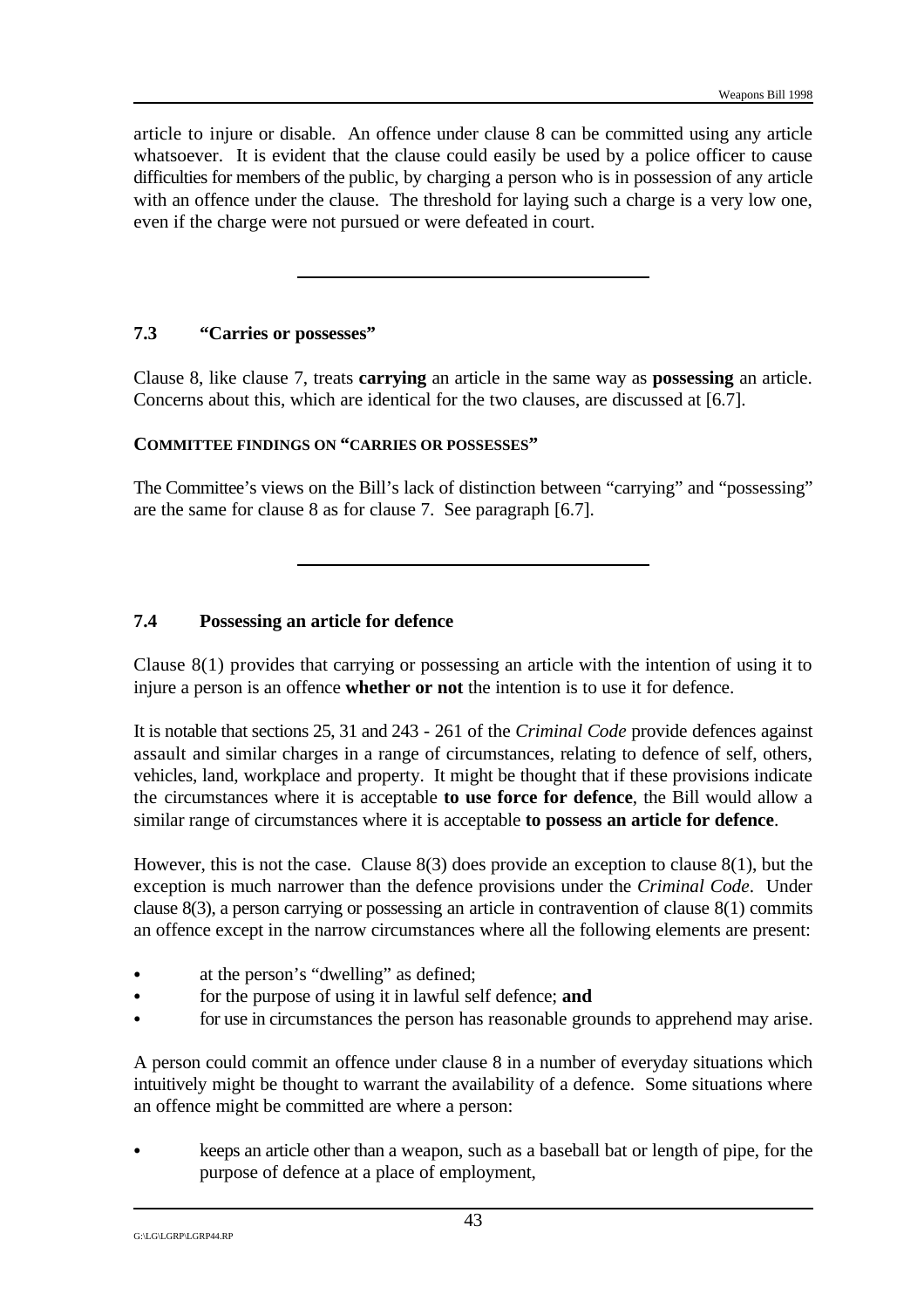- C keeps such an article on the person's property but outside the dwelling, say in a garage, barn or shed;
- keeps such an article in a vehicle;
- in any circumstances outside the dwelling, picks up an article with the intention of using it for defence; or
- legitimately picks up an article at the dwelling but then leaves the dwelling to search for a suspected intruder.

In some "circumstances of sudden or extraordinary emergency", section 25 of the *Criminal Code* will apply to excuse a person's acts where "an ordinary person possessing ordinary powers of self-control could not reasonably be expected to act otherwise". Whether such circumstances exist and apply to the acts will be a matter for case by case determination.

A literal reading of clause 8 leads to the even more problematic result that a person acting entirely in self defence, using the first article which comes to hand and acting only in direct response to an attack, could commit an offence. The person has a watertight defence to any charges under the *Criminal Code*, but this does not affect the operation of clause 8. Looking at the elements of clause 8, the person clearly has the intention of using the article, for defence, to injure or disable and therefore commits an offence. The only arguable defence, the operation of which is uncertain, is the *Criminal Code* section 25 defence that an ordinary person could not reasonably be expected to act otherwise.

The Attorney General comments as follows on this point:

"*Hon JOHN COWDELL . . . For example, if the owner of the local video shop that has been burgled half a dozen times has a baseball bat under the counter with clear intent, and if the police ask him why he has a baseball bat, is he gone?*

*Hon PETER FOSS: No. He does not have to say that it is for defence. He says it is for the purpose of preventing a commission of an offence. . . Section 243 [of the Criminal Code] states -*

*"It is lawful for any person to use such force as is reasonably necessary in order to prevent the commission of an offence; or in order to prevent any act from being done as to which he believes, on reasonable grounds, that it would, if done, amount to an offence. . ."*

*That would apply to the person in the video shop. His lawful excuse is that his intent is to prevent the commission of an offence.*" 29

The Attorney General's reading of the interaction between the Bill and the *Criminal Code* is questionable. It is correct that where the owner of the video shop uses reasonable force in defence of self, others or property, or to prevent the commission of an offence, the owner has a **defence to a charge of assault under the** *Criminal Code*. However, the fact that the owner

<sup>&</sup>lt;sup>29</sup>Hon Peter Foss MLC, 18/11/1998, transcript of evidence, p15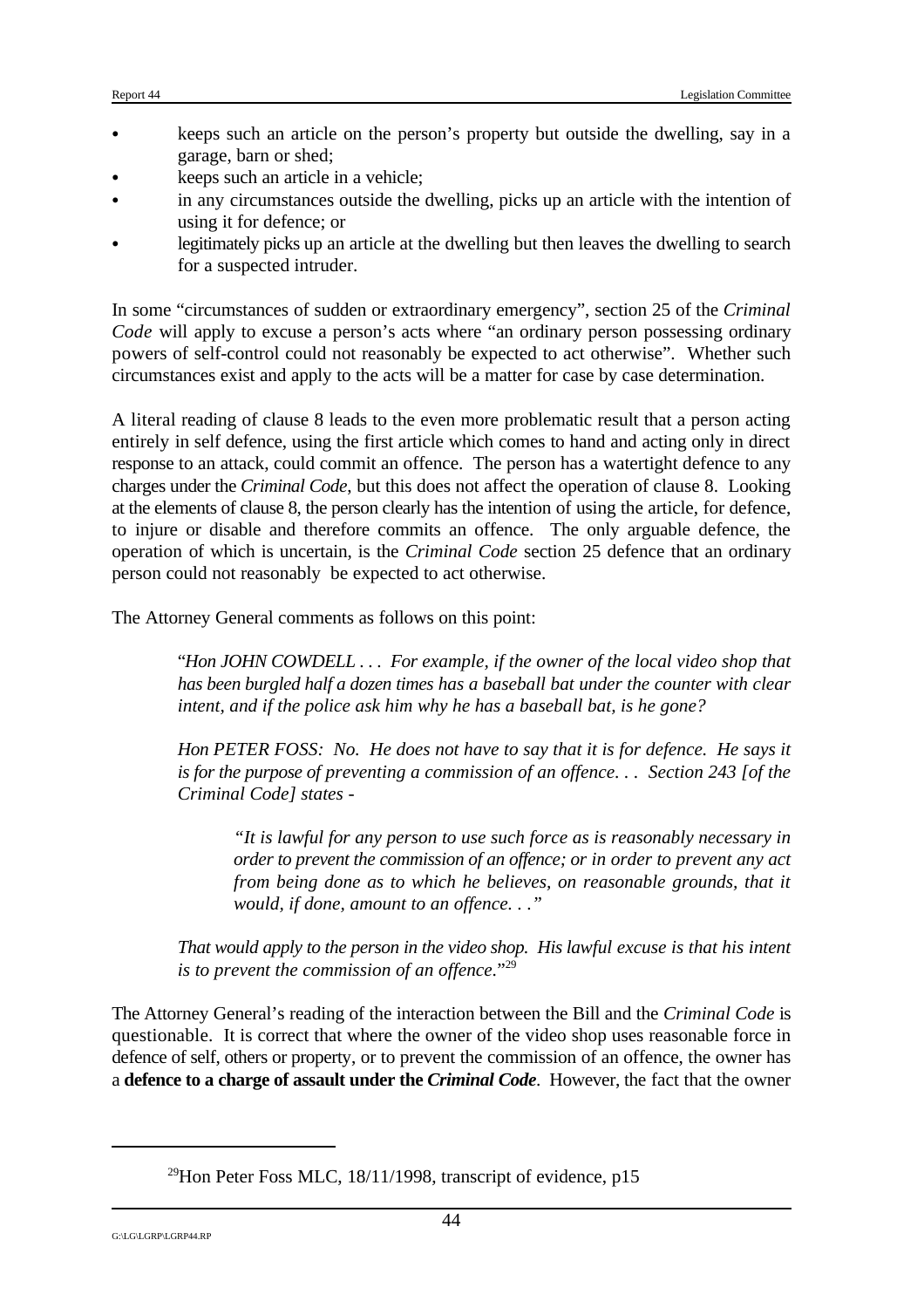has a defence to a charge of assault under the *Criminal Code* does not give rise to a **defence to a charge of possessing an article with intent to injure, under clause 8.** This is because:

- C clause 8 is a later enactment than the *Criminal Code* defences and so will prevail over them to the extent of inconsistency; and
- C clause 8, unlike section 65(4a) of the *Police Act*, does not provide a defence of "lawful excuse" which would make the clause 8 offence subject to the *Criminal Code* defences.

If the Attorney General were correct in saying that a person could successfully defeat a charge under clause 8 by claiming that "I intend to use the baseball bat to prevent the commission of an offence", the purpose of clause 8 would be defeated. If the argument is available to video shop owners it should logically be available to all. A person carrying a baseball bat in a high crime area late at night would be equally well placed to make the claim that they intend to use the article "to prevent the commission of an offence", the offence being assault under section 222 of the *Criminal Code*. In practice, courts might be more sympathetic to video shop owners than to such a person, but on the face of the clause there is no distinction.

The Law Society (WA) has concerns about the narrowness of the defence:

" . . . *there is a catch-all situation in clause 8 which provides that, in effect, if a person is intending to use a weapon to cause injury, that person will be committing an offence simply by being in possession of the weapon. It goes on to say that applies whether or not the possession is for defence. Let us take the situation of a person who is threatened and who decides that he will take up a baseball bat or whatever as some sort of protection based on his fear of being assaulted. Under these provisions that person is committing an offence as soon as he take possession of that article with that intention, although he is intending only to protect himself."<sup>30</sup>*

Even in relation to a person's dwelling, it would appear difficult to establish a defence under clause 8(3). To establish the defence, a person must prove they intend to use the article "in circumstances the person has reasonable grounds to apprehend may arise". The courts may not accept that Western Australians are generally entitled to possess an article in the dwelling for defence, but may instead require that the defendant proves that particular circumstances have arisen which give rise to such apprehension. The Committee questions the need for the qualification "in circumstances the person has reasonable grounds to apprehend may arise".

#### **COMMITTEE FINDINGS ON POSSESSING AN ARTICLE FOR DEFENCE**

The availability of a defence against a charge of possessing or carrying an article in the circumstances dealt with by clause 8(1) is important, for the reason that people in a wide variety of circumstances are likely to be in breach of the section unless a defence is made out.

 $30$ Mr William Millar,  $2/11/1998$ , transcript of evidence, p25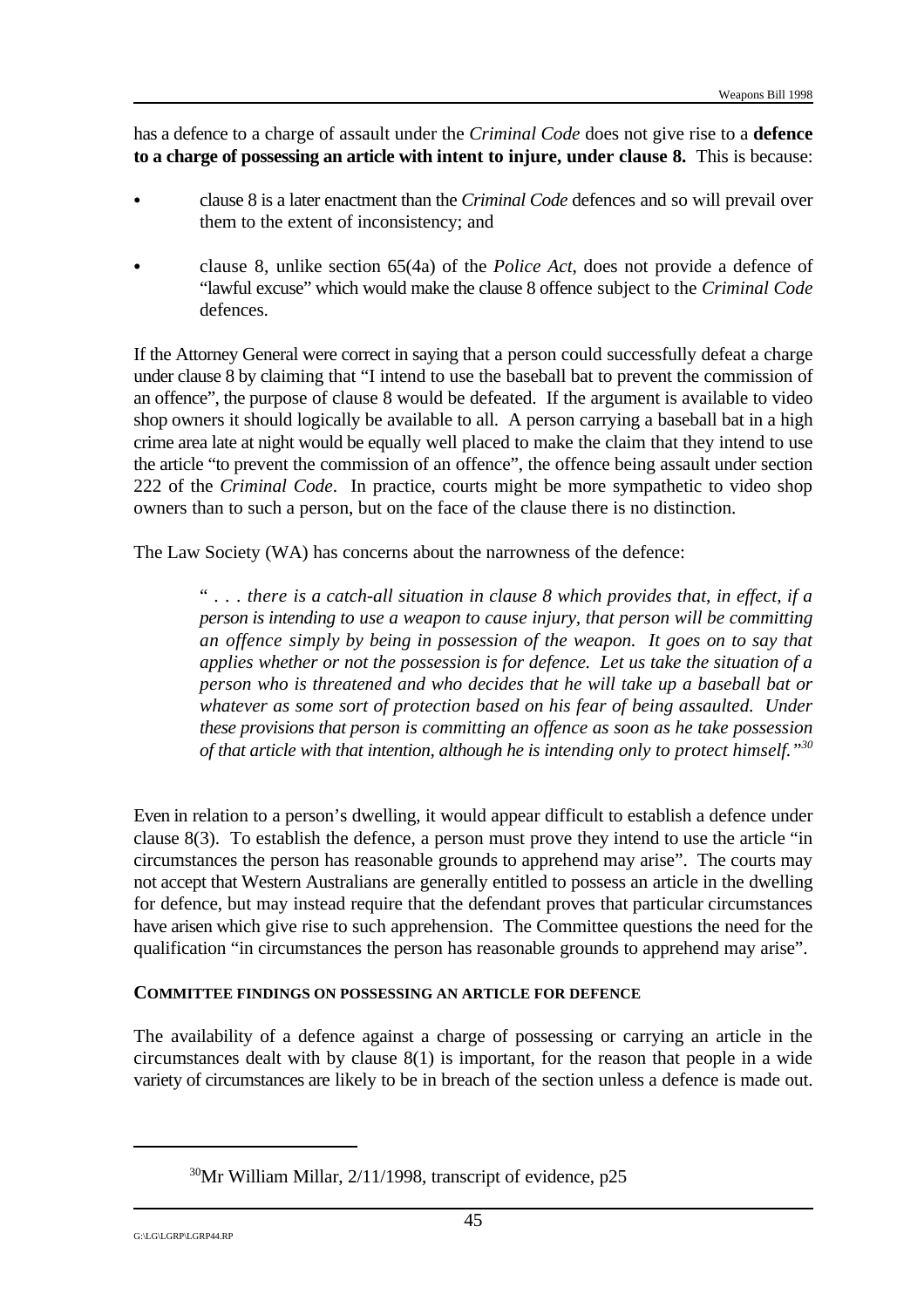The question for the Committee is whether the defence in its current form under clause 8(3) is broad enough to allow persons to engage in legitimate defence.

The Committee is particularly concerned that intuitively legitimate acts of defence could become prohibited under clause 8. For example, if a person hears a noise at a dwelling and leaves the dwelling to check the back lane, carrying an article for defence, the inhabitant commits an offence unless they can show that an ordinary person could not reasonably be expected to act otherwise. A person who is attacked at a workplace and picks up a pencil for defence commits an offence unless they can show similarly, despite the fact that they have a clear defence in respect of charges under the *Criminal Code*. A person who keeps an article for defence at the workplace or in a vehicle or otherwise outside a dwelling commits an offence.

The Committee is of the view that clause 8 should be amended to provide a broader defence (or set of defences) to a charge under clause 8(1).

This could be done most simply by providing that a person should be allowed to carry or possess an article for defence in circumstances where, as under section 65(4a) of the *Police Act*, the person has a "lawful excuse".

In addition or as an alternative, the House may wish to consider other options for broadening the defence under clause 8(3), such as:

- expanding the scope of the defence to include not only a "dwelling" but also the "curtilage" of a dwelling, defined by the MacQuarie Dictionary 1991 Edition as "the area of land occupied by a dwelling and outbuildings, actually enclosed or considered as enclosed";
- allowing a person to carry or possess an article in specific places other than a "dwelling", such as a place of employment, on a property (as well as a dwelling), in a car and the like;
- allowing a person to carry an article where the article is initially at the dwelling but the person leaves the dwelling with the suspicion that an offence has been or is about to be committed at or near the dwelling; or
- removing the limitation that a person can carry or possess an article only for defence "in circumstances that the person has reasonable grounds for apprehending may arise".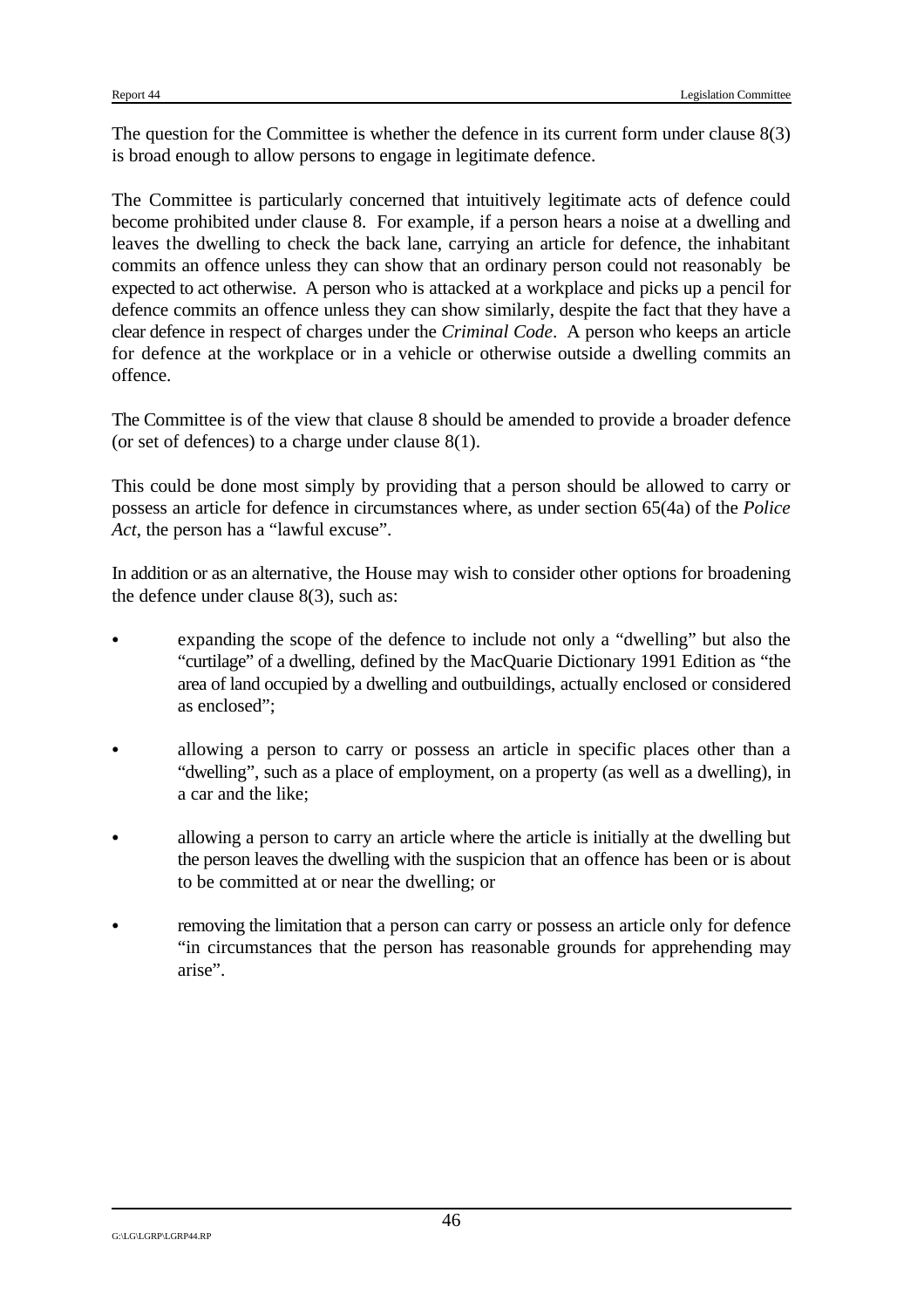**Recommendation 7: that clause 8 be amended to provide a broader defence (or set of defences) to a charge under clause 8(1).**

**Recommendation 8: that the House consider whether the defence under clause 8(3) to a charge under clause 8(1) should be broadened:**

- so that a person is allowed to carry or possess an article other than a **weapon for defence in circumstances where the person has a "lawful excuse"; or**
- C **to enable a person to carry or possess an article for defence in a specified range of circumstances.**

#### **7.5 Penalties under clause 8**

The maximum penalty for an offence under clause 8 is \$4,000 or one year's imprisonment.

As is the case for prohibited and controlled weapons, this penalty is significantly heavier than penalties under both the current Western Australian law and Victoria's *Control of Weapons Act*, on which the Bill is loosely based. The penalty for breach of section 65(4a) of the *Criminal Code* is up to \$500 or 6 months' imprisonment, while penalties under the Victorian Act are 60 penalty units (currently \$6,000) or 6 months' imprisonment.

#### **COMMITTEE FINDINGS ON PENALTIES UNDER CLAUSE 8**

The Committee notes that under the Bill in its present form, the threshold for committing an offence under clause 8 is a very low one. There is a good argument that for this reason, maximum penalties under clause 8 should be lower than under clause 7. In addition, articles caught by clause 8 are not designed to injure, meaning that carrying or possessing them is inherently not as undesirable as carrying or possessing a controlled weapon.

The Committee's concern as to the low threshold for committing an offence under clause 8 would be lessened if the amendments recommended in Recommendations 7 and 8 are made.

On the other hand, it could be said that a person committing an offence under clause 8 has the **intention** of injuring someone, and thereby merits a penalty similar to a person merely carrying or possessing a controlled weapon under clause 7.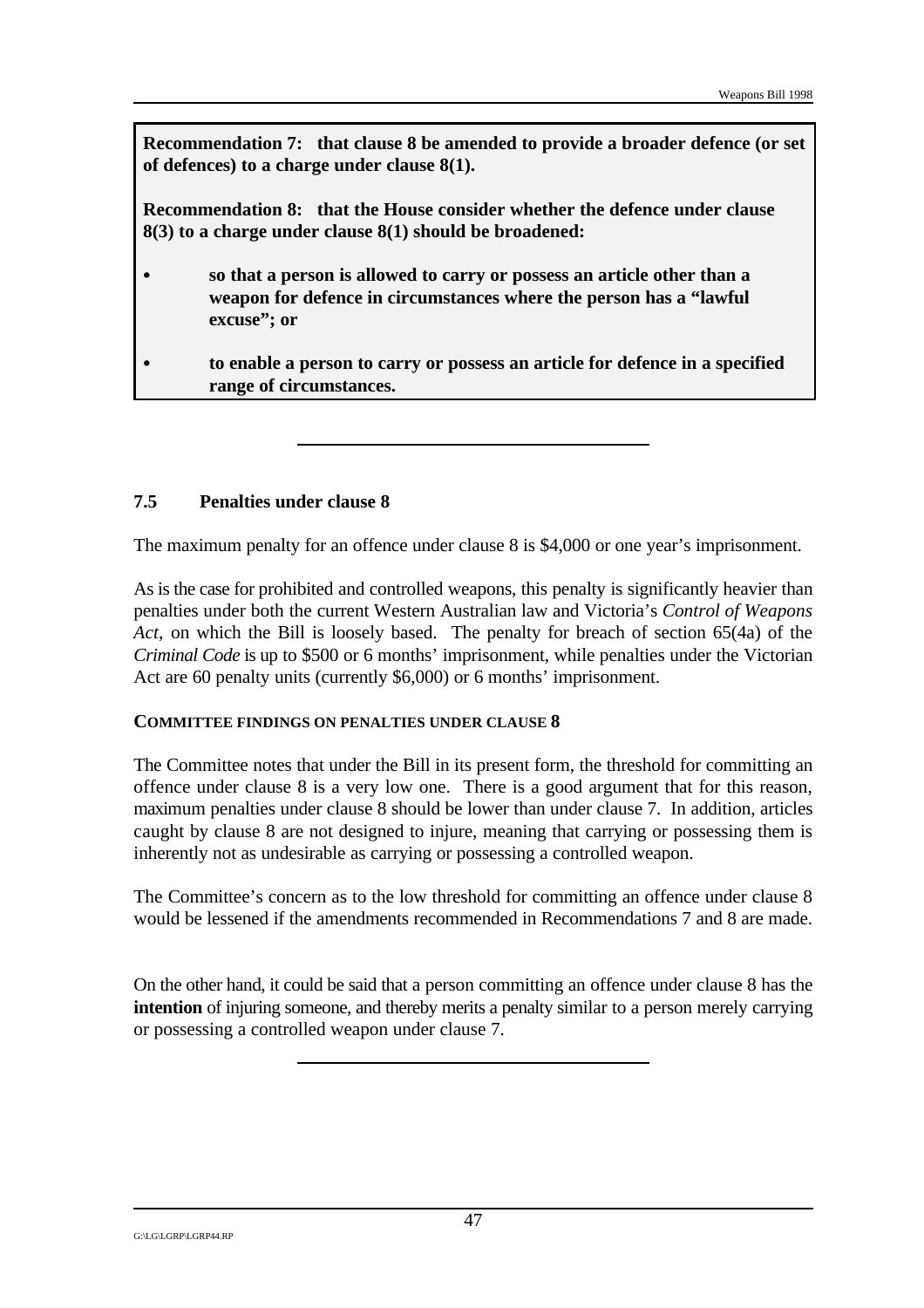# **PART 3 - ENFORCEMENT**

#### **8.1 Power of search and seizure**

Part 3 of the Bill sets out the enforcement powers associated with offences under Part 2.

Neither the *Criminal Code* nor the *Police Act* gives police officers a general power to search a person who has not been charged with an offence, or to seize weapons without a warrant. Clause 13 of the Bill, the central provision relating to enforcement, is therefore a new development in WA law.

Clause 13 is headed "**Search and seizure without a warrant'** and gives a member of the police force power, without a warrant, to:

- stop, detain and **search** anyone who the member suspects on reasonable grounds to be committing an offence under the Bill; and
- seize any weapon that the member suspects on reasonable grounds relates to an offence.

A warrant is still required, under clause 14 of the Bill, to search a place and seize weapons from that place.

In the second reading debate the Attorney General offered the following justification for the power to seize weapons:

"*Firstly, the policeman will take the weapon from the person, because he will not want the person to go off with it and then later have to prove that that person had possession of it. For the safety of the people in the area, the policeman will take possession of the baton flail and charge the person with not giving a proper excuse for being in possession of it.*" 31

#### **8.2 Potential abuse of search powers**

As speakers noted in the second reading debate, whenever a Bill is introduced which broadens or increases the powers of the police force it is important to consider whether the powers are open to misuse and are subject to adequate safeguards.

 $31$ Hansard, Legislative Council 20/10/1998, p2267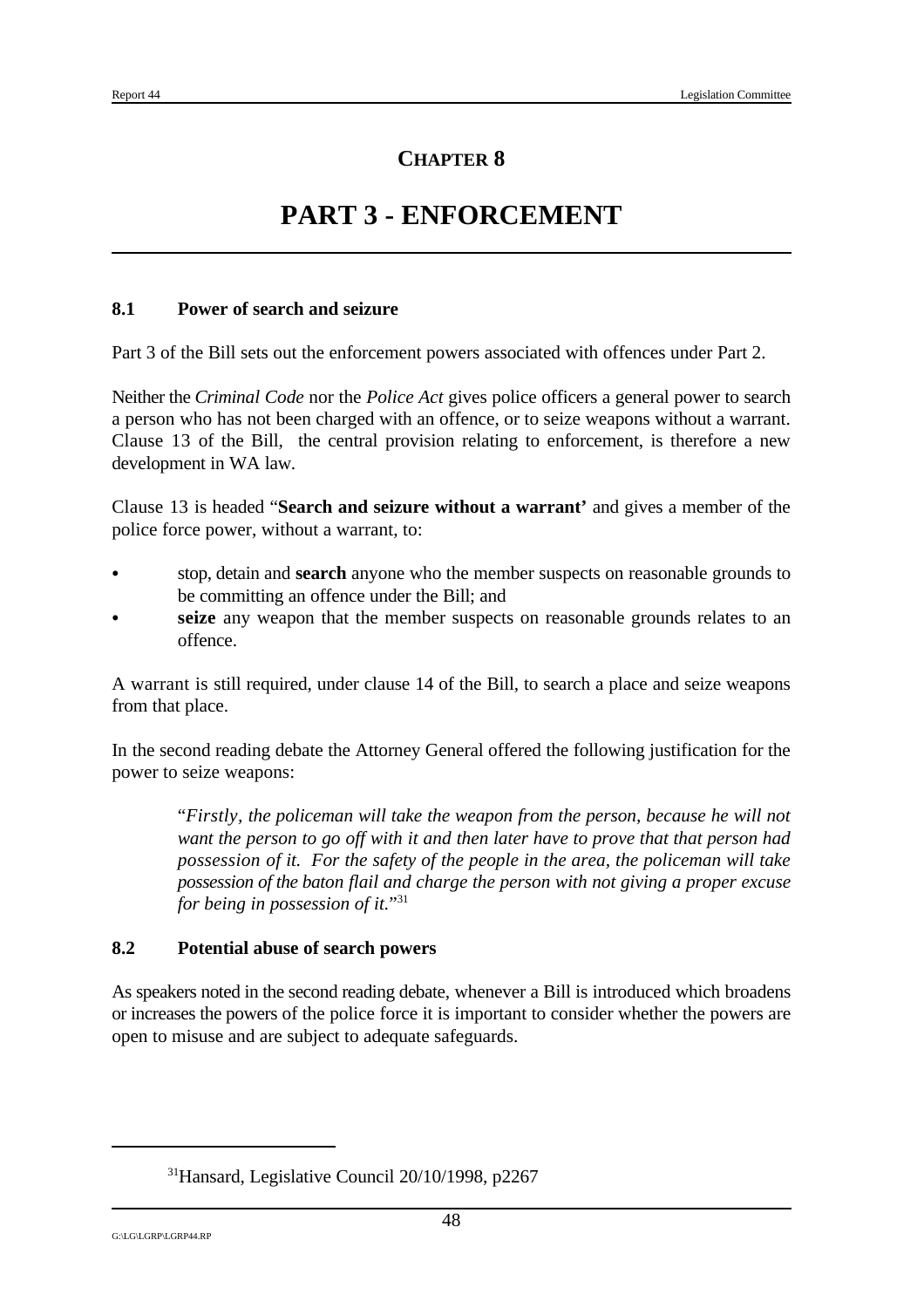Under clause 13(1) of the Bill a police officer can search a person who the officer "*suspects on reasonable grounds . . . to be committing an offence [or] carrying a weapon relating to an offence*", where "offence" is restricted to mean an offence under the Bill.

This provision amounts to a considerable expansion of police search powers. It could be said that the "reasonable grounds" test is so easily satisfied, in respect of both clause 7 and clause 8 offences that it would be almost impossible to prove that a police officer did not have such reasonable grounds, for the purpose of disciplinary action or charges being laid against the police.

The Committee questioned representatives of the W.A. Police Service about the circumstances when the powers granted under the Bill would be used:

"*Hon DERRICK TOMLINSON: In what circumstances would you talk to a young person or any person and ask him why he is carrying a pocketknife?*

*Mr GREEN: Generally because the police officer has seen something that gives cause for concern. A group of young people might be reported as having knives. It is not uncommon for our people on the beat to be told that two people in a group of young people have a knife or something they should not have. That would cause some suspicion in the minds of the police officers. Police officers will not go on the street and stop people at random and ask them whether they are carrying a knife, or prohibited or controlled weapons. This relates to information received or something the police officer has observed. Of course, some information is provided from City Watch. Perth City Council officers might see something on the cameras and they relay that to the officers at the street level for them to take some follow-up action.*

*Hon DERRICK TOMLINSON: Let us take the extreme case. My concern is the abuse of such powers. Officers can ask people only two questions -their names and addresses. If they do not answer they can be taken into custody. We are told by young people that sometimes that power is used excessively by police officers. If they see a group of young people, particularly Aboriginal people, congregated in a park, that is used as an excuse -they are simply congregating. That is characterised as a form of abuse of police authority. You now want the legislation to provide that a person who without a lawful excuse carries or possesses a controlled weapon commits an offence. . . ?*

*Mr GREEN: In relation to demanding the name and address, there is case law and people are trained along those lines. Before an officer can ask someone for his name and address, there must be a quantifiable reason for that request. In other words, a police officer cannot go to someone in the street and ask for his name and address and, if he does not give it, charge and arrest him.*" 32

The W.A. Police Service sought to assuage fears about the possibility that the search powers could be abused by police officers:

 $32$ Mr Haydn Green,  $2/11/1998$ , transcript of evidence, p4-6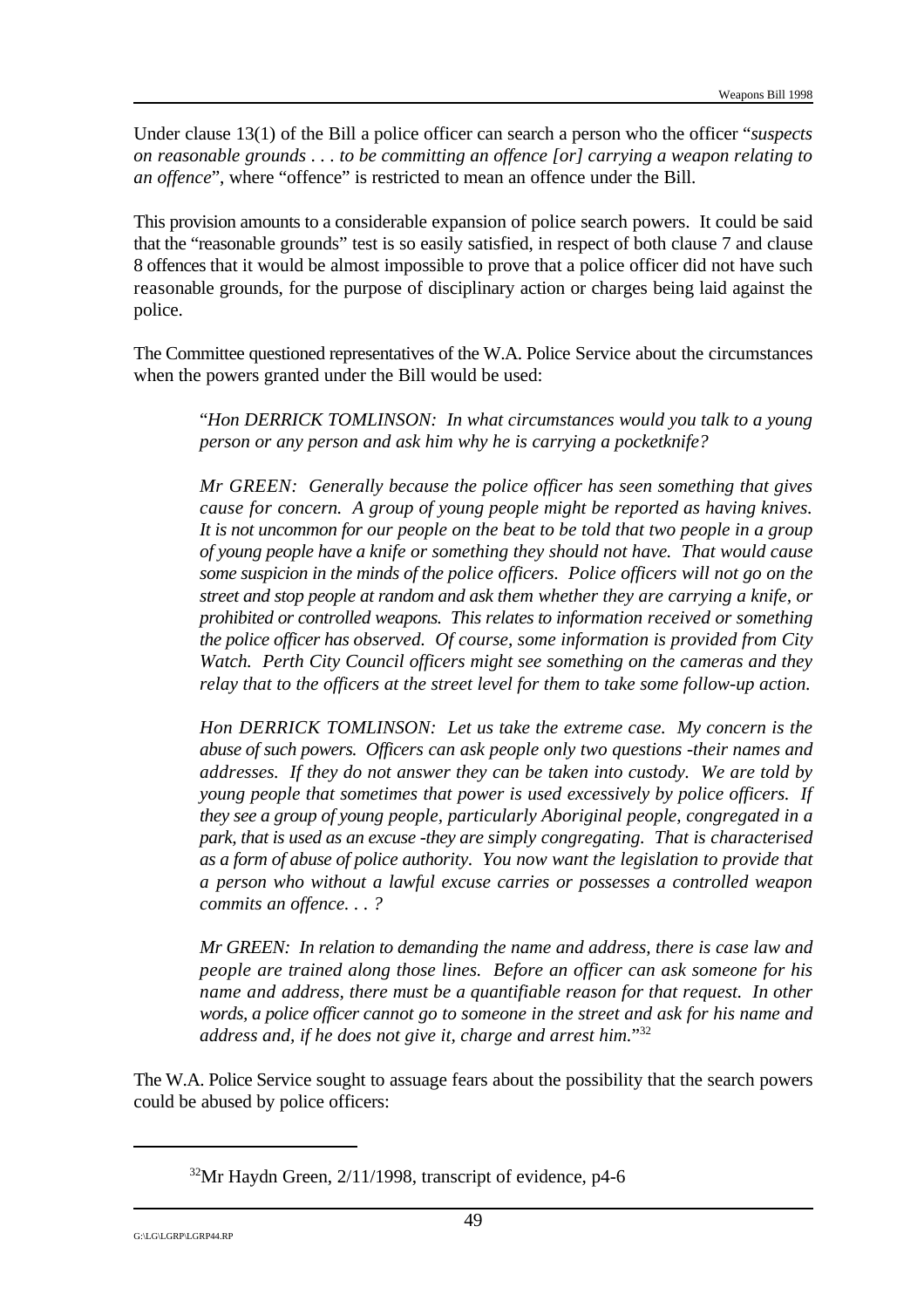"*Mr GREEN: It is important to note that under clause 13, if the police officer randomly and without good cause went into a group of people and said, "I am going to search you to see whether you are carrying some weapon" and subsequently found a weapon, it would be open to court to examine that police officer's action. If the police officer did not act in accordance with the law, there would be a case which would support the proposition that the court could disregard that evidence that has been almost unlawfully obtained. That works as a protection to the defendant in that type of case. It would obviously come to the notice of the court and if it is then brought to the notice of the supervisors and managers of that police officer, he must be taken to task about those actions. It must be pointed out that that is not acceptable conduct for a police officer.*" 33

Essentially Superintendent Green's response is that a police officer who disobeys the law could fail in a prosecution and could be disciplined.

However the Committee's concern is not whether police will disobey the law, but whether the law gives the police powers which are too broad. The fear expressed in the course of parliamentary debate and this inquiry is that the Bill will provide police with such broad search powers that they will be able to search persons within the law (that is, without committing an assault) in an unacceptably broad range of circumstances.

On balance, the Committee thinks the search powers are consistent with the intention of the Bill. However, the search powers rely heavily on the good judgment and common sense of the police and the courts.

### **8.3 Other police search powers**

A concern raised by Mr Millar of the Law Society (WA) is that the powers of search and seizure under the Bill are different from other police powers of search and seizure under other legislation. The concern is that setting out different but similar laws in different Acts is confusing for police officers, persons working with the laws and the general public.

"*Mr MILLAR: . . . our criticism is that the powers of search should really be in separate legislation. Again, speaking from my vast experience in other countries, there is criminal procedure legislation, for example, which deals with arrest. The Commonwealth has that in its Crimes Act, but in a separate part. Western Australia needs a Criminal Procedure Act as to how police should go about arrest, detention and search and warrants for search. That should all be in one Act dealing with the preliminary aspects rather than bits and pieces in separate legislation, which is undesirable.*" 34

 $33$ Mr Haydn Green,  $2/11/1998$ , transcript of evidence, p13

 $34$ Mr William Millar,  $2/11/1998$ , transcript of evidence, p35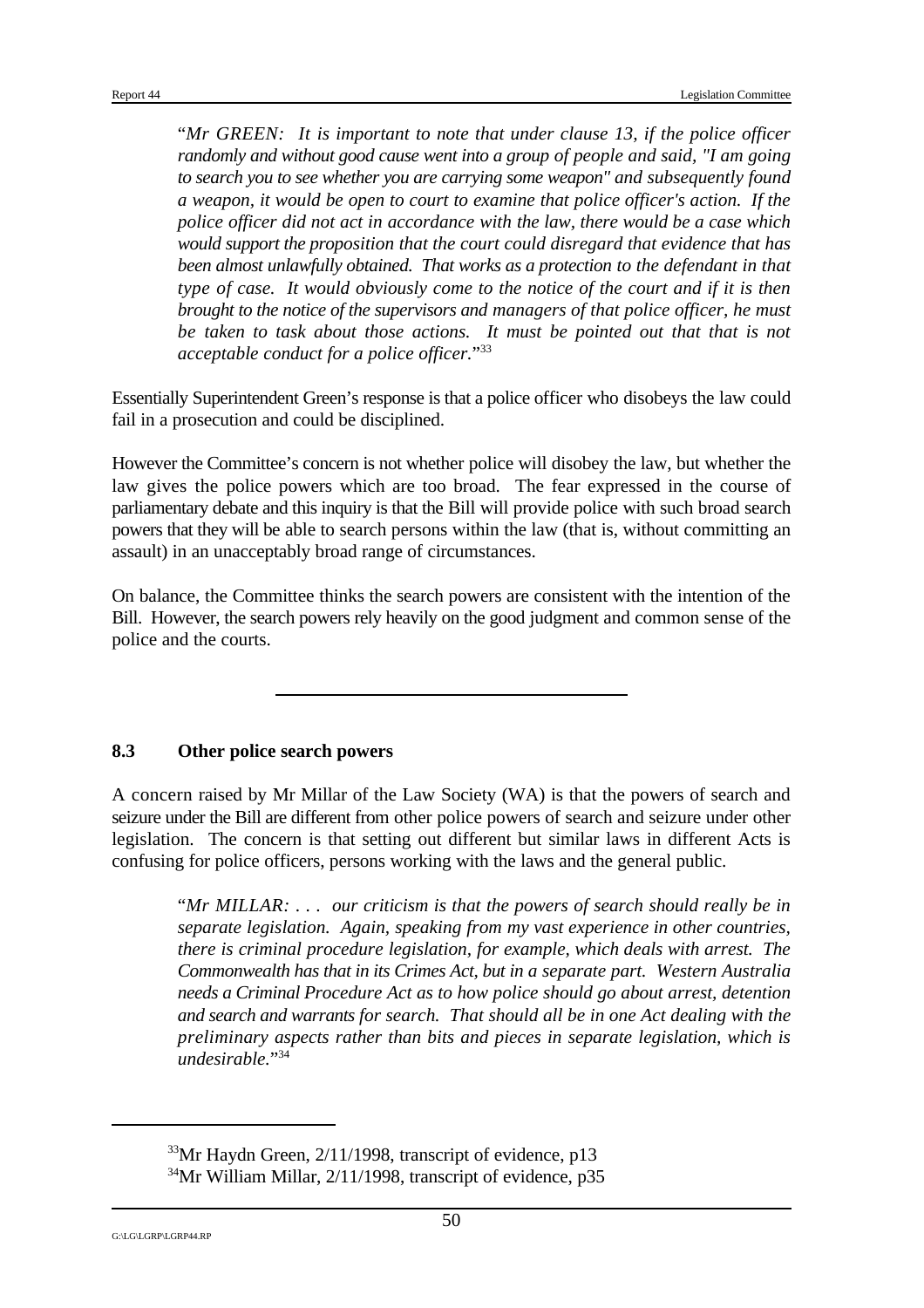Perusal of the *Police Act* and *Criminal Code* reveals a range of different provisions applying to different offences. There is under Western Australian law no general provision setting out the circumstances and manner in which searches and seizure may be undertaken. It is therefore not possible to point to a standard form provision which might be used as a model for the Bill.

The police witnesses before the Committee explained to the Committee that it is thought desirable to set out all provisions relating to **weapons**, including these enforcement provisions, in a single Act so that persons seeking to understand the law in this area need not refer to more than one Act.

However, it could equally be said to be desirable to set out all the provisions relating to **search and seizure** in a single Act. The Committee asked the Attorney General his view:

"*Hon PETER FOSS: We would agree with that, and when we deal with the criminal investigation and procedures legislation, that will be the case. That will be consistent with the Bill.*" 35

#### **COMMITTEE FINDINGS ON OTHER POLICE SEARCH POWERS**

It would be beneficial for police officers, persons dealing with the law and members of the public if police powers relating to searching persons and seizure of articles were consistent across different pieces of legislation. There are advantages to setting out these provisions in a single Act.

#### **8.4 Police searches of women**

The provisions of the Bill giving police powers to search suspects do not, unlike many search powers, provide for women to be searched by a female police officer or a female member of the public. An example is the power under section 53B of the *Police Act* to search a person detained for intoxication under section 53A. Section 53B(2) reads as follows:

"*(2) Where a female person is detained under section 53A and there is no female police officer available to exercise the powers conferred by subsection (1) a police officer who wishes to exercise those powers shall for that purpose authorize another female person to do so.*"

There would appear to be no difficulty in amending the Bill to provide similarly.

#### **COMMITTEE FINDINGS ON POLICE SEARCHES OF WOMEN**

The Bill should be amended to include provision for women to be searched by a female police officer of a female member of the public authorised by a police officer, similarly to section

 $^{35}$ Hon Peter Foss MLC, 18/11/1998, transcript of evidence, p18